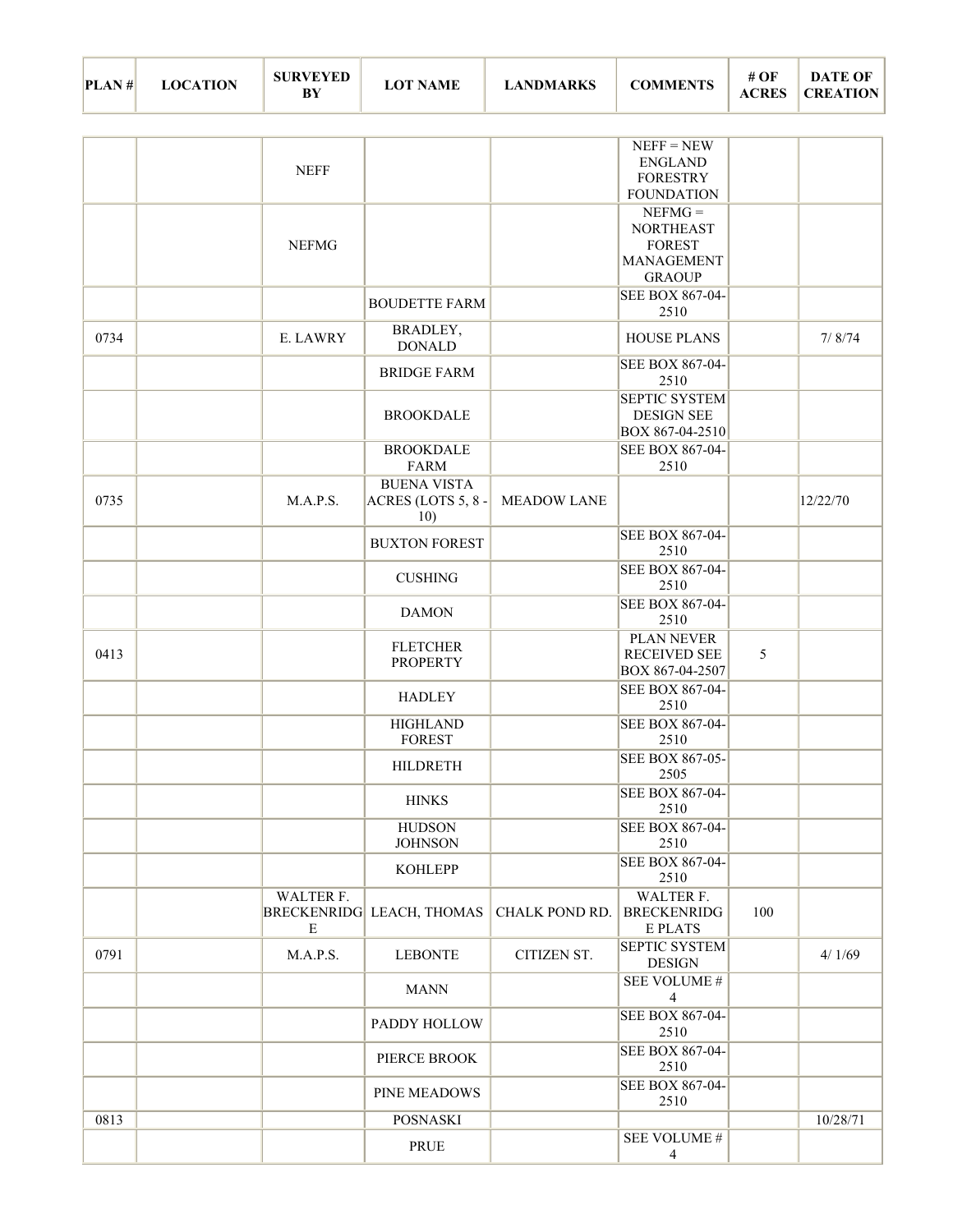| PLAN# | <b>LOCATION</b> | <b>SURVEYED</b><br>BY | <b>LOT NAME</b> | LANDMARKS | <b>COMMENTS</b> | # $\bf{OF}$<br><b>ACRES</b> | <b>DATE OF</b><br><b>CREATION</b> |
|-------|-----------------|-----------------------|-----------------|-----------|-----------------|-----------------------------|-----------------------------------|
|-------|-----------------|-----------------------|-----------------|-----------|-----------------|-----------------------------|-----------------------------------|

|       |                           |                                      | <b>REMACLE</b>                        |                                                     | SEE BOX 867-04-<br>2510                                                         |      |          |
|-------|---------------------------|--------------------------------------|---------------------------------------|-----------------------------------------------------|---------------------------------------------------------------------------------|------|----------|
|       |                           |                                      | <b>ROBINSON/</b><br><b>SHEINFIELD</b> |                                                     | SEE BOX 867-04-<br>2510                                                         |      |          |
|       |                           |                                      | <b>SHINGLEMILL</b><br><b>WOODS</b>    |                                                     | SEE BOX 867-04-<br>2510                                                         |      |          |
|       |                           |                                      | <b>STREETER</b>                       |                                                     | SEE BOX 867-04-<br>2510                                                         |      |          |
| 0838  |                           | M.A.P.S.                             | WASSERMAN                             | <b>SUNAPEE LAKE</b>                                 | <b>3 PLANS</b>                                                                  |      | 6/6/70   |
|       |                           |                                      | <b>WILLIAMS</b><br><b>PASTURE</b>     |                                                     | SEE BOX 867-04-                                                                 |      |          |
| 0551  | ABBOT, ME                 |                                      | <b>CLARK</b>                          |                                                     | 2510<br>PLAN NEVER<br><b>RECEIVED</b>                                           | 35   |          |
| 0709  | ACWORTH /<br><b>UNITY</b> |                                      | NEARY +<br><b>LEHTINEN</b>            |                                                     |                                                                                 |      | 11/1/69  |
| 0333  | ACWORTH, NH               |                                      | <b>ADAMOVICH</b>                      |                                                     | PLAN NEVER<br><b>RECEIVED SEE</b><br>BOX 867-04-2507                            | 50   |          |
| 0724  | <b>ACWORTH, NH</b>        |                                      | <b>BALLA, RALPH</b>                   |                                                     |                                                                                 |      | 10/1/68  |
| 0396  | ACWORTH, NH               | M.A.P.S. INC.                        | <b>BATES</b>                          | CHARLESTOWN /<br><b>ACWORTH TOWN</b><br><b>LINE</b> | SEE BOX 867-04-<br>2507                                                         | 98   | 3/31/71  |
| 0393  | ACWORTH, NH               | M.A.P.S. INC.                        | <b>BELLONE</b>                        | <b>BLACK NORTH</b><br>RD.                           | SEE 0393A SEE<br>BOX 867-04-2507                                                | 49.6 | 3/24/71  |
| 0393A | ACWORTH, NH               | M.A.P.S. INC.                        | <b>BELLONE</b>                        | <b>OLD</b><br>CHARLESTOWN<br>RD.                    | <b>SEE 0393</b>                                                                 | 49.6 | 11/25/70 |
| 0737  | ACWORTH, NH               | M.A.P.S.                             | CAREY, RUTH                           | <b>CHATTERTON</b><br><b>POND</b>                    |                                                                                 | 28.3 | 10/1/68  |
| 0115  | ACWORTH, NH               |                                      | <b>DEMERS</b>                         |                                                     | PLAN NEVER<br><b>RECEIVED SEE</b><br>$0115A + 0115B$<br>SEE BOX 867-05-<br>4351 | 24   |          |
| 0115B | ACWORTH, NH               | <b>NEFMG</b>                         | <b>DEMERS</b>                         | <b>MILLIKEN BROOK</b><br>RD.                        | <b>SEE 0115A</b>                                                                | 24   | 6/7/85   |
| 0115A | ACWORTH, NH               | <b>NEFMG</b>                         | <b>DEMERS</b>                         | MILLIKEN BROOK<br>RD.                               | <b>SEE 0115B</b>                                                                | 24   | 6/1/72   |
|       | ACWORTH, NH               |                                      | E.M. JONES                            |                                                     | <b>SEE VOLUME #1</b>                                                            |      |          |
|       | ACWORTH, NH               |                                      | <b>ERSKIN (FOWLER)</b>                |                                                     | SEE VOLUME #1                                                                   |      |          |
|       | <b>ACWORTH, NH</b>        | WALTER F.<br><b>BRECKENRIDG</b><br>E | <b>ERSKINE</b>                        | <b>COLD RIVER</b>                                   | WALTER F.<br><b>BRECKENRIDG</b><br>E PLATS                                      | 61   | 5/17/54  |
|       | ACWORTH, NH               |                                      | <b>FROST</b><br>(SYMONDS)             |                                                     | SEE VOLUME #1                                                                   |      |          |
|       | ACWORTH, NH               | WALTER F.<br><b>BRECKENRIDG</b><br>Е | JONES, E.M.                           |                                                     | WALTER F.<br><b>BRECKENRIDG</b><br>E PLATS                                      | 10   | 3/1/46   |
| 0319A | ACWORTH, NH               | M.A.P.S.                             | <b>MANN</b>                           | PUNKSHIRE RD.                                       | <b>SEE 0319 SEE</b><br>BOX 867-04-2507                                          | 16.5 | 3/29/72  |
|       | <b>ACWORTH, NH</b>        |                                      | <b>MORRILL</b>                        |                                                     | SEE VOLUME #1                                                                   |      |          |
|       | ACWORTH, NH               | WALTER F.<br><b>BRECKENRIDG</b><br>Е | <b>MORRILL</b>                        |                                                     | WALTER F.<br><b>BRECKENRIDG</b><br>E PLATS                                      | 135  | 9/15/49  |
|       | ACWORTH, NH               |                                      | <b>O'DONNELL</b>                      |                                                     | SEE VOLUME #<br>4                                                               |      |          |
| 0203  | ACWORTH, NH               | K.S.<br><b>ROCKWELL</b>              | O'DONNELL                             | OLD CLAREMONT<br>RD.                                |                                                                                 | 88   | 3/1/68   |
| 0335  | ACWORTH, NH               | M.A.P.S.                             | PIERCE BROOK<br>(LUFKIN)              | <b>GRAFF RD.</b>                                    | SEE BOX 867-04-<br>2507                                                         | 210  | 7/6/71   |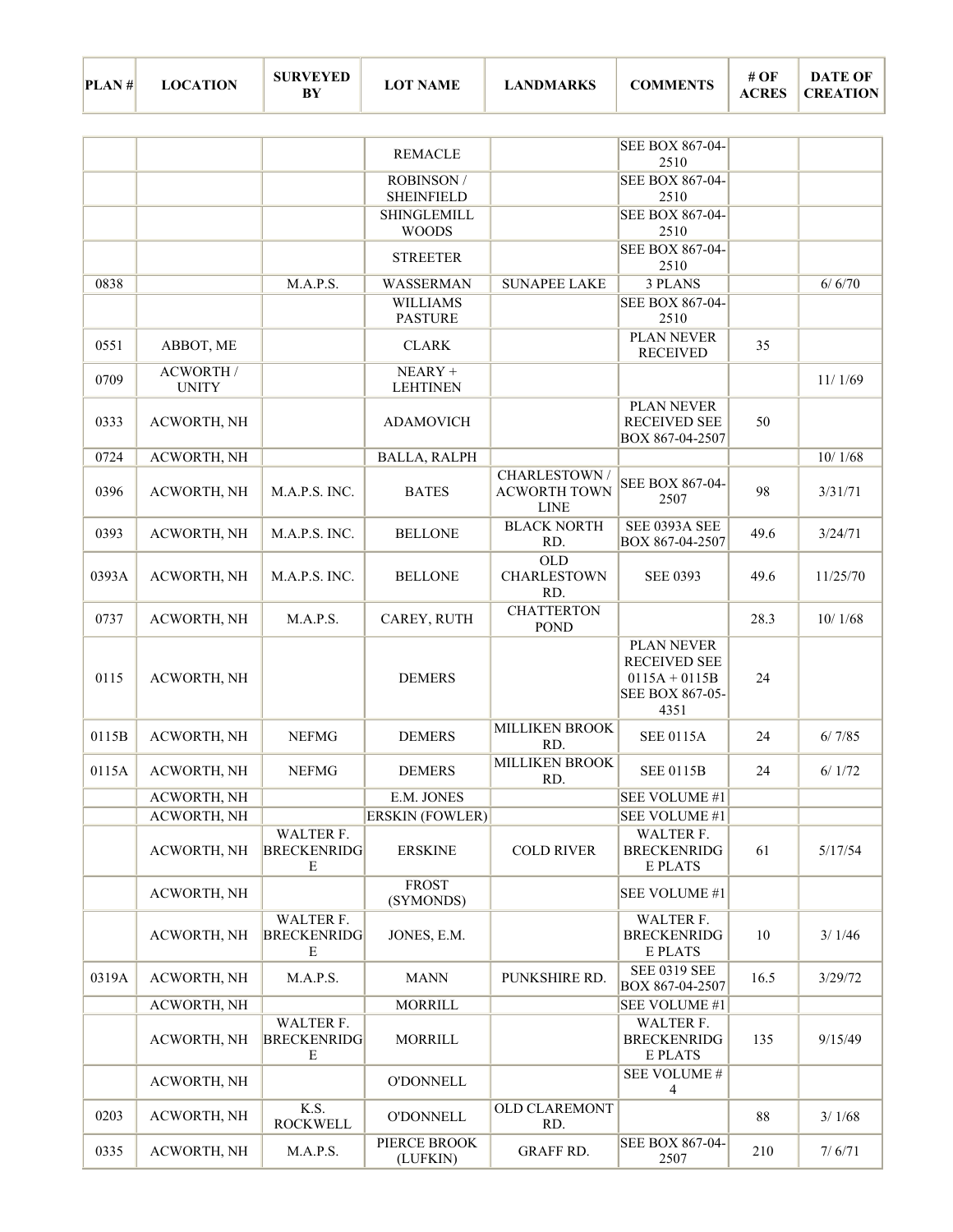| <b>ACRES</b><br>BY | PLAN H | <b>LOCATION</b> | <b>SURVEYED</b> | <b>LOT NAME</b> | LANDMARKS | <b>COMMENTS</b> | # OF | <b>DATE OF</b><br><b>CREATION</b> |
|--------------------|--------|-----------------|-----------------|-----------------|-----------|-----------------|------|-----------------------------------|
|--------------------|--------|-----------------|-----------------|-----------------|-----------|-----------------|------|-----------------------------------|

| 0410  | ACWORTH, NH                       |                                                 | <b>PLIMPTON</b><br><b>PROPERTY</b>            |                                                   | PLAN NEVER<br><b>RECEIVED SEE</b><br>BOX 867-04-2507 | 0.5             |          |
|-------|-----------------------------------|-------------------------------------------------|-----------------------------------------------|---------------------------------------------------|------------------------------------------------------|-----------------|----------|
|       | <b>ACWORTH, NH</b>                |                                                 | <b>SANBORN</b>                                |                                                   | SEE VOLUME #1                                        |                 |          |
| 0821  | ACWORTH, NH                       | MAPPING +<br><b>PRECISION</b><br><b>SURVEYS</b> | <b>SEPANSKI</b>                               | <b>CRESCENT LAKE</b>                              |                                                      |                 | 9/29/71  |
| 0823  | ACWORTH, NH                       | M.A.P.S.                                        | <b>SHAW</b>                                   | COFFIN HILL RD.                                   | <b>4 PLANS</b>                                       | 2.85            | 3/1/68   |
| 0827  | ACWORTH, NH                       | M.A.P.S.                                        | STORM, PRED                                   | OLD CLAREMONT<br><b>TURNPIKE</b>                  | 7 COPIES                                             | 26.5            | 6/12/69  |
| 0835  | ACWORTH, NH                       | M.A.P.S.                                        | <b>TRZASKOMA</b>                              | <b>CRESCENT LAKE</b>                              |                                                      |                 | 8/1/68   |
|       | ACWORTH, NH                       |                                                 | <b>TUCKER</b>                                 |                                                   | <b>SEE VOLUME #1</b>                                 |                 |          |
|       | ACWORTH, NH                       |                                                 | WHIPPLE                                       |                                                   | <b>SEE VOLUME #1</b>                                 |                 |          |
| 0725  | ALLENSTOWN, NH                    | M.A.P.S.                                        | <b>BAKER, EARL</b>                            | <b>ROUTE 3</b>                                    |                                                      |                 | 3/29/71  |
|       | ALSTEAD, NH                       |                                                 | <b>BELLOWS</b>                                |                                                   | SEE VOLUME #1                                        |                 |          |
| 0729  | ALTON, NH                         | <b>COMPUTER</b><br>COORDINATE<br><b>SURVEYS</b> | BLANCHARD,<br><b>ANTHONY</b>                  | ROUTE 28                                          |                                                      | 50              | 9/1/70   |
| 0255  | ALTON, NH                         |                                                 | HAM - GOODALE                                 | WOODS RD.                                         |                                                      | $\overline{23}$ | 10/1/68  |
| 0262  | ALTON, NH                         |                                                 | <b>JONES</b>                                  | MERRYMEETING<br><b>RIVER</b>                      |                                                      | 45              |          |
| 0578  | AMHEARST, NH                      |                                                 | <b>STECKLER</b>                               |                                                   | PLAN NEVER<br><b>RECEIVED</b>                        |                 |          |
| 0570  | AMHEARST, NH                      |                                                 | <b>UPHAM</b>                                  |                                                   | <b>PLAN NEVER</b><br><b>RECEIVED</b>                 |                 |          |
| 0221A | AMHERST, NH                       | M.A.P.S. INC.                                   | <b>BROAD ACRES</b><br>TRACT <sub>2</sub>      |                                                   | SEE 0221 + 0256<br>SEE BOX 867-05-<br>2506           | 51              | 6/23/72  |
| 0221  | AMHERST, NH                       | M.A.P.S. INC.                                   | <b>BROAD ACRES</b><br>TRACT 4 (HARE<br>LOT)   | MAIL RD.                                          | SEE 0221A +<br>0256 SEE BOX<br>867-05-2506           | 51              | 7/12/72  |
| 0256  | AMHERST, NH                       | M.A.P.S. INC.                                   | <b>HARE (WYATT)</b>                           | <b>MAIL RD.</b>                                   | <b>SEE 0221</b>                                      | $\overline{52}$ | 7/12/72  |
| 0278  | AMHERST, NH                       |                                                 | <b>MCCAFFREY</b>                              |                                                   |                                                      | 20              |          |
|       | ANDOVER, NH                       |                                                 | PRESCOTT                                      |                                                   | <b>SEE VOLUME#</b><br>4                              |                 |          |
| 0205  | ANDOVER, NH                       | <b>NEFMG</b>                                    | <b>PRESCOTT</b>                               | ANDOVER /<br><b>FRANKLIN TOWN</b><br><b>LINE</b>  | SEE BOX 867-05-<br>2506                              | 91              | 7/3/85   |
| 0418  | ANSON, ME                         | <b>LEDGEWOOD</b><br><b>PROPERTIES</b><br>INC.   | <b>THURNSTON</b>                              | WEST MILLS RD.                                    | SEE BOX 867-04-<br>2508                              | 44.1            | 1/11/74  |
| 0687  | <b>ANTRIM AND</b><br>STODDARD, NH | K.S.<br><b>ROCKWELL</b>                         | RIGHT OF WAYS,<br>ANTRIM +<br><b>STODDARD</b> |                                                   |                                                      |                 | 9/6/90   |
| 0303  | ANTRIM, NH                        | N.E.F.M.G.                                      | <b>ANTRIM TOWN</b>                            | <b>ANTRIM</b><br>STODDARD TOWN<br><b>LINE</b>     | SEE BOX 867-04-<br>2507                              | 747             | 1/9/74   |
| 0519  | ANTRIM, NH                        |                                                 | <b>KENT</b>                                   |                                                   | PLAN NEVER<br><b>RECEIVED</b>                        | $\overline{c}$  |          |
|       | ANTRIM, NH                        |                                                 | <b>LOVERN'S MILL</b>                          |                                                   | SEE BOX 867-04-<br>2510                              |                 |          |
| 0270  | ANTRIM, NH                        | <b>LEDGEWOOD</b><br><b>PROPERTIES</b><br>INC.   | <b>LOVERN'S MILL</b><br>(NORTH)               | NORTH BRANCH<br><b>CONTOOCOOK</b><br><b>RIVER</b> | SEE BOX 867-05-<br>4350                              | 298.2           | 11/13/78 |
| 0271  | ANTRIM, NH                        | <b>LEDGEWOOD</b><br><b>PROPERTIES</b><br>INC.   | <b>LOVERN'S MILL</b><br>(SOUTH)               |                                                   | <b>SEE 0271 SEE</b><br>BOX 867-05-4350               | 210.8           | 3/12/76  |
| 0272  | ANTRIM, NH                        |                                                 | <b>MANN</b>                                   |                                                   | <b>PLAN NEVER</b><br><b>RECEIVED</b>                 | 65              |          |
|       | ANTRIM, NH                        |                                                 | MISC.                                         |                                                   | SEE BOX 867-04-                                      |                 |          |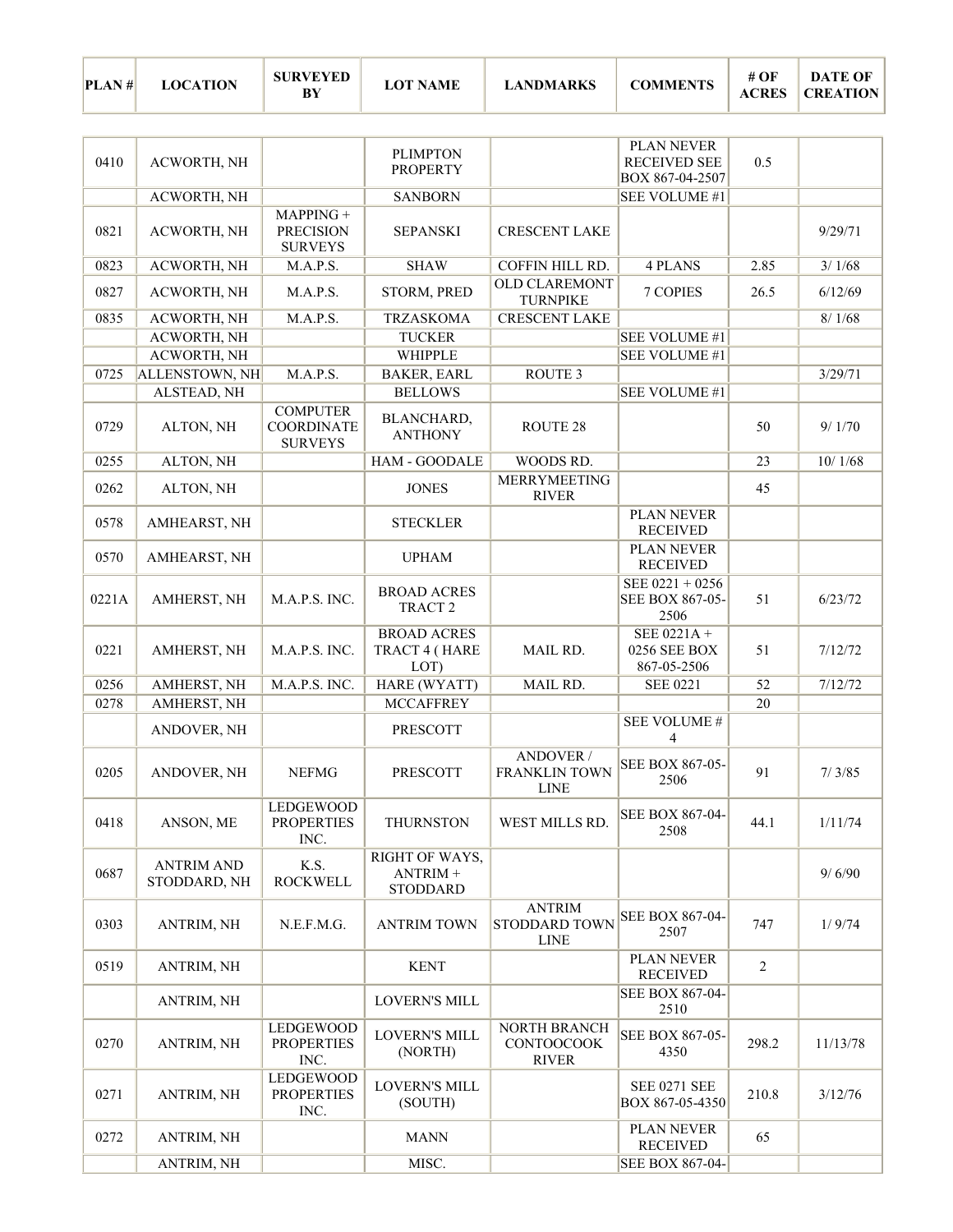|       |                             |                                                        |                                                       |                                                   | 2510                                                                  |                 |          |
|-------|-----------------------------|--------------------------------------------------------|-------------------------------------------------------|---------------------------------------------------|-----------------------------------------------------------------------|-----------------|----------|
| 0798  | ANTRIM, NH                  | N.E.F.M.G.                                             | OLSEN, STANLEY                                        | NORTH BRANCH<br><b>CONTOOCOOK</b><br><b>RIVER</b> | SEE BOX 867-05-<br>2505                                               |                 | 5/1/80   |
| 0685  | <b>ANTRIM, NH</b>           | N.E.F.M.G.                                             | OVERMEIREN,<br>$GARY +$<br>CARIGNAN,<br><b>DENNIS</b> | RT. 202                                           |                                                                       |                 | 1/30/84  |
| 0451  | ANTRIM, NH                  | <b>LEDGEWOOD</b><br><b>PROPERTIES</b><br>INC.          | <b>RYE POND</b>                                       | RT.123                                            | SEE BOX 867-06-<br>4348                                               | 5.5             | 11/19/72 |
| 0344  | <b>ANTRIM, NH</b>           | J.H. NEIL                                              | <b>TAMPOSI</b>                                        | <b>GREGG LAKE</b>                                 |                                                                       | $\overline{57}$ | 6/21/69  |
| 0352  | ANTRIM, NH                  |                                                        | <b>WESTON</b>                                         |                                                   | PLAN NEVER<br><b>RECEIVED SEE</b><br>BOX 867-04-2507                  | 140.4           |          |
| 0352A | ANTRIM, NH                  | N.E.F.M.G.                                             | <b>WESTON</b>                                         | <b>BALD MTN.</b>                                  |                                                                       | 140.4           | 12/27/73 |
| 0738  | <b>ASCUTNEY, VT</b>         |                                                        | CHABUT, LOUIS                                         | ROUTE 5                                           |                                                                       |                 | 9/1/68   |
| 0772  | ASCUTNEYVILLE,<br><b>VT</b> |                                                        | HOME HILL FARM<br><b>REALESTATE</b>                   | <b>U.S. ROUTE 5</b>                               |                                                                       | 36.68           |          |
| 0581  | ASHLAND, NH                 |                                                        | <b>ASLAND ESTATES</b><br>(BUMP)                       |                                                   | PLAN NEVER<br><b>RECEIVED</b>                                         |                 |          |
| 0695  | ATHOL, MA                   | N.E.F.M.G.                                             | A & T FOREST<br><b>PRODUCTS</b>                       | <b>CHESTNUT HILL</b><br>AVE.                      |                                                                       |                 | 4/9/85   |
| 0544  | ATHOL, MA                   | N.E.F.M.G.                                             | <b>DRURY</b>                                          | <b>KEENE RD.</b>                                  |                                                                       | 254             | 6/ 8/83  |
| 0266  | <b>AUBURN, NH</b>           | <b>LEDGEWOOD</b><br><b>PROPERTIES</b><br>INC.          | <b>LESSARD</b>                                        |                                                   |                                                                       | 20              | 6/17/74  |
| 0300A | <b>BARNSTEAD, NH</b>        | M.A.P.S. INC.                                          | <b>ACKERMAN</b><br>(BEAVER HILL)                      | <b>BEAVER POND DR.</b>                            | SEE 0300B +<br>0300D                                                  | 406.6           | 5/5/71   |
| 0300D | <b>BARNSTEAD, NH</b>        | M.A.P.S. INC.                                          | <b>ACKERMAN</b><br>(BEAVER HILL)                      | <b>BEAVER POND DR.</b>                            | SEE 0300A +<br>0300B                                                  | 406.6           | 5/5/71   |
| 0300B | <b>BARNSTEAD, NH</b>        | M.A.P.S. INC.                                          | <b>ACKERMAN</b><br>(BEAVER HILL)                      | <b>BEAVER POND DR.</b>                            | SEE 0300A +<br>0300D                                                  | 406.6           | 5/5/71   |
|       | <b>BARNSTEAD, NH</b>        |                                                        | <b>BEAVER HILL</b>                                    |                                                   | SEE BOX 867-04-<br>2510                                               |                 |          |
| 0312A | <b>BARNSTEAD, NH</b>        | M.A.P.S.                                               | <b>BETTENCOURT</b>                                    | MUNSEY CORNER                                     | $0312$ PLAN<br><b>NEVER</b><br><b>RECEIVED SEE</b><br>BOX 867-04-2507 | 139             |          |
| 0225  | <b>BARNSTEAD, NH</b>        |                                                        | CARR                                                  |                                                   | <b>PLAN NEVER</b><br><b>RECEIVED SEE</b><br>BOX 867-05-2506           | 40              |          |
| 0229  | <b>BARNSTEAD, NH</b>        |                                                        | <b>CLARK</b>                                          |                                                   | PLAN NEVER<br><b>RECEIVED</b>                                         | 35              |          |
| 0233  | <b>BARNSTEAD, NH</b>        | M.A.P.S. INC.                                          | <b>CORSON</b>                                         | ABANDON RD.                                       | SEE 0233A SEE<br>BOX 867-05-4350                                      | 148             | 4/1/70   |
| 0233A | <b>BARNSTEAD, NH</b>        | M.A.P.S. INC.                                          | <b>CORSON</b>                                         | ABANDON RD.                                       | <b>SEE 0233</b>                                                       | 148             | 8/21/70  |
| 0522  | <b>BARNSTEAD, NH</b>        |                                                        | DOWN, DUSTIN                                          |                                                   | PLAN NEVER<br><b>RECEIVED</b>                                         | 92              |          |
| 0241  | <b>BARNSTEAD, NH</b>        |                                                        | <b>ELY</b>                                            |                                                   | PLAN NEVER<br><b>RECEIVED</b>                                         | 130             |          |
| 0259  | <b>BARNSTEAD, NH</b>        |                                                        | <b>HOLMES</b>                                         |                                                   | PLAN NEVER<br><b>RECEIVED</b>                                         | 45              |          |
| 0238  | <b>BARNSTEAD, NH</b>        | <b>NEFMG</b>                                           | HOOKS, DUSTIN                                         |                                                   | SEE BOX 867-05-<br>4350                                               | 49              | 8/8/85   |
| 0803  | <b>BARNSTEAD, NH</b>        | <b>COMOUTER</b><br><b>COORDINATE</b><br><b>SURVEYS</b> | NOYES /<br><b>CHAPELLE</b>                            |                                                   | 3 PLANS                                                               | 44              | 7/1/71   |
| 0288  | <b>BARNSTEAD, NH</b>        |                                                        | <b>POWELL</b>                                         |                                                   | SEE BOX 867-05-<br>4350                                               | 50              | 8/20/70  |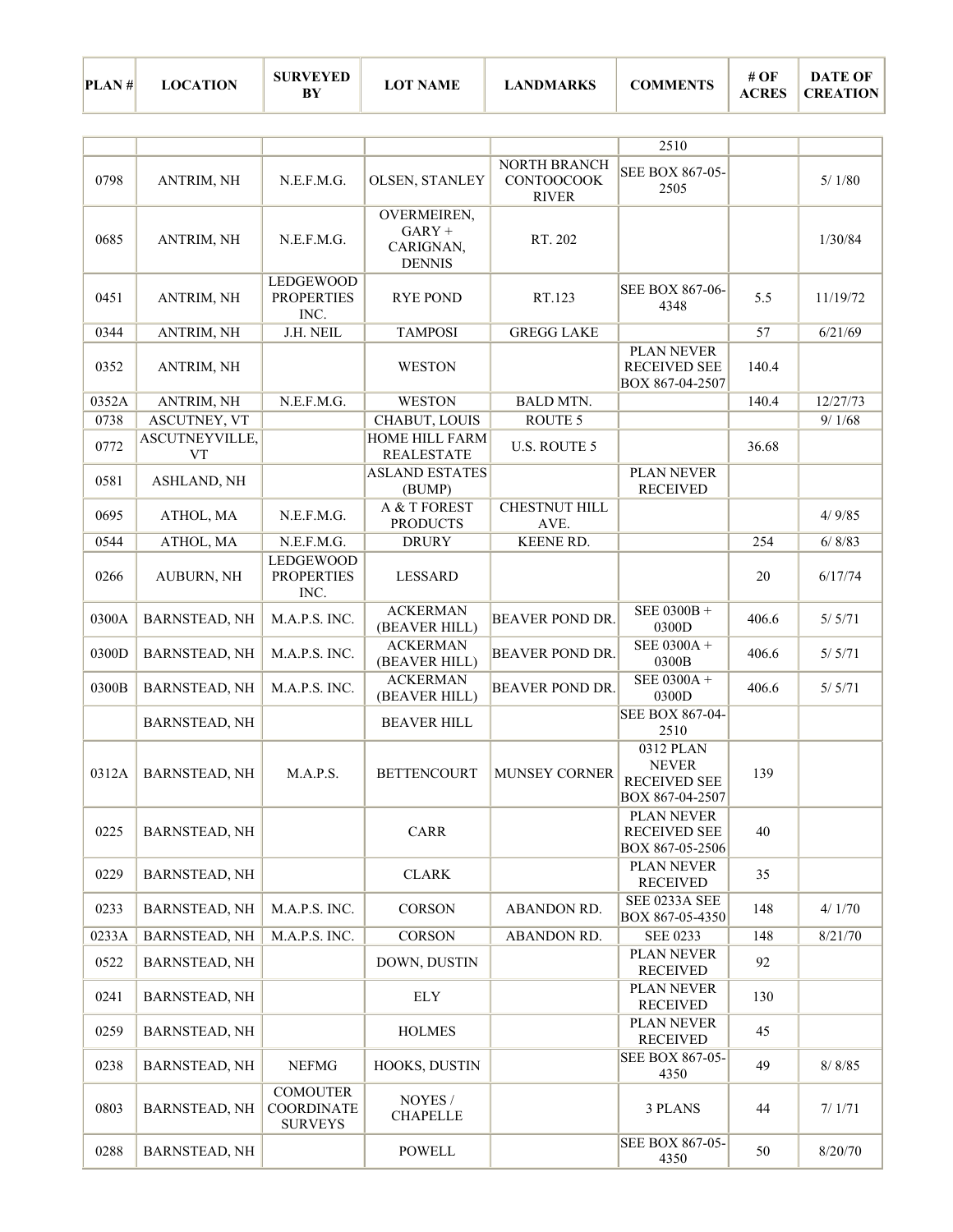| 0347  | <b>BARNSTEAD, NH</b>             | J.L. PRINGLE                                  | WELCH                                    |                                                           | SEE BOX 867-04-<br>2507                                  | 40   | 7/1/70   |
|-------|----------------------------------|-----------------------------------------------|------------------------------------------|-----------------------------------------------------------|----------------------------------------------------------|------|----------|
| 0231A | <b>BARRINGTON, NH</b>            | M.A.P.S. INC.                                 | COOK                                     | <b>OLD BARRINGTON</b><br>TPK.                             | <b>SEE 0231</b>                                          | 63   |          |
| 0231  | <b>BARRINGTON, NH</b>            | M.A.P.S. INC.                                 | COOK                                     | <b>OLD BARRINGTON</b><br>TPK.                             | <b>SEE 0231A</b>                                         | 63   | 3/14/72  |
| 0469  | BENNINGTON, NH                   |                                               | <b>RUSSELL (PINE</b><br>MEADOWS)         |                                                           | PLAN NEVER<br><b>RECEIVED SEE</b><br>BOX 867-06-4348     | 66.2 |          |
| 0469A | BENNINGTON, NH                   | M.A.P.S.                                      | <b>RUSSELL (PINE</b><br><b>MEADOWS</b> ) | PINE MEADOWS<br><b>CIRCLE</b>                             |                                                          | 66.2 | 7/25/72  |
| 0782  | <b>BOSCAWEN, NH</b>              |                                               | <b>BIRCHWOOD</b><br><b>KNOLLS</b>        |                                                           |                                                          |      |          |
| 0442A | <b>BOSCAWEN, NH</b>              | <b>LEDGEWOOD</b><br><b>PROPERTIES</b><br>INC. | <b>FRENCH</b><br>(GOODWIN)               | WATER ST.                                                 | <b>SEE 0442</b>                                          | 258  | 4/2/70   |
| 0442  | BOSCAWEN, NH                     | <b>LEDGEWOOD</b><br><b>PROPERTIES</b><br>INC. | <b>FRENCH</b><br>(GOODWIN)               | WATER ST.                                                 | <b>SEE 0442A</b>                                         | 258  | 10/24/78 |
|       | <b>BOWERBANK, ME BRECKENRIDG</b> | WALTER F.<br>Е                                | BOWERBANK,<br><b>TOWN OF</b>             | <b>SEBEK LAKE</b>                                         | WALTER F.<br><b>BRECKENRIDG</b><br>E PLATS<br>(OVERSIZE) |      | 11/1/46  |
| 0111  | BRADFORD+<br>HILLSBORO, NH       | M.A.P.S INC.                                  | <b>CRAIG</b>                             | COUNTY RD.                                                | SEE BOX 867-05-<br>4351                                  | 700  | 8/3/72   |
|       | <b>BRADFORD, NH</b>              | WALTER F.<br><b>BRECKENRIDG</b><br>Е          | <b>BOG BROOK</b>                         | <b>BRADFORD</b> /<br><b>HILLSBORO TOWN</b><br><b>LINE</b> | WALTER F.<br><b>BRECKENRIDG</b><br>E PLATS               | 72   | 1/1/55   |
|       | <b>BRADFORD, NH</b>              |                                               | <b>BOG BROOK</b><br>(DRAPER)             |                                                           | SEE VOLUME #1                                            |      |          |
| 0733  | <b>BRADFORD, NH</b>              | M.A.P.S.                                      | BRADFORD,<br>TOWN OF +<br><b>VALLEY</b>  |                                                           |                                                          |      | 7/1/69   |
| 0736  | <b>BRADFORD, NH</b>              | M.A.P.S.                                      | <b>BUNKER, FREDA</b>                     | <b>LAKE TODD</b>                                          |                                                          |      | 6/1/68   |
|       | <b>BRADFORD, NH</b>              |                                               | <b>CALDWELL</b>                          |                                                           | SEE VOLUME #<br>4                                        |      |          |
| 0171  | <b>BRADFORD, NH</b>              | <b>NEFMG</b>                                  | <b>CALDWELL</b><br>(PUTNEY<br>PASTURE)   |                                                           | SEE # 0170 SEE<br>BOX 867-05-2506                        | 59.8 | 3/19/86  |
|       | <b>BRADFORD, NH</b>              |                                               | <b>CALDWELL</b><br>(RING)                |                                                           | SEE VOLUME #<br>$\overline{4}$                           |      |          |
| 0170  | <b>BRADFORD, NH</b>              | K.S.<br><b>ROCKWELL</b>                       | CALDWELL<br>(RING)                       |                                                           | SEE # 0171                                               | 21   | 4/17/69  |
|       | <b>BRADFORD, NH</b>              |                                               | <b>CRESSEY</b>                           |                                                           | <b>SEE VOLUME #1</b>                                     |      |          |
|       | <b>BRADFORD, NH</b>              | WALTER F.<br><b>BRECKENRIDG</b><br>Е          | <b>CRESSLEY</b>                          | <b>HOYT BROOK</b>                                         | WALTER F.<br><b>BRECKENRIDG</b><br>E PLATS               | 170  | 10/14/52 |
| 0114  | <b>BRADFORD, NH</b>              | <b>NEFMG</b>                                  | <b>DAY</b>                               | HOYT BROOK                                                | SEE BOX 867-05-<br>4351                                  | 100  | 9/28/84  |
|       | <b>BRADFORD, NH</b>              | WALTER F.<br><b>BRECKENRIDG</b><br>E          | <b>DURRELL</b>                           |                                                           | WALTER F.<br><b>BRECKENRIDG</b><br>E PLATS               | 75   | 1/1/55   |
|       | <b>BRADFORD, NH</b>              |                                               | <b>DURRELL</b><br>(DRAPER)               |                                                           | SEE VOLUME #1                                            |      |          |
| 0753  | <b>BRADFORD, NH</b>              | M.A.P.S.                                      | <b>FORTUNE</b>                           | <b>BOX CORNER</b>                                         |                                                          |      | 2/1/68   |
| 0187  | <b>BRADFORD, NH</b>              |                                               | <b>GEORGE</b>                            |                                                           | SEE BOX 867-05-<br>2506                                  | 196  |          |
| 0763  | <b>BRADFORD, NH</b>              |                                               | GOODALE,<br><b>FREEMAN</b>               |                                                           |                                                          |      | 9/1/69   |
|       | <b>BRADFORD, NH</b>              |                                               | <b>GORDON DAY</b>                        |                                                           | SEE VOLUME #                                             |      |          |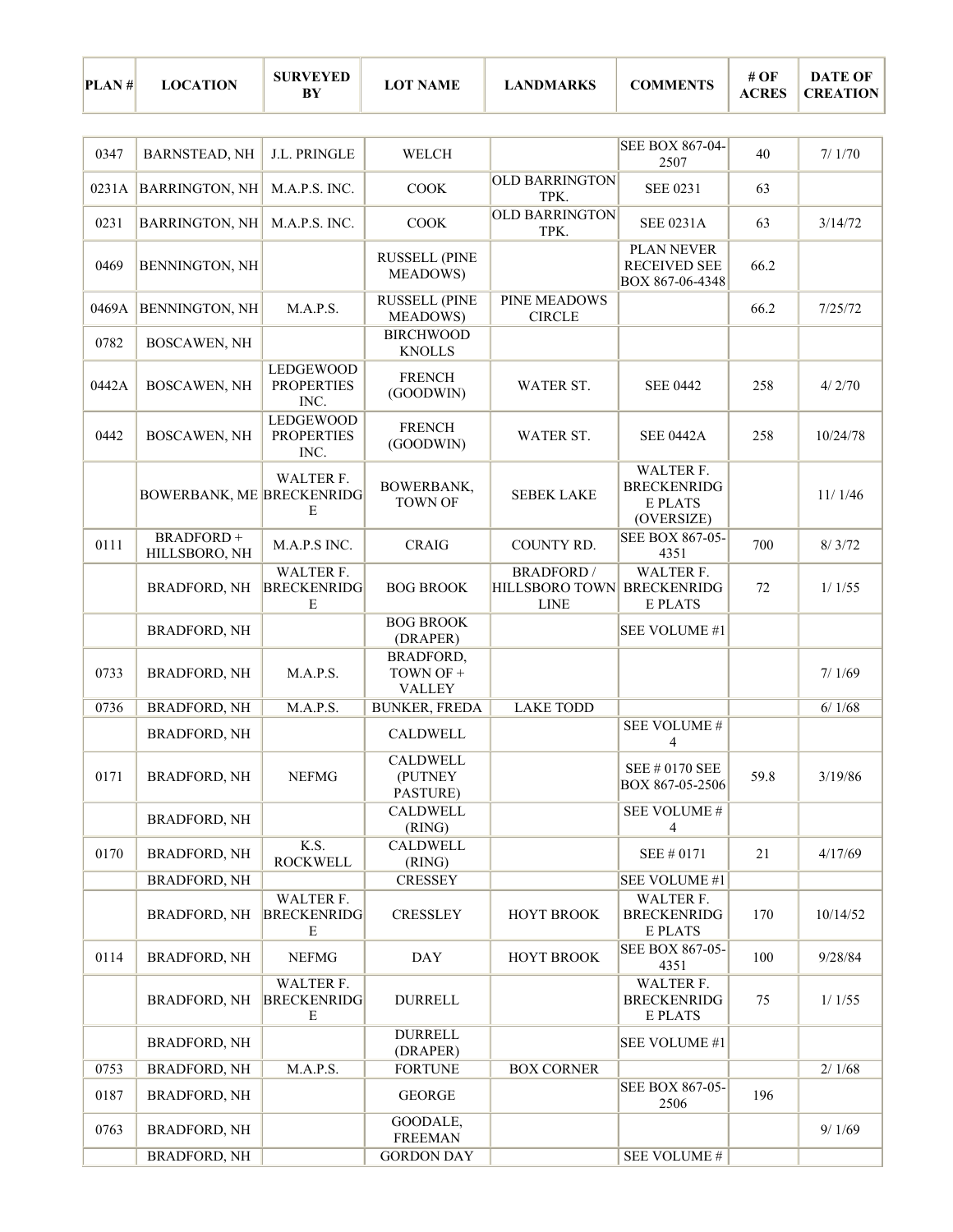|       |                           |                                               |                                                   |                                                   | $\overline{4}$                                       |      |         |
|-------|---------------------------|-----------------------------------------------|---------------------------------------------------|---------------------------------------------------|------------------------------------------------------|------|---------|
| 0767  | <b>BRADFORD, NH</b>       |                                               | <b>HADLEY</b>                                     |                                                   |                                                      | 146  |         |
| 0771  | <b>BRADFORD, NH</b>       | M.A.P.S.                                      | <b>HEALY / MURPHY</b>                             | PLAINS RD.                                        |                                                      | 42   |         |
| 0126  | <b>BRADFORD, NH</b>       | <b>NEFMG</b>                                  | HOYT (LUNT)                                       |                                                   | SEE BOX 867-05-<br>4351                              | 162  | 7/6/86  |
|       | <b>BRADFORD, NH</b>       |                                               | <b>LUNT</b>                                       |                                                   | SEE VOLUME #<br>4                                    |      |         |
|       | <b>BRADFORD, NH</b>       | WALTER F.<br><b>BRECKENRIDG</b><br>E          | <b>MEAD</b>                                       | <b>BRADFORD</b> /<br>HENNIKER TOWN<br><b>LINE</b> | WALTER F.<br><b>BRECKENRIDG</b><br><b>E PLATS</b>    | 192  | 8/1/53  |
|       | <b>BRADFORD, NH</b>       |                                               | MEAD (TOWN)                                       |                                                   | SEE VOLUME #1                                        |      |         |
|       | <b>BRADFORD, NH</b>       |                                               | <b>MEDING</b>                                     |                                                   | SEE VOLUME #<br>$\overline{4}$                       |      |         |
| 0137  | <b>BRADFORD, NH</b>       | <b>NEFMG</b>                                  | <b>MEDING</b>                                     | KNIGHTS HILL                                      | <b>SEE BOX 867-05-</b><br>4351                       | 120  | 5/21/86 |
| 0202  | <b>BRADFORD, NH</b>       | K.S.<br><b>ROCKWELL</b>                       | <b>NEFF</b>                                       | <b>ALDER PLAINS</b><br>RD.                        | <b>SEE 0202A</b>                                     | 75   | 2/12/68 |
| 0202A | <b>BRADFORD, NH</b>       | K.S.<br><b>ROCKWELL</b>                       | <b>NEFF</b>                                       | <b>ALDER PLAINS</b><br>RD.                        | <b>SEE 0202</b>                                      | 75   | 2/1/68  |
|       | <b>BRADFORD, NH</b>       |                                               | <b>NEFF</b>                                       |                                                   | SEE VOLUME #<br>4                                    |      |         |
| 0430A | <b>BRADFORD, NH</b>       |                                               | <b>PATENAUDE</b><br>(DAIGLE)                      |                                                   | <b>SEE 0430</b>                                      | 165  | 2/1/69  |
| 0430  | <b>BRADFORD, NH</b>       | W.E. WEBBER                                   | <b>PATENAUDE</b><br>(DAIGLE)                      |                                                   | <b>SEE 0430A SEE</b><br>BOX 867-04-2508              | 165  | 1/3/69  |
| 0486  | <b>BRADFORD, NH</b>       | M.A.P.S.                                      | <b>PEASLEE</b>                                    | <b>OLD DOUGLAS</b><br><b>HIGHWAY</b>              | SEE 0486A SEE<br>BOX 867-04-2509                     | 38   | 10/4/71 |
| 0486A | <b>BRADFORD, NH</b>       | M.A.P.S.                                      | <b>PEASLEE</b>                                    | OLD DOUGLAS<br><b>HIGHWAY</b>                     | <b>SEE 0486</b>                                      | 38   | 8/1/72  |
| 0448  | <b>BRADFORD, NH</b>       | <b>LEDGEWOOD</b><br><b>PROPERTIES</b><br>INC. | PENHALLOW<br><b>FOREST</b>                        | <b>GOLDSMITH'S DR.</b>                            | SEE BOX 867-04-<br>2508                              | 362  | 10/9/72 |
| 0404  | <b>BRADFORD, NH</b>       | M.A.P.S.                                      | <b>SPAULDING</b>                                  | <b>HOYT BROOK</b>                                 | SEE BOX 867-04-<br>2507                              | 82   | 9/1/68  |
| 0852  | <b>BRADFORD, NH</b>       | M.A.P.S.                                      | <b>YORKE</b>                                      | <b>GRAVEL RD.</b>                                 |                                                      |      | 5/1/70  |
|       | BRIDGEWATER,<br><b>VT</b> |                                               | <b>WEEDEN &amp; IDE</b><br><b>LOTS</b>            |                                                   | SEE VOLUME #1                                        |      |         |
|       | BRIDGEWATER,<br><b>VT</b> | WALTER F.<br><b>BRECKENRIDG</b><br>E          | $WEEDEN + IDE$                                    | <b>OTTAUQUECHEE</b><br><b>RIVER</b>               | WALTER F.<br><b>BRECKENRIDG</b><br><b>E PLATS</b>    | 256  | 10/1/60 |
| 0305  | <b>BROOKLINE, NH</b>      |                                               | <b>BARBER TRACT#1</b><br>(HALL, GOULD,<br>FOSTER) |                                                   |                                                      | 124  |         |
| 0251  | <b>BROOKLINE, NH</b>      |                                               | <b>BARBER TRACT 2</b>                             |                                                   | PLAN NEVER<br><b>RECEIVED</b>                        | 19   |         |
| 0230  | <b>BROOKLINE, NH</b>      | LEDGEWOOD<br><b>PROPERTIES</b><br>INC.        | CLEVELAND, ELI<br>(KEMP)                          | OLD WOODS RD.                                     | SEE BOX 867-05-<br>2506                              | 12   | 7/5/73  |
| 0243  | <b>BROOKLINE, NH</b>      | <b>LEDGEWOOD</b><br><b>PROPERTIES</b><br>INC. | <b>FARNSWORTH</b>                                 | <b>NORTH MASON</b><br>RD.                         | SEE BOX 867-05-<br>4350                              | 31.4 | 4/3/73  |
| 0257  | <b>BROOKLINE, NH</b>      | <b>LEDGEWOOD</b><br><b>PROPERTIES</b><br>INC. | HOBART (HILL)                                     |                                                   | SEE BOX 867-05-<br>4350                              | 7.8  | 9/17/73 |
| 0275  | <b>BROOKLINE, NH</b>      |                                               | MEADOW (HALL)                                     |                                                   | PLAN NEVER<br><b>RECEIVED SEE</b><br>BOX 867-05-4350 | 5    |         |
| 0445  | <b>BROOKLINE, NH</b>      |                                               | <b>ROCKWOOD</b><br>(GREEN ACRES)                  |                                                   | PLAN NEVER<br><b>RECEIVED SEE</b><br>BOX 867-04-2508 | 8    |         |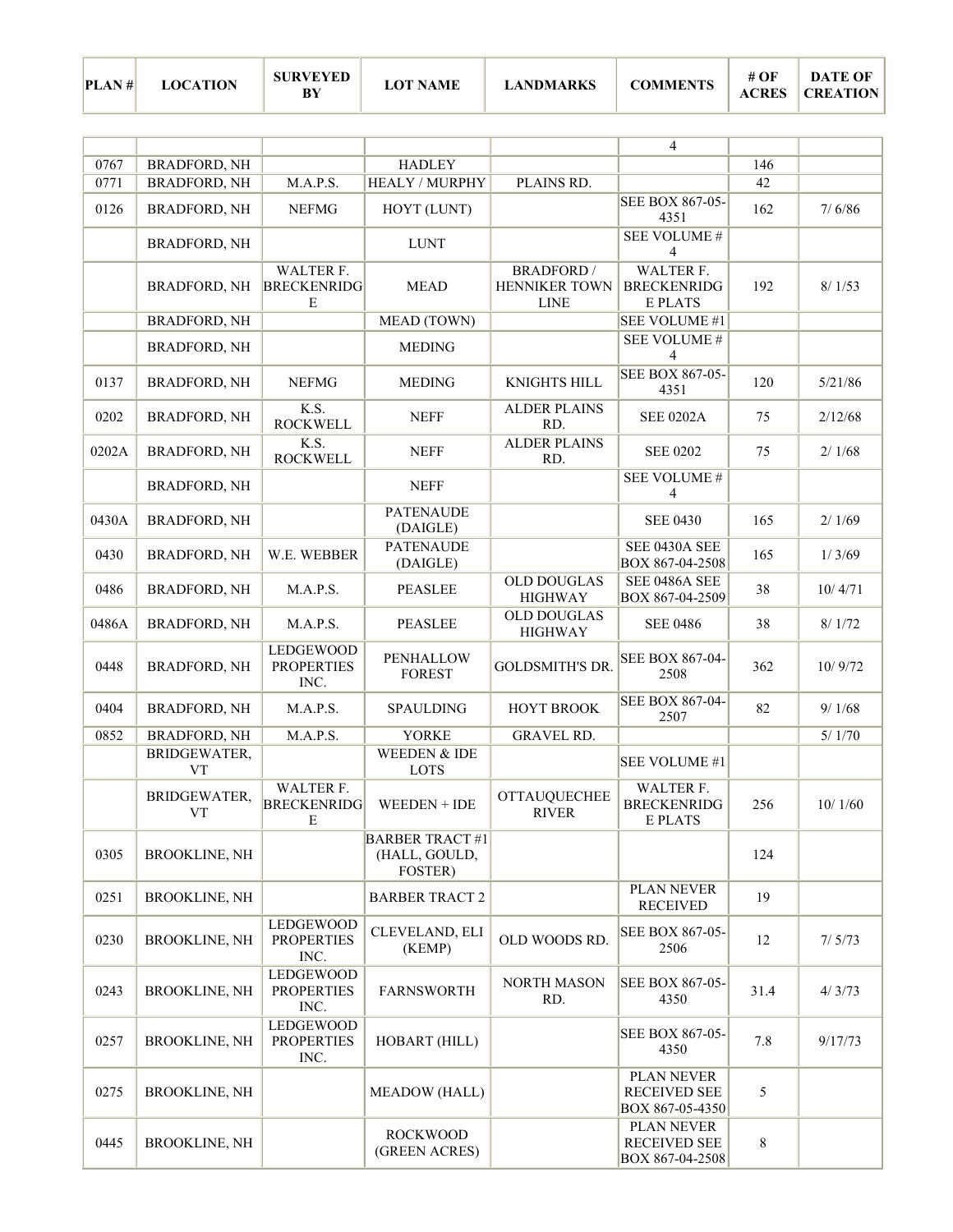| 0353  | <b>BROOKLINE, NH</b>        | <b>LEDGEWOOD</b><br><b>PROPERTIES</b><br>INC. | YANKEE HOMES                                      | <b>IRONSIDE AVE.</b>                  | <b>SEE BOX 867-04-</b><br>2507                       | 61.5   | 5/31/73  |
|-------|-----------------------------|-----------------------------------------------|---------------------------------------------------|---------------------------------------|------------------------------------------------------|--------|----------|
| 0166  | <b>BROWINGTON, VT</b>       | <b>NEFMG</b>                                  | <b>BROWN, ARTHUR</b>                              |                                       | <b>SEE BOX 867-05-</b><br>2506                       | 100    | 3/20/73  |
| 0807  | CALREMONT, NH               | M.A.P.S.                                      | ORLANDO,<br><b>JOSEPH</b>                         | <b>OLD CLAREMONT</b><br>/ WINDSOR RD. |                                                      | 50     | 9/1/69   |
| 0808  | CALREMONT, NH               | M.A.P.S.                                      | PADDY HOLLOW<br><b>MOBILE HOME</b><br><b>PARK</b> | PADDY HOLLOW<br>RD.                   | 5 PLANS                                              | 16.1   | 6/6/69   |
|       | CANAAN, NH                  |                                               | $DOW + ROBERTS$                                   |                                       | SEE VOLUME #<br>4                                    |        |          |
| 0320  | CANAAN, NH                  |                                               | <b>KNIGHT</b>                                     | OLD TOWN ROAD                         |                                                      | 66     | 8/1/68   |
| 0316  | CANAAN, NH                  | H.G. SANDERS                                  | <b>NORCO</b>                                      |                                       |                                                      | 120    | 9/2/69   |
| 0571  | CANAAN, NH                  |                                               | <b>REMACLE</b>                                    |                                       | PLAN NEVER<br><b>RECEIVED</b>                        |        |          |
|       | CANAAN, NH                  |                                               | <b>ROBERTS</b>                                    |                                       | SEE VOLUME #1                                        |        |          |
| 0152  | CANAAN, NH                  | <b>NEFMG</b>                                  | <b>ROBERTS</b>                                    | HANOVER /<br><b>CANAAN LINE</b>       | SEE BOX 867-05-<br>4351                              | 66     | 11/15/73 |
| 0298  | CANDIA, NH                  | M.A.P.S. INC.                                 | <b>SMALL - ROWE</b>                               | NORTH RD.                             | SEE BOX 867-05-<br>4350                              | 107    | 8/22/72  |
|       | <b>CANTERBURY</b>           |                                               | $MOORE + PAGE$                                    |                                       | SEE VOLUME #<br>4                                    |        |          |
| 0506  | CANTERBURY +<br>CONCORD, NH | <b>LEDGEWOOD</b><br><b>PROPERTIES</b><br>INC. | <b>KIMBALL</b>                                    | TOGA RD.                              | SEE BOX 867-05-<br>2505                              | 98.1   | 12/29/72 |
|       | CANTERBURY, NH              |                                               | <b>GREENWOOD</b>                                  |                                       | SEE VOLUME #<br>4                                    | $70\,$ |          |
| 0375A | CANTERBURY, NH              | <b>LEDGEWOOD</b><br><b>PROPERTIES</b><br>INC. | <b>GREENWOOD</b><br><b>FARM</b>                   | WELCH RD.                             | <b>SEE 0375 SEE</b><br>BOX 867-04-2507               | 300    | 7/1/74   |
| 0776  | CANTERBURY, NH COORDINATE   | <b>COMPUTER</b><br><b>SURVEYS</b>             | <b>IACOBACCI</b>                                  | SHAKER RD.                            |                                                      |        | 8/1/70   |
| 0139  | <b>CANTERBURY, NH</b>       | <b>LEDGEWOOD</b><br><b>PROPERIES</b><br>INC.  | <b>MOORE &amp; PAGE</b>                           | ASBY RD.                              | SEE BOX 867-05-<br>4351                              | 536    | 9/10/74  |
| 0292  | CANTERBURY, NH              | <b>LEDGEWOOD</b><br><b>PROPERTIES</b><br>INC. | <b>ROCKY - DUNDEE</b>                             | <b>MORRILL POND</b>                   |                                                      | 55.5   | 3/6/73   |
|       | CAVENDISH, VT               |                                               | <b>BOWLES</b>                                     |                                       | SEE VOLUME #1                                        |        |          |
|       | CAVENDISH, VT               | WALTER F.<br><b>BRECKENRIDG</b><br>E          | <b>BOWLES</b>                                     | <b>BLACK RIVER</b>                    | WALTER F.<br><b>BRECKENRIDG</b><br>E PLATS           | 500    | 5/1/44   |
|       | CAVENDISH, VT               |                                               | LADIEU $\&$<br><b>RICHARDSON</b>                  |                                       | SEE VOLUME #1                                        |        |          |
|       | CAVENDISH, VT               | WALTER F.<br><b>BRECKENRIDG</b><br>Е          | LADIEU +<br><b>RICHARDSON</b>                     | <b>BLACK RIVER</b>                    | WALTER F.<br><b>BRECKENRIDG</b><br>E PLATS           | 500    | 1/1/55   |
|       | CAVENDISH, VT               |                                               | <b>PLUMBLY</b>                                    |                                       | SEE VOLUME #1                                        |        |          |
|       | CAVENDISH, VT               | WALTER F.<br><b>BRECKENRIDG</b><br>Е          | <b>PLUMLEY</b>                                    |                                       | WALTER F.<br><b>BRECKENRIDG</b><br>E PLATS           | 138    | 1/1/55   |
|       | CAVENDISH, VT               | <b>WALTER F.</b><br><b>BRECKENRIDG</b><br>E   | WHITCOMB                                          | <b>BLACK RIVER</b>                    | WALTER F.<br><b>BRECKENRIDG</b><br>E PLATS           | 70     | 6/17/47  |
|       | CAVENDISH, VT               |                                               | WHITCOMB                                          |                                       | SEE VOLUME #1                                        |        |          |
| 0409  | CHARLESTOWN,<br>NH          |                                               | APT. HOUSE                                        |                                       | PLAN NEVER<br><b>RECEIVED SEE</b><br>BOX 867-04-2507 | 0.1    |          |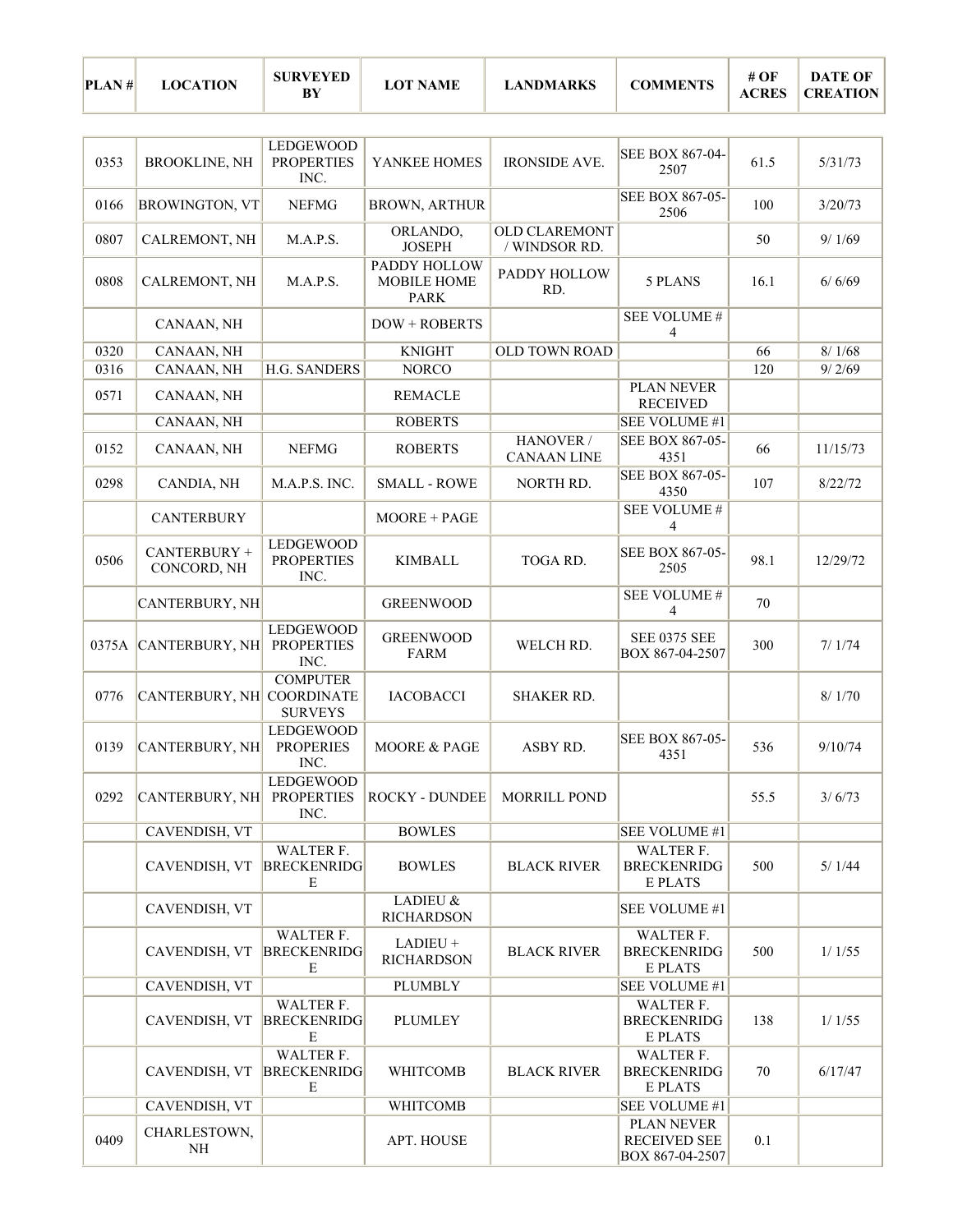| 0427  | CHARLESTOWN,<br>NH             | M.A.P.S.                                      | <b>BACON</b>                               | <b>HEMLOCK</b><br><b>CORNERS</b>               | <b>SEE BOX 867-04-</b><br>2508                    | 0.5   | 5/19/71  |
|-------|--------------------------------|-----------------------------------------------|--------------------------------------------|------------------------------------------------|---------------------------------------------------|-------|----------|
|       | CHARLESTOWN,<br><b>NH</b>      |                                               | <b>BAILEY - LECLAIR</b>                    |                                                | SEE VOLUME #1                                     |       |          |
| 0537  | CHARLESTOWN,<br><b>NH</b>      |                                               | <b>BALDWIN</b>                             |                                                | PLAN NEVER<br><b>RECEIVED</b>                     | 12    |          |
|       | CHARLESTOWN,<br><b>NH</b>      |                                               | <b>CHICKERING</b>                          |                                                | SEE VOLUME #<br>4                                 |       |          |
| 0173  | CHARLESTOWN,<br><b>NH</b>      | M.A.P.S. INC.                                 | <b>CHICKERING</b>                          |                                                | <b>SEE BOX 867-05-</b><br>2506                    | 172.1 | 5/14/71  |
| 0412  | CHARLESTOWN,<br><b>NH</b>      |                                               | <b>ELMS HOTEL</b>                          |                                                | PLAN NEVER<br><b>RECEIVED</b>                     |       |          |
|       | CHARLESTOWN,<br>NH             |                                               | <b>HARRY CAINE</b>                         |                                                | SEE VOLUME #1                                     |       |          |
| 0518  | CHARLESTOWN,<br>NH             | LEDGEWOOD<br><b>PROPERTIES</b><br>INC.        | <b>KOHLEPP</b>                             | <b>BURROUGH RD.</b>                            |                                                   | 59.8  | 8/22/75  |
|       | CHARLESTOWN,<br>NH             |                                               | <b>LOCKWOOD</b>                            |                                                | SEE N.F.P.C.<br>AND TTC<br><b>VOLUME</b>          |       |          |
| 0801  | CHARLESTOWN,<br>NH             | KENNETH S.<br><b>ROCKWELL</b>                 | NELSON,<br><b>STEWART</b>                  | <b>CAMP GOOD</b><br><b>NEWS</b>                | <b>SEPTIC SYSTEM</b><br><b>DESIGN</b>             |       | 9/28/71  |
| 0812  | CHARLESTOWN,<br>NH             | M.A.P.S.                                      | PIECZARKA                                  |                                                |                                                   |       | 5/1/69   |
|       | CHARLESTOWN,<br>NH             |                                               | <b>TATRO</b>                               |                                                | SEE VOLUME #1                                     |       |          |
|       | CHARLESTOWN,<br><b>NH</b>      | WALTER F.<br><b>BRECKENRIDG</b><br>E          | <b>TATRO</b>                               |                                                | WALTER F.<br><b>BRECKENRIDG</b><br><b>E PLATS</b> | 55    | 5/28/52  |
|       | CHARLESTOWN,<br><b>NH</b>      | WALTER F.<br><b>BRECKENRIDG</b><br>E          | <b>VOSE</b>                                |                                                | WALTER F.<br><b>BRECKENRIDG</b><br>E PLATS        | 55    | 11/18/46 |
|       | CHARLESTOWN,<br><b>NH</b>      |                                               | <b>VOSE</b>                                |                                                | <b>SEE VOLUME #1</b>                              |       |          |
| 0847  | CHARLESTOWN,<br>NH / UNITY, NH | N.E.F.M.G.                                    | <b>CALL/WESTON</b>                         | <b>LITTLE SUGAR</b><br><b>RIVER</b>            |                                                   | 90    | 12/26/79 |
| 0113A | CHELSEA, VT                    | <b>LEDGEWOOD</b><br><b>PROPERTIES</b><br>INC. | <b>DAILEY</b>                              | BLACK HAWK RD. 0113B SEE BOX                   | SEE 0113+<br>867-05-4351                          | 16.5  | 7/7/72   |
| 0196  | CHESTER, NH                    | <b>NEFMG</b>                                  | <b>KIMBALL</b>                             | AUBURN/<br><b>CHESTER TOWN</b><br>${\rm LINE}$ | <b>SEE BOX 867-05-</b><br>2506                    | 104   | 7/20/85  |
| 0237  | CHICHESTER, NH                 | M.A.P.S. INC.                                 | <b>DAVIS - ROWELL</b><br>(PERRY BROOK)     | <b>OLD ROAD (OLD</b><br>RD.)                   | SEE BOX 867-05-<br>4350                           | 50    | 3/26/71  |
| 0265  | CHICHESTER, NH                 | M.A.P.S. INC.                                 | LANE                                       | ROUTE 28                                       | SEE BOX 867-05-<br>4350                           | 4     | 7/6/71   |
| 0279  | CHICHESTER, NH                 |                                               | <b>MCKERLEY</b>                            |                                                | SEE BOX 867-05-<br>4350                           | 110   |          |
| 0850  | CHICHESTER, NH                 | N.E.F.M.G.                                    | WESTOVER /<br>STEPHENS /<br><b>THURBER</b> | TOWLE RD.                                      | SEE BOX 867-05-<br>2505                           |       | 3/24/81  |
| 0350B | CHICHESTER, NH                 | <b>LEDGEWOOD</b><br><b>PROPERTIES</b><br>INC. | WOOD, FRED<br>(FIVE HILL EST.)             | HIGHLAND DR.                                   | SEE 0350 +<br>0350A                               | 251   | 11/8/72  |
| 0350  | CHICHESTER, NH                 | <b>LEDGEWOOD</b><br><b>PROPERTIES</b><br>INC. | WOOD, FRED<br>(FIVE HILL EST.)             | <b>BURNT HILL RD.</b>                          | SEE 0350A +<br>0350B SEE BOX<br>867-04-2507       | 251   | 10/23/72 |
| 0350A | CHICHESTER, NH                 | <b>LEDGEWOOD</b><br><b>PROPERTIES</b><br>INC. | WOOD, FRED<br>(FIVE HILL EST.)             | DEER RUN                                       | SEE 0350 +<br>0350B                               | 251   | 9/22/72  |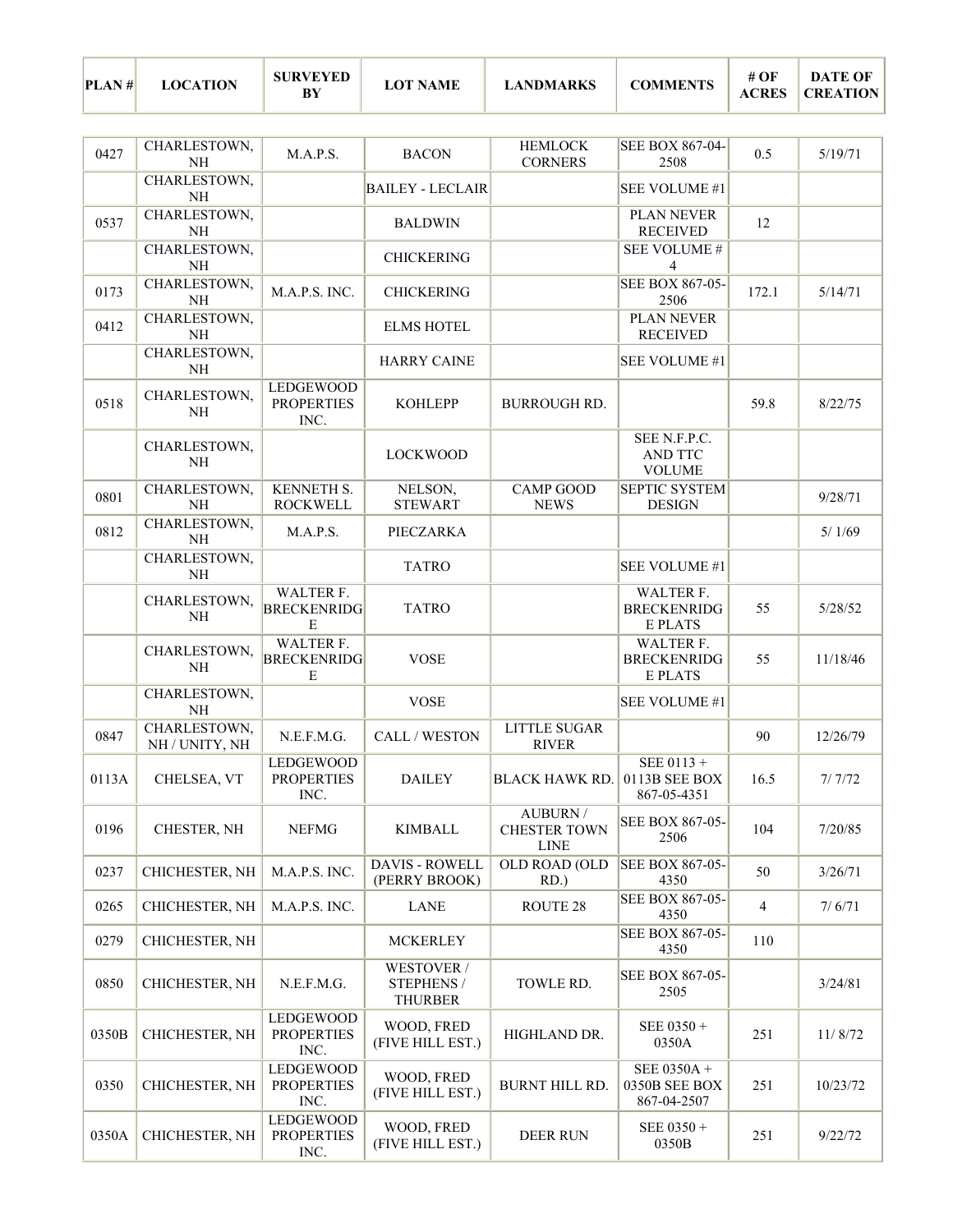| PLAN# | <b>LOCATION</b> | SURVEYED<br>BY | <b>LOT NAME</b> | LANDMARKS | <b>COMMENTS</b> | # OF<br><b>ACRES</b> | <b>DATE OF</b><br><b>CREATION</b> |
|-------|-----------------|----------------|-----------------|-----------|-----------------|----------------------|-----------------------------------|
|       |                 |                |                 |           |                 |                      |                                   |

| 0715  | CLAREMONT, NH                    | M.A.P.S.                                      | AIKEN, JOHN                             | UNITY RD.                    |                                                             | 3.5                             | 6/12/72  |
|-------|----------------------------------|-----------------------------------------------|-----------------------------------------|------------------------------|-------------------------------------------------------------|---------------------------------|----------|
|       | <b>CLAREMONT, NH BRECKENRIDG</b> | <b>WALTER F.</b><br>E                         | <b>AINSWORTH</b>                        |                              | <b>WALTER F.</b><br><b>BRECKENRIDG</b><br>E PLATS           | 150                             | 3/20/53  |
|       | <b>CLAREMONT, NH BRECKENRIDG</b> | <b>WALTER F.</b><br>Е                         | <b>ALLISON</b>                          | ROBERTS HILL RD. BRECKENRIDG | WALTER F.<br>E PLATS                                        | 22                              | 5/19/53  |
|       | CLAREMONT, NH                    |                                               | <b>ALLISON</b>                          |                              | SEE N.F.P.C.<br><b>AND TTC</b><br><b>VOLUME</b>             |                                 |          |
|       | <b>CLAREMONT, NH</b>             |                                               | <b>AMSWORTH</b>                         |                              | SEE VOLUME #1                                               |                                 |          |
|       | CLAREMONT, NH                    |                                               | <b>ARDEN ACRES</b><br><b>HOUSE</b>      |                              | SEE VOLUME #<br>4                                           |                                 |          |
| 0713  | CLAREMONT, NH                    | M.A.P.S.                                      | AREL, LUCIAN                            | LAFFAYETTE ST.               |                                                             |                                 | 6/10/71  |
|       | CLAREMONT, NH                    |                                               | <b>AVERY + AVERY</b>                    |                              | SEE VOLUME #<br>$\overline{4}$                              |                                 |          |
|       | <b>CLAREMONT, NH BRECKENRIDG</b> | WALTER F.<br>E                                | <b>BABCOCK</b>                          | CLAY HILL RD.                | WALTER F.<br><b>BRECKENRIDG</b><br>E PLATS                  | 22                              | 1/1/51   |
|       | CLAREMONT, NH                    |                                               | <b>BABCOCK</b>                          |                              | SEE VOLUME #1                                               |                                 |          |
| 0377  | CLAREMONT, NH                    | E.S. PELGRAM<br>JR.                           | <b>BARRETT</b>                          | WASHINGTON ST.               |                                                             | $\overline{c}$                  | 11/20/48 |
| 0723  | CLAREMONT, NH                    |                                               | <b>BASS REALTY</b>                      | <b>SEWAGE PLANT</b>          | <b>SEE 0722</b>                                             |                                 | 6/1/68   |
| 0722  | CLAREMONT, NH                    | M.A.P.S.                                      | BASS, JOEL                              | <b>SEWAGE PLANT</b>          | <b>SEE 0723</b>                                             |                                 |          |
| 0103  | CLAREMONT, NH                    | <b>NEFMG</b>                                  | <b>BEAN</b>                             | <b>BURROGH RD.</b>           | SEE BOX 867-05-<br>4351                                     | 109                             | 8/1/69   |
| 0720  | CLAREMONT, NH                    | M.A.P.S.                                      | <b>BENNETT, LEWIS</b>                   | EAST ST.                     |                                                             |                                 |          |
| 0104  | CLAREMONT, NH                    | <b>NEFMG</b>                                  | <b>BISHOP</b>                           |                              | SEE BOX 867-05-<br>4351                                     | 170                             | 5/10/86  |
| 0376  | CLAREMONT, NH                    |                                               | <b>BISSELL (ARDEN</b><br>EST.)          |                              | SEE BOX 867-04-<br>2507                                     | 92                              |          |
| 0331  | CLAREMONT, NH                    | K.S.<br><b>ROCKWELL</b>                       | <b>BONNEAU</b>                          | CAT HOLE RD.                 | SEE BOX 867-04-<br>2507                                     | 70                              | 8/3/73   |
| 0436  | CLAREMONT, NH                    | <b>LEDGEWOOD</b><br><b>PROPERTIES</b><br>INC. | <b>BOUDETTE</b>                         | PIPER HILL RD.               | SEE 0436C SEE<br>BOX 867-04-2508                            | 317.8                           | 2/11/88  |
| 0436C | <b>CLAREMONT, NH</b>             | N.E.F.M.G.                                    | <b>BOUDETTE</b>                         | PIPER HILL RD.               | <b>SEE 0436</b>                                             | 317.8                           | 6/10/86  |
| 0732  | CLAREMONT, NH                    | ROBERT T.<br><b>SISUM</b>                     | <b>BOUDETTE,</b><br>WILLIAM E.J.        | ROUTE 12                     |                                                             |                                 |          |
| 0341  | CLAREMONT, NH                    |                                               | <b>BOWEN + WATER</b><br><b>STREETS</b>  |                              | PLAN NEVER<br><b>RECEIVED SEE</b><br>BOX 867-04-2507        | <b>BUILDIN</b><br><b>GONLY</b>  |          |
| 0520  | CLAREMONT, NH                    |                                               | <b>BRECK AVENUE</b>                     |                              | <b>PLAN NEVER</b><br><b>RECEIVED</b>                        |                                 |          |
| 0332  | CLAREMONT, NH                    |                                               | <b>BRICK BLOCK</b>                      |                              | <b>PLAN NEVER</b><br><b>RECEIVED</b>                        | <b>BUILDIN</b><br><b>G ONLY</b> |          |
| 0539  | CLAREMONT, NH                    |                                               | <b>CABOT</b>                            |                              | PLAN NEVER<br><b>RECEIVED</b>                               |                                 |          |
| 0169  | <b>CLAREMONT, NH</b>             | M.A.P.S. INC.                                 | <b>CADY</b>                             |                              | SEE BOX 867-05-<br>2506                                     | 6.2                             | 8/15/72  |
|       | <b>CLAREMONT, NH BRECKENRIDG</b> | WALTER F.<br>E                                | <b>CHANDLER</b>                         |                              | WALTER F.<br><b>BRECKENRIDG</b><br>E PLATS                  | 68                              | 4/1/53   |
|       | <b>CLAREMONT, NH</b>             |                                               | <b>CHANDLER</b>                         |                              | SEE VOLUME #1                                               |                                 |          |
| 0414  | CLAREMONT, NH                    |                                               | <b>CHAPEL STREET</b><br><b>PROPERTY</b> |                              | <b>PLAN NEVER</b><br><b>RECEIVED SEE</b><br>BOX 867-04-2508 | $\mathbf{1}$                    |          |
|       | CLAREMONT, NH                    |                                               | <b>CHASE</b>                            |                              | SEE VOLUME #1                                               |                                 |          |
|       | CLAREMONT, NH                    | WALTER F.                                     | <b>CHURCH</b>                           |                              | WALTER F.                                                   | 50                              | 4/26/53  |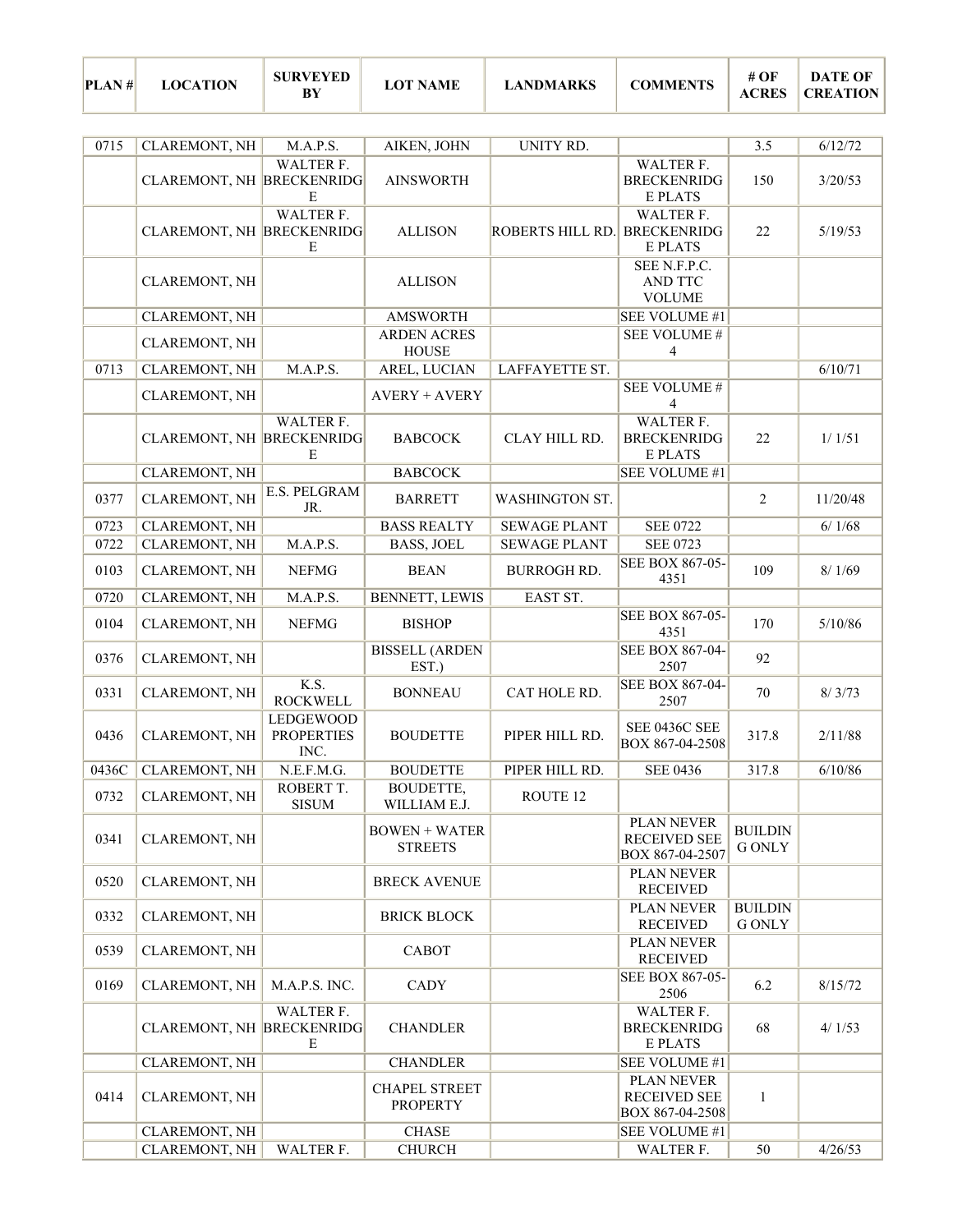|      |                                  | <b>BRECKENRIDG</b>                            |                                                  |                                                    | <b>BRECKENRIDG</b>                                               |                 |         |
|------|----------------------------------|-----------------------------------------------|--------------------------------------------------|----------------------------------------------------|------------------------------------------------------------------|-----------------|---------|
|      |                                  | E                                             |                                                  |                                                    | E PLATS                                                          |                 |         |
|      | CLAREMONT, NH                    |                                               | <b>CHURCH</b>                                    |                                                    | SEE VOLUME #1                                                    |                 |         |
|      |                                  |                                               | (ROBERTS HILL)                                   |                                                    |                                                                  |                 |         |
| 0740 | CLAREMONT, NH                    |                                               | <b>CLARK</b>                                     | <b>SUGAR RIVER</b><br><b>ROAD</b>                  |                                                                  |                 |         |
|      | CLAREMONT, NH                    |                                               | <b>CLOW</b>                                      |                                                    | SEE VOLUME #<br>$\overline{\mathcal{L}}$                         |                 |         |
| 0329 | CLAREMONT, NH                    | $E.$ PUTNAM + J.<br><b>PRINGLE</b>            | CLOW (GOODWIN)                                   | OLD CLAREMONT SEE BOX 867-04-<br>-WINDSOR RD.      | 2507                                                             | 80              | 9/9/69  |
| 0110 | CLAREMONT, NH                    | <b>NEFMG</b>                                  | CLOW (McKENZIE)                                  |                                                    |                                                                  | 50              | 5/26/86 |
| 0113 | <b>CLAREMONT, NH BRECKENRIDG</b> | W.F.<br>E                                     | <b>CUSHING</b>                                   | <b>MAPLE STREET</b>                                | SEE 0113A +<br>0113B SEE BOX<br>867-05-4351                      | 29              |         |
|      | CLAREMONT, NH                    |                                               | DANIELO, PIERCE,<br>TOLLES, +<br><b>FONTAINE</b> |                                                    | SEE VOLUME #1                                                    |                 |         |
|      | <b>CLAREMONT, NH</b>             |                                               | DANIELS,<br>KIDHART, + HOWE<br>(BIBLE HILL)      |                                                    | SEE VOLUME #1                                                    |                 |         |
|      | <b>CLAREMONT, NH BRECKENRIDG</b> | WALTER F.<br>E                                | DANIELS,                                         | CLAREMONT /<br>KIDHART, HOWE UNITY TOWN LINE       | <b>WALTER F.</b><br><b>BRECKENRIDG</b><br>E PLATS                | 198             | 1/1/55  |
| 0116 | <b>CLAREMONT, NH</b>             | <b>NEFMG</b>                                  | <b>DEMING &amp; JOLY</b>                         | <b>BOWEN ST.</b>                                   | SEE 0116A SEE                                                    | $\overline{32}$ | 1/26/71 |
|      | CLAREMONT, NH                    |                                               | DEMING + JOLY                                    |                                                    | SEE VOLUME #1                                                    |                 |         |
| 0746 | CLAREMONT, NH                    |                                               | <b>DING</b>                                      | <b>WASHINGTON ST.</b>                              |                                                                  | $\mathbf{1}$    |         |
| 0530 | CLAREMONT, NH                    | <b>LEDGEWOOD</b><br><b>PROPERTIES</b><br>INC. | DOLE                                             | RIVER RD.                                          |                                                                  | 2.62            | 4/17/74 |
| 0419 | CLAREMONT, NH                    |                                               | DOODY (EAST ST.)                                 | EAST ST.                                           | SEE BOX 867-04-<br>2508                                          | 6               | 5/10/71 |
| 0749 | CLAREMONT, NH                    | M.A.P.S.                                      | DUMONTIER,<br><b>ERNEST</b>                      | HIGH ST.                                           |                                                                  |                 | 6/1/68  |
| 0752 | CLAREMONT, NH                    | M.A.P.S.                                      | DUTTON,<br><b>CLIFFORD</b>                       | HIGH ST.                                           |                                                                  |                 | 6/1/68  |
|      | <b>CLAREMONT, NH</b>             |                                               | <b>FITCH</b>                                     |                                                    | SEE N.F.P.C.<br><b>AND TTC</b><br><b>VOLUME</b>                  |                 |         |
| 0121 | CLAREMONT, NH                    | <b>NEFMG</b>                                  | <b>FITCH</b>                                     | OLD WOODS RD.                                      | SEE BOX 867-05-<br>4351                                          | 17.25           | 2/12/86 |
|      | <b>CLAREMONT, NH BRECKENRIDG</b> | WALTER F.<br>Е                                | <b>FITCH</b>                                     |                                                    | WALTER F.<br><b>BRECKENRIDG</b><br>E PLATS                       | 37              | 9/1/53  |
|      | <b>CLAREMONT, NH</b>             |                                               | <b>FLETCHER</b>                                  |                                                    | SEE VOLUME #1                                                    |                 |         |
| 0122 | CLAREMONT, NH                    |                                               | <b>FONTAIN (CAT</b><br>HOLE RD.)                 |                                                    | PLAN NEVER<br><b>RECEIVED SEE</b><br>0331 SEE BOX<br>867-05-4351 | 32              |         |
| 0185 | CLAREMONT, NH                    | J.C. LAMBERT                                  | <b>FONTAINE</b>                                  | WINDSOR STREET SEE BOX 867-05-<br><b>EXTENSION</b> | 2506                                                             | 275             | 10/5/67 |
|      | CLAREMONT, NH                    |                                               | <b>FONTAINE</b>                                  |                                                    | SEE VOLUME #<br>4                                                |                 |         |
|      | <b>CLAREMONT, NH BRECKENRIDG</b> | WALTER F.<br>Е                                | GAFFNEY +<br><b>STRAND</b>                       | <b>RED WATER</b><br><b>BROOK RD.</b>               | WALTER F.<br><b>BRECKENRIDG</b><br>E PLATS                       | 144             | 9/17/52 |
|      | CLAREMONT, NH                    |                                               | GAFFNEY +<br><b>STRAND</b>                       |                                                    | SEE VOLUME #1                                                    |                 |         |
| 0760 | CLAREMONT, NH                    |                                               | <b>GERBERT</b>                                   | <b>SUGAR RIVER</b>                                 |                                                                  | 1.7             | 11/8/71 |
| 0770 | CLAREMONT, NH                    | <b>CHARLESTOW</b><br>N RD.                    | GRAFF, JAMES +<br><b>SANDRA</b>                  |                                                    |                                                                  | 26.7            | 8/13/81 |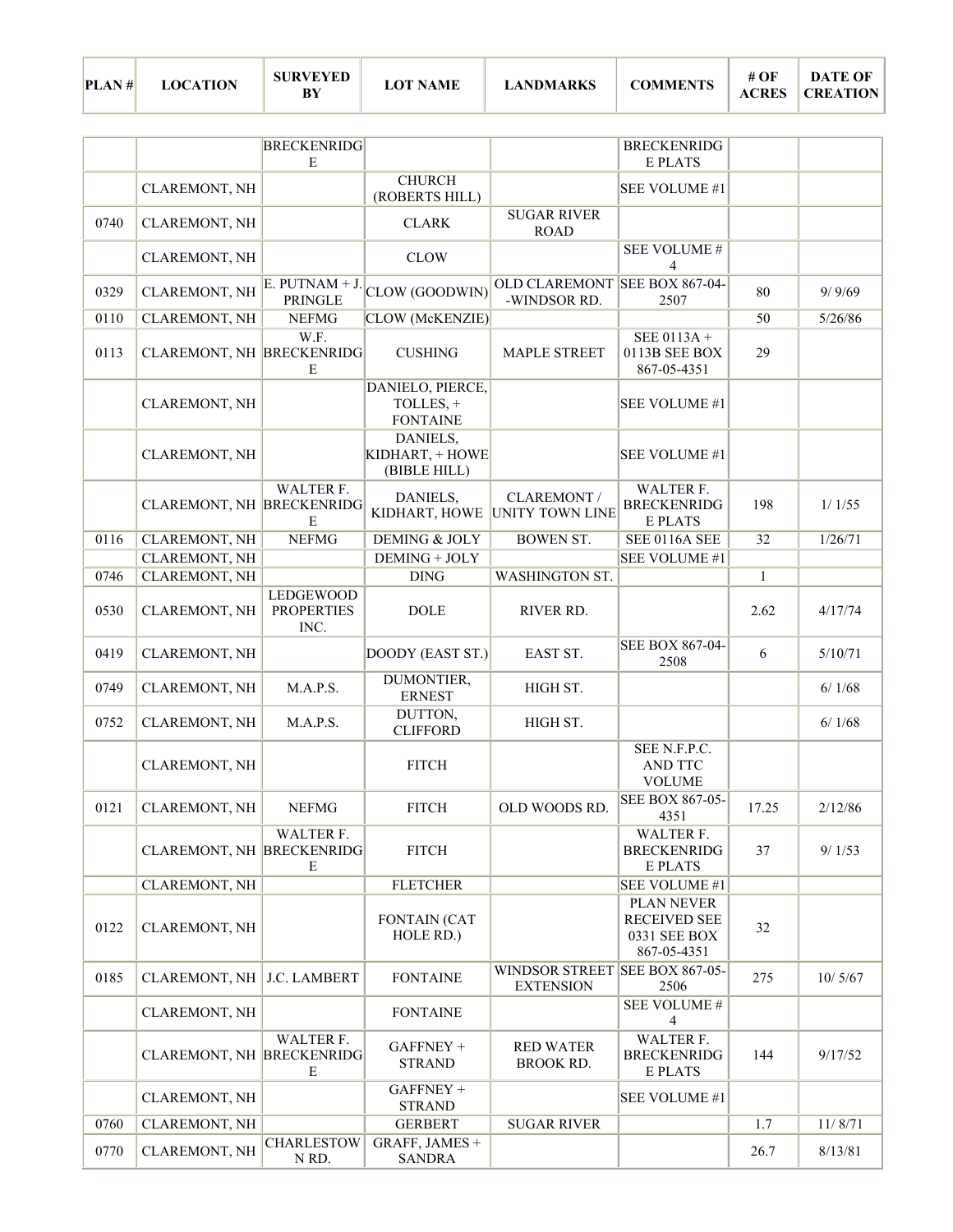|      | <b>CLAREMONT, NH BRECKENRIDG</b> | WALTER F.<br>E                                | <b>GUILD</b>                                | <b>WINTER STREET</b>                          | WALTER F.<br><b>BRECKENRIDG</b><br>E PLATS      | 40         | 9/26/52  |
|------|----------------------------------|-----------------------------------------------|---------------------------------------------|-----------------------------------------------|-------------------------------------------------|------------|----------|
|      | CLAREMONT, NH                    |                                               | <b>GUILD</b>                                |                                               | SEE N.F.P.C.<br><b>AND TTC</b><br><b>VOLUME</b> |            |          |
| 0357 | <b>CLAREMONT, NH BRECKENRIDG</b> | W.F.<br>E                                     | <b>GUILD</b>                                | WINTER ST.                                    | SEE BOX 867-04-<br>2507                         | 40         | 9/26/52  |
| 0769 | CLAREMONT, NH                    | <b>WEST GREEN</b><br><b>MOUNTAIN</b><br>RD.   | HAMILTON, RUTH                              |                                               |                                                 |            | 10/1/68  |
| 0572 | CLAREMONT, NH                    |                                               | <b>HJULSTROM</b>                            |                                               | PLAN NEVER<br><b>RECEIVED</b>                   |            |          |
| 0773 | CLAREMONT, NH                    | M.A.P.S.                                      | HOETTE, HAROLD                              | PADDYHOLLOW<br>RD.                            |                                                 | 30         | 9/1/69   |
| 0775 | CLAREMONT, NH                    | M.A.P.S.                                      | HUOT, LOUIS                                 | <b>SUGAR RIVER</b><br><b>DRIVE</b>            |                                                 | 1.4        | 3/9/72   |
| 0526 | CLAREMONT, NH                    |                                               | <b>JACOBS</b>                               |                                               | <b>PLAN NEVER</b><br><b>RECEIVED</b>            | 6.7        |          |
| 0777 | CLAREMONT, NH                    | M.A.P.S.                                      | JENNINGS, JOHN                              | BIBLE HILL RD.                                | <b>SEPTIC SYSTEM</b><br><b>DESIGN</b>           |            | 4/1/69   |
| 0415 | CLAREMONT, NH                    | H.E. JOHNSON                                  | <b>KEAGAN</b>                               | PLEASANT ST.                                  | SEE BOX 867-04-<br>2508                         | 0.5        | 10/9/72  |
|      | <b>CLAREMONT, NH BRECKENRIDG</b> | WALTER F.<br>E                                | <b>KIDHART</b>                              | CATHOLE RD.                                   | WALTER F.<br><b>BRECKENRIDG</b><br>E PLATS      | 55         | 10/22/52 |
|      | CLAREMONT, NH                    |                                               | <b>KIDHART</b><br>(CATHOLE)                 |                                               | SEE VOLUME #1                                   |            |          |
|      | CLAREMONT, NH                    |                                               | <b>KIMBALL</b><br>(NORTHEAST BOX<br>$CO.$ ) |                                               | SEE VOLUME #1                                   |            |          |
| 0783 | CLAREMONT, NH                    | M.A.P.S.                                      | <b>KROMPHOLD</b>                            | WINTER ST.                                    | 2 PLANS                                         |            | 11/1/70  |
| 0784 | CLAREMONT, NH                    | <b>EDWARD</b><br><b>PUTNAM</b>                | <b>LAFLAM</b>                               | TUTHERLY AVE. /<br>DERRY ST.                  |                                                 |            |          |
| 0788 | CLAREMONT, NH                    | M.A.P.S.                                      | <b>LAMBERT</b>                              | RIDGE AVE.                                    |                                                 |            | 6/1/70   |
| 0787 | CLAREMONT, NH                    |                                               | <b>LAMBERT</b>                              | NORTH ST.                                     | 2 PLANS                                         |            | 8/1/68   |
| 0319 | CLAREMONT, NH                    | N.E.F.M.G.                                    | <b>MANN</b>                                 | <b>BOSTON + MAINE</b><br><b>RAILROAD</b>      | <b>SEE 0319A SEE</b><br>BOX 867-04-2507         | 93         | 4/2/86   |
|      | CLAREMONT, NH                    |                                               | <b>MCGREGOR</b><br>(DRAPER CO.)             |                                               | SEE VOLUME #1                                   |            |          |
| 0705 | <b>CLAREMONT, NH</b>             |                                               | MENARD, GIRARD                              | ROUTE 120                                     |                                                 |            | 10/1/69  |
| 0706 | CLAREMONT, NH                    |                                               | MENARD,<br><b>RAYMOND</b>                   | THIRD ST.                                     |                                                 |            | 8/1/68   |
| 0800 | CLAREMONT, NH                    | M.A.P.S.                                      | NETTER, ROBERT                              |                                               |                                                 |            | 3/3/71   |
| 0805 | CLAREMONT, NH                    | NE.F.M.G.                                     | OSGOOD, DENNIS<br>$=$ JUANITA               | MYRTLE ST.                                    |                                                 |            | 5/12/80  |
|      | <b>CLAREMONT, NH</b>             |                                               | <b>PENO</b>                                 |                                               | SEE VOLUME #<br>4                               |            |          |
| 0148 | <b>CLAREMONT, NH</b>             |                                               | PENO (MICA<br>MINE)                         | CLAREMONT /<br>NEWPORT / UNITY<br><b>LINE</b> |                                                 | 54         |          |
|      | <b>CLAREMONT, NH</b>             |                                               | PENO - FISHER                               |                                               | SEE VOLUME #<br>4                               |            |          |
| 0147 | <b>CLAREMONT, NH</b>             | <b>LEDGEWOOD</b><br><b>PROPERTIES</b><br>INC. | PENO - FISHER                               | <b>ALDEN HILL</b>                             | SEE BOX 867-05-<br>4351                         | 153.8      | 2/6/73   |
|      | <b>CLAREMONT, NH BRECKENRIDG</b> | WALTER F.<br>E                                | <b>PERKINS</b>                              |                                               | WALTER F.<br><b>BRECKENRIDG</b><br>E PLATS      | $\sqrt{2}$ | 6/20/49  |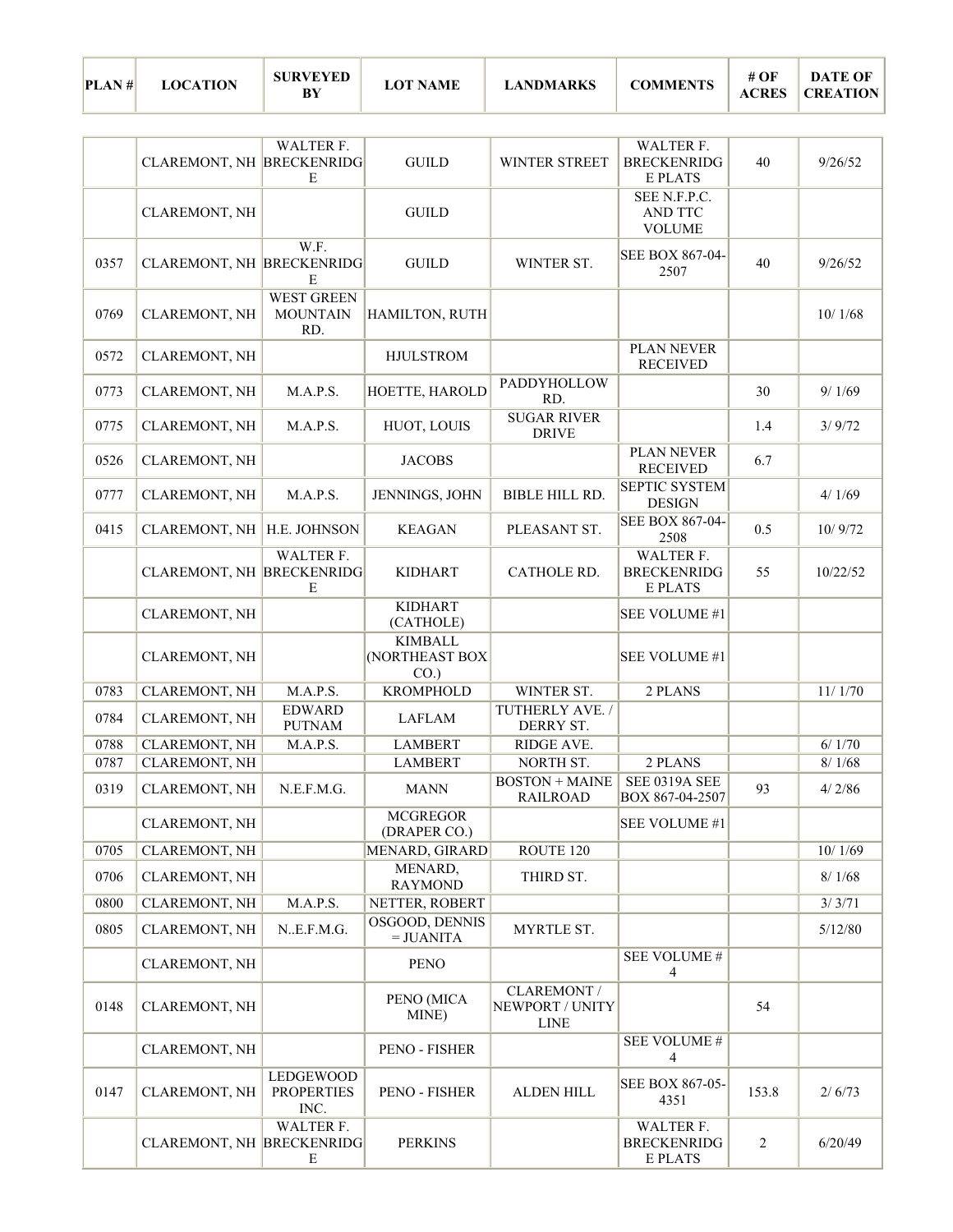| PLAN H | <b>LOCATION</b> | <b>SURVEYED</b><br>BY | <b>LOT NAME</b> | LANDMARKS | <b>COMMENTS</b> | # OF<br><b>ACRES</b> | <b>DATE OF</b><br><b>CREATION</b> |
|--------|-----------------|-----------------------|-----------------|-----------|-----------------|----------------------|-----------------------------------|
|--------|-----------------|-----------------------|-----------------|-----------|-----------------|----------------------|-----------------------------------|

|      | <b>CLAREMONT, NH BRECKENRIDG</b> | <b>WALTER F.</b><br>E                         | <b>PERKINS + PENO</b>                                    |                                                     | WALTER F.<br><b>BRECKENRIDG</b><br>E PLATS           | 30             | 5/31/49  |
|------|----------------------------------|-----------------------------------------------|----------------------------------------------------------|-----------------------------------------------------|------------------------------------------------------|----------------|----------|
|      | <b>CLAREMONT, NH</b>             |                                               | <b>PERKINS + PENO</b>                                    |                                                     | <b>SEE VOLUME #1</b>                                 |                |          |
|      | <b>CLAREMONT, NH BRECKENRIDG</b> | WALTER F.<br>E                                | <b>PLANTE</b>                                            | <b>STATE HIGHWAY</b>                                | WALTER F.<br><b>BRECKENRIDG</b><br>E PLATS           | 8              | 1/1/59   |
|      | CLAREMONT, NH                    |                                               | <b>PLANTE</b>                                            |                                                     | SEE VOLUME #1                                        |                |          |
| 0809 | CLAREMONT, NH                    | <b>LEDGEWOOD</b><br><b>PROPERTIES</b><br>INC. | POLLAZZI, ROGER                                          | <b>GRISSOM LANE</b>                                 |                                                      |                | 8/20/75  |
|      | CLAREMONT, NH                    |                                               | <b>PUTNAM</b>                                            |                                                     | SEE N.F.P.C.<br><b>AND TTC</b><br><b>VOLUME</b>      |                |          |
| 0371 | CLAREMONT, NH                    | N.E.F.M.G.                                    | <b>PUTNAM</b>                                            | $BOSTON + MAINE$ SEE BOX 867-04-<br><b>RAILROAD</b> | 2507                                                 | 134            | 6/26/86  |
|      | <b>CLAREMONT, NH BRECKENRIDG</b> | WALTER F.<br>E                                | <b>PUTNAM</b>                                            | CLAREMONT /<br>UNITY TOWN LINE                      | WALTER F.<br><b>BRECKENRIDG</b><br>E PLATS           | 100            | 6/30/45  |
|      | CLAREMONT, NH                    |                                               | <b>PUTNAM</b><br>(BIDWELL)                               |                                                     | SEE VOLUME #1                                        |                |          |
| 0386 | CLAREMONT, NH                    |                                               | RICHARD MESSER<br><b>PROPERTY</b>                        |                                                     | PLAN NEVER<br><b>RECEIVED SEE</b><br>BOX 867-04-2507 | $\overline{2}$ |          |
| 0504 | CLAREMONT, NH                    | <b>LEDGEWOOD</b><br><b>PROPERTIES</b><br>INC. | <b>RIVET</b>                                             | RT.12                                               | SEE BOX 867-05-<br>2505                              | 3.6            | 6/20/73  |
| 0818 | CLAREMONT, NH                    | M.A.P.S.                                      | <b>RONDEAU</b>                                           | WALL ST.                                            |                                                      |                | 6/9/69   |
|      | <b>CLAREMONT, NH BRECKENRIDG</b> | <b>WALTER F.</b><br>E                         | <b>ROSSITER</b>                                          | CORNISH /<br><b>CLAREMONT</b><br><b>TOWN LINE</b>   | WALTER F.<br><b>BRECKENRIDG</b><br>E PLATS           |                | 9/1/53   |
|      | CLAREMONT, NH                    |                                               | <b>ROSSITER</b>                                          |                                                     | SEE N.F.P.C.<br><b>AND TTC</b><br><b>VOLUME</b>      |                |          |
| 0367 |                                  | W.F.<br>E                                     | <b>SABIN</b><br>CLAREMONT, NH BRECKENRIDG BURROUGHS RD.) | <b>RED WATER</b><br><b>BROOK</b>                    |                                                      | 277            | 3/1/53   |
| 0378 |                                  | W.F.<br>Е                                     | CLAREMONT, NH BRECKENRIDG SABIN (CAT HOLE)               | <b>CATHOLE RD.</b>                                  | SEE BOX 867-04-<br>2507                              | 55             | 11/22/52 |
|      | CLAREMONT, NH                    |                                               | SABINE,<br><b>DENSMORE &amp;</b><br><b>CUSHION</b>       |                                                     | SEE VOLUME #1                                        |                |          |
|      | <b>CLAREMONT, NH BRECKENRIDG</b> | <b>WALTER F.</b><br>Е                         | SABINE,<br>DENSMORE,<br><b>CUSHION</b>                   |                                                     | WALTER F.<br><b>BRECKENRIDG</b><br>E PLATS           | 367            | 3/1/53   |
|      | CLAREMONT, NH                    |                                               | <b>SADOWSKI</b>                                          |                                                     | SEE VOLUME #1                                        |                |          |
|      | <b>CLAREMONT, NH BRECKENRIDG</b> | WALTER F.<br>Е                                | <b>SADOWSKI</b>                                          | <b>POWER LINES</b>                                  | <b>WALTER F.</b><br><b>BRECKENRIDG</b><br>E PLATS    |                | 2/20/51  |
|      | <b>CLAREMONT, NH BRECKENRIDG</b> | WALTER F.<br>Е                                | <b>SAINT AUBIN</b>                                       |                                                     | WALTER F.<br><b>BRECKENRIDG</b><br>E PLATS           | 50             | 5/1/51   |
|      | <b>CLAREMONT, NH</b>             |                                               | <b>SAINT AUBIN</b>                                       |                                                     | SEE VOLUME #1                                        |                |          |
|      | CLAREMONT, NH                    |                                               | <b>SCOTT SARGEANT</b>                                    |                                                     | SEE VOLUME #1                                        |                |          |
|      | <b>CLAREMONT, NH BRECKENRIDG</b> | WALTER F.<br>Е                                | <b>SCOTT SARGENT</b>                                     | CORNISH /<br><b>CLAREMONT</b>                       | WALTER F.<br><b>BRECKENRIDG</b><br>E PLATS           | 45             | 1/1/47   |
| 0822 | CLAREMONT, NH                    |                                               | <b>SEVERENCE</b>                                         | PLEASANT ST.                                        |                                                      |                | 10/1/68  |
|      | CLAREMONT, NH                    |                                               | <b>SHERMAN</b>                                           |                                                     | SEE VOLUME #1                                        |                |          |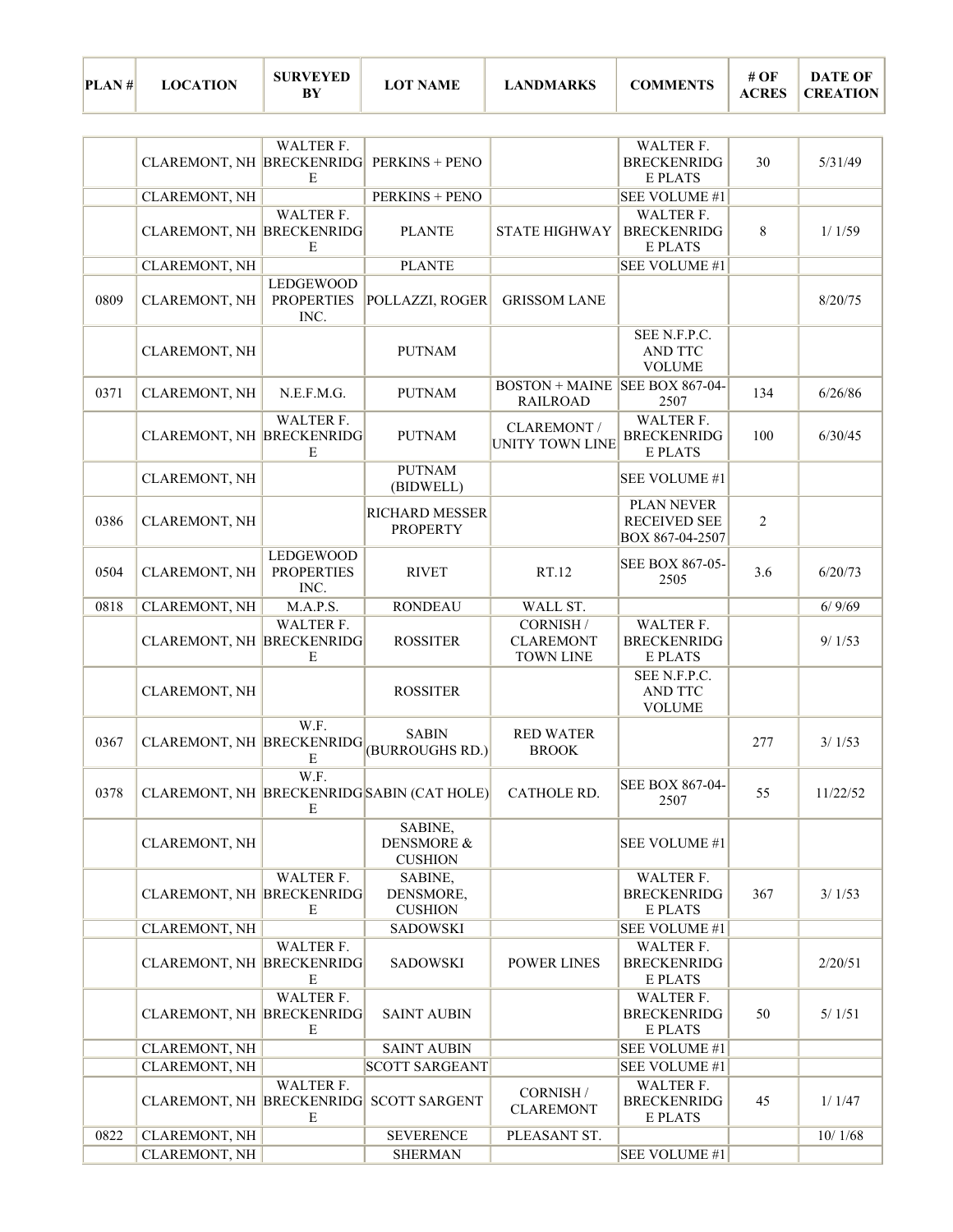|      | <b>CLAREMONT, NH BRECKENRIDG</b> | WALTER F.<br>E                                | <b>SIMMS</b>                                     | MOODY AVE.                                        | WALTER F.<br><b>BRECKENRIDG</b><br>E PLATS           | 69             | 5/16/52  |
|------|----------------------------------|-----------------------------------------------|--------------------------------------------------|---------------------------------------------------|------------------------------------------------------|----------------|----------|
|      | <b>CLAREMONT, NH</b>             |                                               | <b>SIMMS</b>                                     |                                                   | SEE VOLUME #1                                        |                |          |
| 0692 | CLAREMONT, NH                    | <b>LEDGEWOOD</b><br><b>PROPERTIES</b><br>INC. | <b>SMITH</b>                                     | <b>RED WATER</b><br><b>BROOK RD.</b>              |                                                      |                | 11/17/75 |
|      | <b>CLAREMONT, NH BRECKENRIDG</b> | WALTER F.<br>E                                | <b>STEINFIELD</b>                                | <b>SOUTH STREET</b>                               | WALTER F.<br><b>BRECKENRIDG</b><br>E PLATS           | 51             | 5/24/51  |
|      | CLAREMONT, NH                    |                                               | <b>STEINFIELD</b>                                |                                                   | SEE VOLUME #1                                        |                |          |
| 0826 | CLAREMONT, NH                    | M.A.P.S.                                      | STEVENS,<br><b>DEARBORN</b>                      | MYRTLE ST.                                        | 3 PLANS                                              |                | 11/24/69 |
| 0154 | CLAREMONT, NH                    | <b>LEDGEWOOD</b><br><b>PROPERTIES</b><br>INC. | <b>STOWELL</b>                                   | <b>WASHINGTON ST.</b>                             | SEE BOX 867-05-<br>2506                              | 9              | 6/28/73  |
| 0156 | CLAREMONT, NH                    |                                               | <b>TEBO</b>                                      |                                                   | PLAN NEVER<br><b>RECEIVED SEE</b><br>BOX 867-05-2506 | 28             |          |
| 0834 | CLAREMONT, NH                    | M.A.P.S.                                      | <b>THERRIEN</b>                                  | TWISTBACK RD.                                     | <b>SEPTIC SYSTEM</b><br><b>DESIGN</b>                |                | 4/1/69   |
|      | <b>CLAREMONT, NH BRECKENRIDG</b> | WALTER F.<br>E                                | <b>UPHAM</b>                                     | CORNISH /<br><b>CLAREMONT</b><br><b>TOWN LINE</b> | WALTER F.<br><b>BRECKENRIDG</b><br>E PLATS           |                | 6/20/52  |
|      | CLAREMONT, NH                    |                                               | <b>UPHAM</b><br>(BIDWELL)                        |                                                   | SEE VOLUME #1                                        |                |          |
|      | CLAREMONT, NH                    |                                               | <b>WATER STREET</b>                              |                                                   | SEE VOLUME #1                                        |                |          |
| 0839 | CLAREMONT, NH                    | M.A.P.S.                                      | <b>WEBSTER</b>                                   | MAPLE AVE.                                        |                                                      |                | 10/5/42  |
| 0840 | CLAREMONT, NH                    | M.A.P.S.                                      | <b>WELD</b>                                      | <b>BYRD AVE.</b>                                  |                                                      |                | 10/5/42  |
| 0842 | CLAREMONT, NH                    |                                               | WHITE / PARE                                     | NORTH ST.                                         |                                                      |                | 9/1/68   |
| 0684 | CLAREMONT, NH                    |                                               | WINTER HAWK<br><b>LAND</b><br><b>DEVELOPMENT</b> | <b>WASHINGTON ST.</b>                             |                                                      |                | 11/15/73 |
| 0848 | CLAREMONT, NH                    | M.A.P.S.                                      | <b>WOODCOCK</b>                                  | <b>SOUTH READING</b><br>RD.                       |                                                      |                | 8/1/70   |
| 0712 | CONCORD, NH                      | N.E.F.M.G.                                    | ARMSTRONG,<br>RICHARD + JOYCE                    | PEMBROKE ST.                                      |                                                      | $\overline{c}$ | 8/5/86   |
| 0533 | CONCORD, NH                      |                                               | <b>FLOWERS</b>                                   |                                                   | PLAN NEVER<br><b>RECEIVED</b>                        |                |          |
| 0201 | CONCORD, NH                      |                                               | <b>NAYLOR</b>                                    | HOIT RD. +<br>SHAKER RD.                          |                                                      | 25             | 9/1/68   |
| 0159 | CORNISH +<br>PLAINFIELD, NH      | <b>ALLAN PLUMB</b>                            | <b>WALKER</b>                                    | PLAINFIELD /<br><b>CORNISH LINE</b>               |                                                      | 120            |          |
| 0326 | CORNISH, NH                      |                                               | <b>BEECHWOOD</b><br><b>ACRES (FORREST)</b>       |                                                   | PLAN NEVER<br><b>RECEIVED SEE</b><br>BOX 867-04-2507 | 117            |          |
|      | CORNISH, NH                      |                                               | <b>CALRK'S CAMP</b>                              |                                                   | SEE VOLUME #1                                        |                |          |
|      | CORNISH, NH                      |                                               | <b>CHARLES WELD</b>                              |                                                   | SEE VOLUME #1                                        |                |          |
| 0739 | CORNISH, NH                      |                                               | CHRISTO, MEL                                     | <b>CONNECTICUT</b><br><b>RIVER</b>                |                                                      |                | 10/1/68  |
|      | CORNISH, NH                      |                                               | <b>CLARK'S CAMP</b>                              |                                                   | SEE N.F.P.C.<br><b>AND TTC</b><br><b>VOLUME</b>      |                |          |
|      | CORNISH, NH                      | WALTER F.<br><b>BRECKENRIDG</b><br>E          | <b>CLARKS CAMP</b>                               |                                                   | WALTER F.<br><b>BRECKENRIDG</b><br>E PLATS           | 134            | 9/2/52   |
| 0328 | CORNISH, NH                      |                                               | COWLES                                           |                                                   | SEE BOX 867-04-<br>2507                              | 44             | 8/1/68   |
| 0180 | CORNISH, NH                      | M.A.P.S. INC.                                 | DAVIS, FRED<br>(WELLMAN'S                        | <b>OLD</b><br>STAGECOACH RD.                      | <b>SEE BOX 867-05-</b><br>2506                       | 270.5          | 1/17/72  |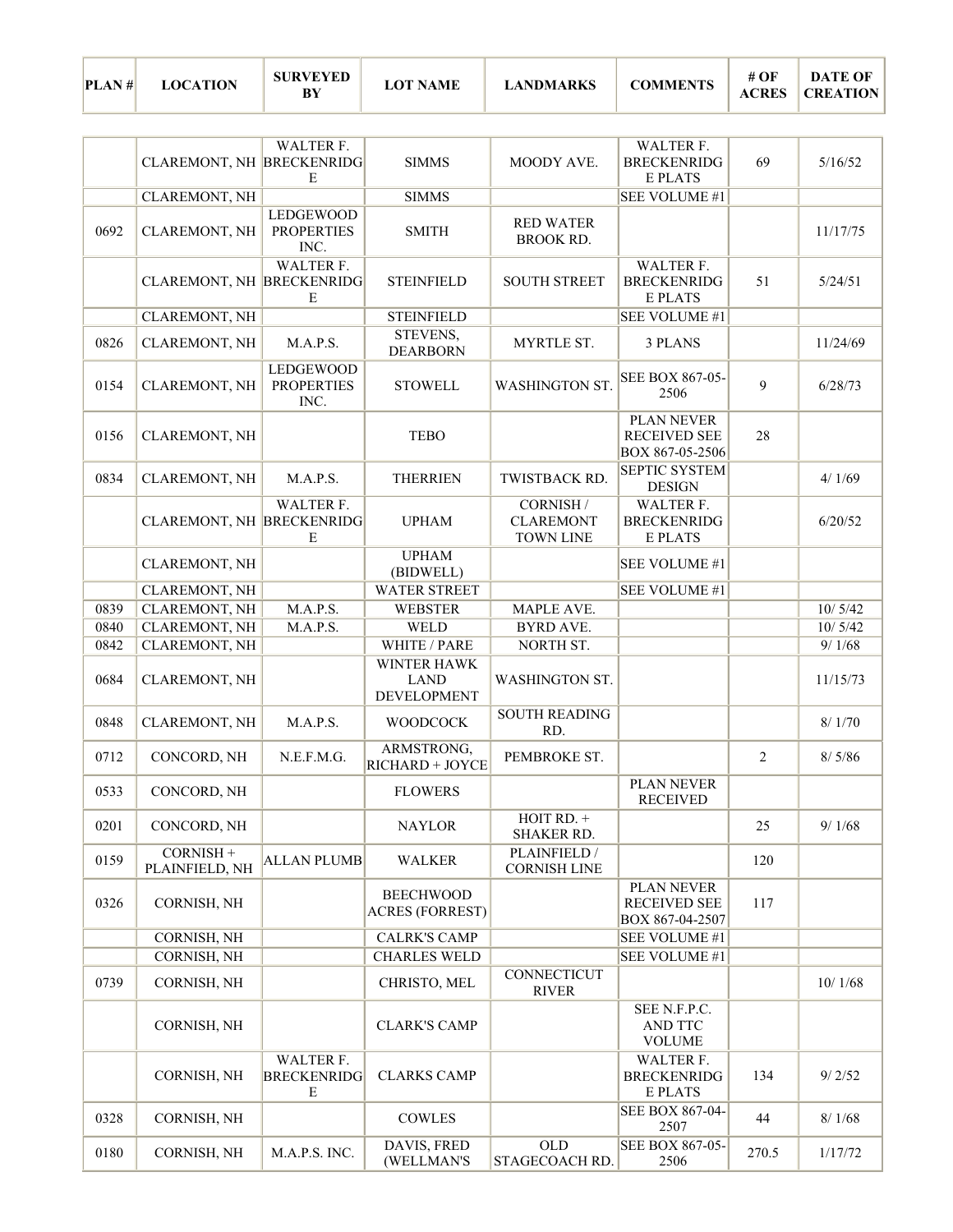| PLAN H | <b>LOCATION</b> | <b>SURVEYED</b><br>BY | <b>LOT NAME</b> | LANDMARKS | <b>COMMENTS</b> | # OF<br>ACRES | <b>DATE OF</b><br><b>CREATION</b> |
|--------|-----------------|-----------------------|-----------------|-----------|-----------------|---------------|-----------------------------------|
|        |                 |                       |                 |           |                 |               |                                   |

|       |             |                                               | HILL)                                          |                                             |                                                   |      |          |
|-------|-------------|-----------------------------------------------|------------------------------------------------|---------------------------------------------|---------------------------------------------------|------|----------|
|       | CORNISH, NH |                                               | DEMING, LEWIS,<br>$DAVIS +$<br><b>HILLIARD</b> |                                             | <b>SEE VOLUME #1</b>                              |      |          |
|       | CORNISH, NH | WALTER F.<br><b>BRECKENRIDG</b><br>E          | DEMING, LEWIS,<br>DAVIS, HILLIARD              |                                             | WALTER F.<br><b>BRECKENRIDG</b><br>E PLATS        |      | 5/15/52  |
| 0186  | CORNISH, NH |                                               | <b>FOSTER (KING</b><br>ELM FARM)               | CONNECTICUT<br><b>RIVER</b>                 | SEE BOX 867-05-<br>2506                           | 170  |          |
|       | CORNISH, NH |                                               | <b>FULMER</b>                                  |                                             | SEE VOLUME #1                                     |      |          |
|       | CORNISH, NH | WALTER F.<br><b>BRECKENRIDG</b><br>E          | <b>FULMER</b>                                  |                                             | WALTER F.<br><b>BRECKENRIDG</b><br>E PLATS        | 98   | 9/1/47   |
|       | CORNISH, NH |                                               | <b>HARRY JOHNSON</b>                           |                                             | SEE VOLUME #<br>$\overline{4}$                    |      |          |
|       | CORNISH, NH |                                               | <b>HEDGEHOG</b>                                |                                             | SEE VOLUME #1                                     |      |          |
|       | CORNISH, NH | WALTER F.<br><b>BRECKENRIDG</b><br>E          | <b>HEDGEHOG</b>                                |                                             | <b>WALTER F.</b><br><b>BRECKENRIDG</b><br>E PLATS | 50   | 4/1/47   |
|       | CORNISH, NH |                                               | <b>HENRY HOWE</b>                              |                                             | SEE N.F.P.C.<br><b>AND TTC</b><br><b>VOLUME</b>   |      |          |
| 0358  | CORNISH, NH |                                               | <b>HOWE</b>                                    | <b>HARRINGTON RD.</b>                       | SEE 0358A +<br>0358B SEE BOX<br>867-04-2507       | 105  | 10/14/88 |
| 0358B | CORNISH, NH | N.E.F.M.G.                                    | <b>HOWE</b>                                    | <b>HARRINGTON RD.</b>                       | SEE 0358 +<br>0358A                               | 105  | 9/6/85   |
| 0358A | CORNISH, NH | N.E.F.M.G.                                    | <b>HOWE</b>                                    | HARRINGTON RD.                              | SEE 0358 +<br>0358B                               | 105  | 10/2/85  |
|       | CORNISH, NH | WALTER F.<br><b>BRECKENRIDG</b><br>Е          | HOWE, HENRY                                    |                                             | WALTER F.<br><b>BRECKENRIDG</b><br>E PLATS        | 105  | 6/7/55   |
|       | CORNISH, NH | WALTER F.<br><b>BRECKENRIDG</b><br>Е          | HOWE, HENRY                                    |                                             | WALTER F.<br><b>BRECKENRIDG</b><br>E PLATS        | 105  | 6/7/53   |
| 0129  | CORNISH, NH | M.A.P.S. INC.                                 | <b>JOHNSON (EAST)</b>                          | STAGECOACH RD.                              | SEE 0129A SEE<br>BOX 867-05-4351                  | 81.1 | 7/6/72   |
| 0129A | CORNISH, NH | M.A.P.S. INC.                                 | <b>JOHNSON</b> (WEST)                          |                                             | <b>SEE 0129B SEE</b><br>BOX 867-05-4351           | 62.7 | 8/17/72  |
| 0194  | CORNISH, NH | <b>LEDGEWOOD</b><br><b>PROPERTIES</b><br>INC. | <b>KANGAS</b>                                  | ROUTE 12A                                   | SEE BOX 867-05-<br>2506                           | 146  | 4/15/71  |
|       | CORNISH, NH |                                               | <b>KANGAS</b>                                  |                                             | SEE VOLUME #<br>4                                 |      |          |
|       | CORNISH, NH |                                               | <b>KING ELM FARM</b>                           |                                             | SEE VOLUME #<br>4                                 |      |          |
| 0321  | CORNISH, NH |                                               | <b>KUHRE</b>                                   |                                             | SEE BOX 867-04-<br>2507                           | 72   |          |
|       | CORNISH, NH |                                               | <b>LANG</b>                                    |                                             | SEE VOLUME #1                                     |      |          |
|       | CORNISH, NH | WALTER F.<br><b>BRECKENRIDG</b><br>E          | LANG                                           | CORNISH /<br>PLAINFIELD<br><b>TOWN LINE</b> | WALTER F.<br><b>BRECKENRIDG</b><br>E PLATS        |      | 7/7/45   |
|       | CORNISH, NH |                                               | <b>LINDSAY</b>                                 |                                             | SEE VOLUME #1                                     |      |          |
|       | CORNISH, NH | WALTER F.<br><b>BRECKENRIDG</b><br>E          | <b>LINDSAY</b>                                 |                                             | WALTER F.<br><b>BRECKENRIDG</b><br>E PLATS        | 54   | 6/21/49  |
|       | CORNISH, NH | WALTER F.<br><b>BRECKENRIDG</b><br>E          | <b>LITTELL</b>                                 |                                             | WALTER F.<br><b>BRECKENRIDG</b><br>E PLATS        | 154  | 2/1/58   |
|       | CORNISH, NH |                                               | LITTELL,                                       |                                             | SEE VOLUME #1                                     |      |          |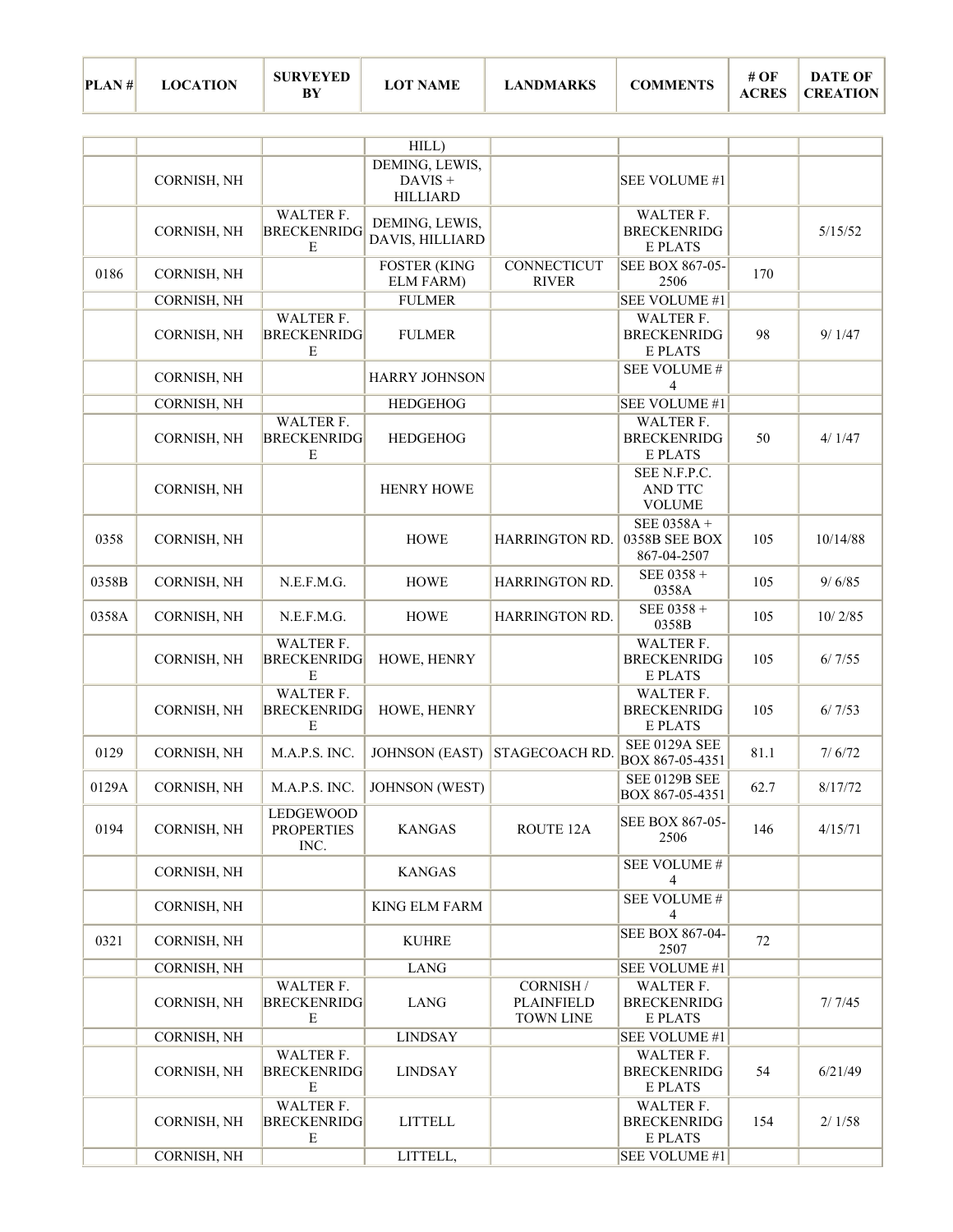| PLAN# | <b>LOCATION</b> | <b>SURVEYED</b><br>BY | <b>LOT NAME</b> | LANDMARKS | <b>COMMENTS</b> | # $OF$<br><b>ACRES</b> | <b>DATE OF</b><br><b>CREATION</b> |
|-------|-----------------|-----------------------|-----------------|-----------|-----------------|------------------------|-----------------------------------|
|       |                 |                       |                 |           |                 |                        |                                   |

|       |                    |                                              | <b>CORNISH</b>                   |                                                                       |                                                   |      |          |
|-------|--------------------|----------------------------------------------|----------------------------------|-----------------------------------------------------------------------|---------------------------------------------------|------|----------|
|       | CORNISH, NH        |                                              | $MORGAN +$<br><b>GLOWING</b>     |                                                                       | <b>SEE VOLUME #1</b>                              |      |          |
|       | CORNISH, NH        | <b>WALTER F.</b><br><b>BRECKENRIDG</b><br>E  | MORGAN +<br><b>GOWING</b>        | <b>BLACK RD.</b>                                                      | WALTER F.<br><b>BRECKENRIDG</b><br>E PLATS        | 49   | 11/12/48 |
|       | CORNISH, NH        | WALTER F.<br><b>BRECKENRIDG</b><br>E         | <b>MOULTON</b>                   |                                                                       | WALTER F.<br><b>BRECKENRIDG</b><br>E PLATS        | 33.6 | 8/1/45   |
|       | CORNISH, NH        |                                              | <b>MOULTON</b>                   |                                                                       | SEE VOLUME #1                                     |      |          |
| 0799  | CORNISH, NH        | M.A.P.S.                                     | NEIL, JAMES                      | <b>EAST RD.</b>                                                       | 2 PLANS                                           | 15.3 | 6/1/70   |
| 0806  | CORNISH, NH        |                                              | OREO, CARL                       | CONNECTICUT<br><b>RIVER</b>                                           |                                                   |      | 6/1/68   |
| 0814  | CORNISH, NH        | M.A.P.S.                                     | <b>POTWIN + PRATTE</b>           | ROUTE 12A                                                             |                                                   | 150  | 10/26/71 |
|       | CORNISH, NH        | WALTER F.<br>E                               | <b>BRECKENRIDG</b> POWERS + WELD | <b>POWER LINES</b>                                                    | WALTER F.<br><b>BRECKENRIDG</b><br>E PLATS        | 297  | 12/15/46 |
|       | CORNISH, NH        |                                              | $POWERS + WELD$<br>(DENON HILL)  |                                                                       | SEE VOLUME #1                                     |      |          |
|       | CORNISH, NH        |                                              | <b>ROLLINS</b>                   |                                                                       | SEE VOLUME #1                                     |      |          |
|       | CORNISH, NH        |                                              | <b>ROSS</b>                      |                                                                       | SEE VOLUME #1                                     |      |          |
|       | CORNISH, NH        | WALTER F.<br><b>BRECKENRIDG</b><br>E         | ROSS, ELEANORE<br>$\mathbf{C}$ . | EAST RD.                                                              | WALTER F.<br><b>BRECKENRIDG</b><br>E PLATS        | 172  | 2/15/51  |
|       | CORNISH, NH        | WALTER F.<br><b>BRECKENRIDG</b><br>E         | <b>RUSHIA</b>                    |                                                                       | WALTER F.<br><b>BRECKENRIDG</b><br><b>E PLATS</b> | 82   | 10/8/52  |
| 0372  | CORNISH, NH        | W.F.<br><b>BRECKENRIDG</b><br>E              | <b>RUSHIA</b>                    |                                                                       | SEE BOX 867-04-<br>2507                           | 82   |          |
|       | CORNISH, NH        |                                              | <b>RUSHIA</b>                    |                                                                       | SEE N.F.P.C.<br><b>AND TTC</b><br><b>VOLUME</b>   |      |          |
|       | <b>CORNISH, NH</b> |                                              | <b>SCOTT SARGEANT</b>            |                                                                       | <b>SEE VOLUME #1</b>                              |      |          |
| 0820  | CORNISH, NH        |                                              | <b>SELMER</b>                    | EAST RD.                                                              |                                                   | 33.1 | 9/1/68   |
| 0549  | CORNISH, NH        | N.E.F.M.G.                                   | <b>SIMINO</b>                    | HARRINGTON RD.                                                        | SEE BOX 867-05-<br>2505                           | 18   | 4/12/84  |
| 0211A | CORNISH, NH        | M.A.P.S. INC.                                | SMITH, $E + G$<br>(TANDY BROOK)  | JUDD RD.                                                              | <b>SEE 0211 SEE</b><br>BOX 867-05-2506            | 57   | 12/24/71 |
| 0211  | CORNISH, NH        | M.A.P.S. INC.                                | SMITH, $E + G$<br>(TANDY BROOK)  | JUDD RD.                                                              | SEE 0211A SEE<br>BOX 867-05-2506                  | 57   | 12/24/71 |
| 0541  | CORNISH, NH        | <b>GREATER</b><br><b>NEW</b><br>ENGLAND INC. | <b>STREETER</b>                  | <b>BURR RD.</b><br>PLAINFIELD /<br><b>CORNSIH TOWN</b><br><b>LINE</b> |                                                   | 70   | 10/27/84 |
|       | CORNISH, NH        |                                              | <b>STREETER</b>                  |                                                                       | SEE VOLUME #1                                     |      |          |
|       | CORNISH, NH        | WALTER F.<br><b>BRECKENRIDG</b><br>E         | <b>STREETER</b><br>(BULLMAN)     | PLAINFIELD /<br><b>CORNISH TOWN</b><br><b>LINE</b>                    | WALTER F.<br><b>BRECKENRIDG</b><br>E PLATS        | 80   | 1/8/48   |
|       | CORNISH, NH        | WALTER F.<br><b>BRECKENRIDG</b><br>Е         | <b>TEWKSBURY</b><br><b>FARM</b>  |                                                                       | WALTER F.<br><b>BRECKENRIDG</b><br>E PLATS        | 40   |          |
|       | CORNISH, NH        |                                              | <b>TEWKSBURY</b><br><b>FARM</b>  |                                                                       | <b>SEE VOLUME #1</b>                              |      |          |
|       | CORNISH, NH        | WALTER F.<br><b>BRECKENRIDG</b><br>E         | <b>THAYER</b>                    |                                                                       | WALTER F.<br><b>BRECKENRIDG</b><br>E PLATS        | 2.75 | 1/5/52   |
|       | CORNISH, NH        |                                              | <b>THAYER</b>                    |                                                                       | SEE VOLUME #1                                     |      |          |
| 0315  | CORNISH, NH        | LEDGEWOOD<br><b>PROPERTIES</b>               | <b>TUCKER</b>                    |                                                                       | SEE 0315A SEE<br>BOX 867-04-2507                  | 65   | 6/18/74  |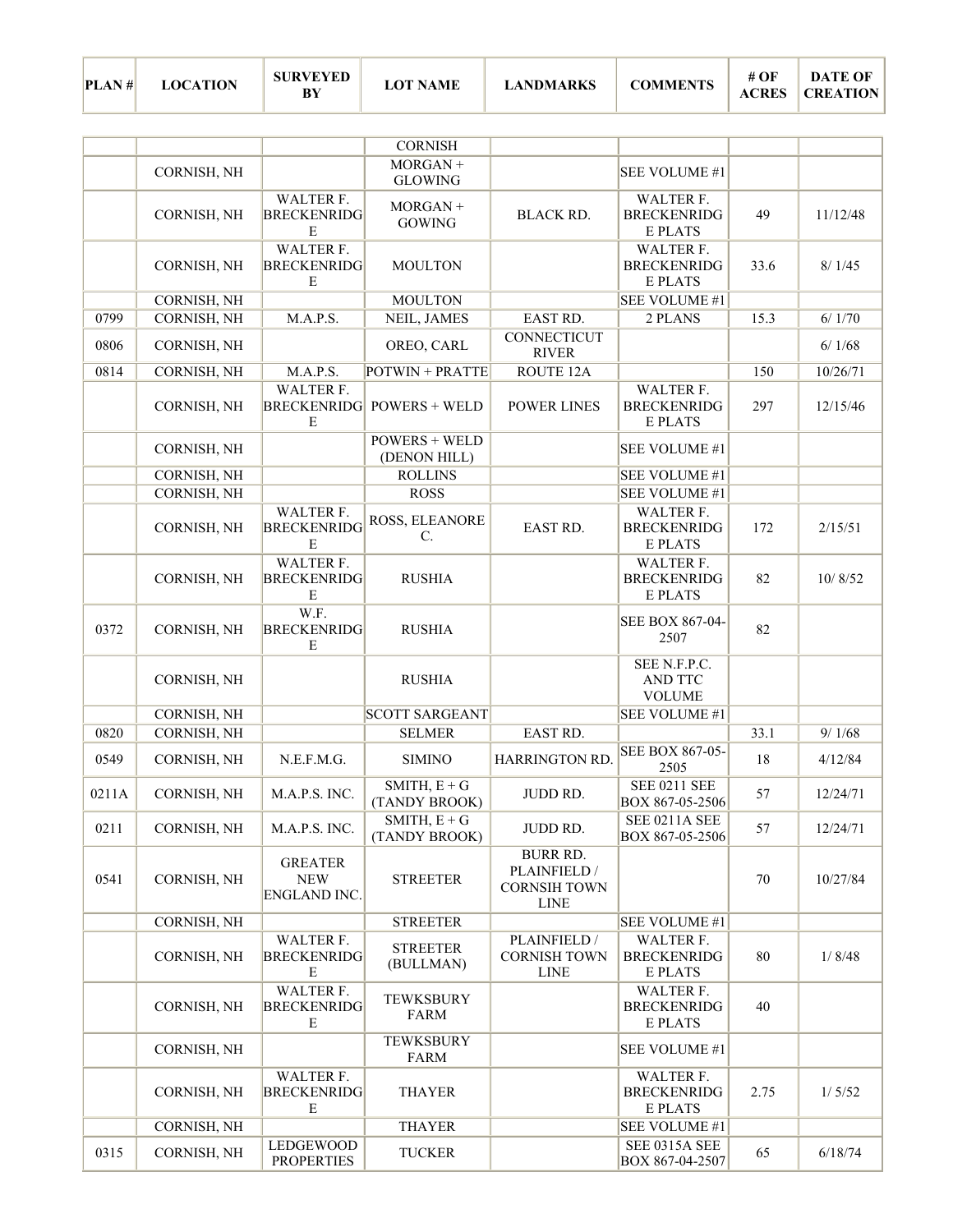| PLAN H | <b>LOCATION</b> | <b>SURVEYED</b><br>BY | <b>LOT NAME</b> | LANDMARKS | <b>COMMENTS</b> | # $OF$<br><b>ACRES</b> | <b>DATE OF</b><br><b>CREATION</b> |
|--------|-----------------|-----------------------|-----------------|-----------|-----------------|------------------------|-----------------------------------|
|        |                 |                       |                 |           |                 |                        |                                   |

|       |                                      | INC.                                        |                                                           |                                                       |                                                          |      |          |
|-------|--------------------------------------|---------------------------------------------|-----------------------------------------------------------|-------------------------------------------------------|----------------------------------------------------------|------|----------|
| 0315A | <b>CORNISH, NH</b>                   | W.A. SMITH                                  | <b>TUCKER</b>                                             |                                                       | <b>SEE 0315</b>                                          | 65   | 11/11/69 |
|       | CORNISH, NH                          |                                             | WELD (ROOT<br>HILL)                                       |                                                       | SEE VOLUME #1                                            |      |          |
|       | CORNISH, NH                          | WALTER F.<br><b>BRECKENRIDG</b><br>E        | WELD, CHAS.                                               |                                                       | WALTER F.<br><b>BRECKENRIDG</b><br>E PLATS               | 25   | 1/29/52  |
| 0846  | CORNISH, NH                          | M.A.P.S.                                    | <b>WONDERLICK</b>                                         | DINGLE HILL RD.                                       |                                                          | 11.9 | 9/15/71  |
|       | CORNISH, NH                          | WALTER F.<br><b>BRECKENRIDG</b><br>E        | $YORK +$<br><b>DAVIDSON</b>                               |                                                       | <b>WALTER F.</b><br><b>BRECKENRIDG</b><br>E PLATS        | 111  | 2/20/48  |
|       | CORNISH, NH                          |                                             | $YORK +$<br><b>DAVIDSON</b>                               |                                                       | SEE VOLUME #1                                            |      |          |
|       | CROYDON +<br><b>GRANTHAM, NH</b>     | <b>WALTER F.</b><br><b>BRECKENRIDG</b><br>E | FREY, CARR,<br><b>FOREHAND</b>                            | CROYDON /<br><b>GRANTHAM</b><br><b>TOWN LINE</b>      | WALTER F.<br><b>BRECKENRIDG</b><br>E PLATS<br>(OVERSIZE) | 1000 |          |
|       | CROYDON, NH                          |                                             | A. A. DAVIS<br><b>DRAPER LAND</b>                         |                                                       | SEE VOLUME #<br>2                                        |      |          |
| 0726  | CROYDON, NH                          | M.A.P.S.                                    | AVERY, ROGER                                              | <b>SUGAR RIVER</b>                                    |                                                          |      | 9/1/69   |
|       | CROYDON, NH                          |                                             | <b>CARR</b>                                               |                                                       | SEE VOLUME #<br>$\overline{c}$                           |      |          |
|       | CROYDON, NH                          | WALTER F.<br><b>BRECKENRIDG</b><br>E        | <b>CARR</b>                                               | <b>GRANTHAM</b><br><b>CROYDON TOWN</b><br><b>LINE</b> | WALTER F.<br><b>BRECKENRIDG</b><br>E PLATS               | 55   | 7/16/52  |
| 0381  | CROYDON, NH                          | <b>NEFMG</b>                                | <b>DRAPER</b>                                             | CROYDON /<br>NEWPORT TOWN<br><b>LINE</b>              | SEE BOX 867-04-<br>2507                                  | 365  | 1/7/86   |
|       | CROYDON, NH                          |                                             | <b>FLETCHER</b>                                           |                                                       | SEE N.F.P.C.<br><b>AND TTC</b><br><b>VOLUME</b>          |      |          |
|       | CROYDON, NH                          | <b>WALTER F.</b><br>E                       | <b>BRECKENRIDG FOREHAND FARM</b>                          | <b>SUGAR RIVER</b>                                    | WALTER F.<br><b>BRECKENRIDG</b><br>E PLATS               | 235  | 10/1/45  |
|       | CROYDON, NH                          |                                             | <b>FOREHEAD</b>                                           |                                                       | SEE VOLUME #<br>2                                        |      |          |
|       | CROYDON, NH                          |                                             | <b>HARRINGTON -</b><br><b>DRAPER</b>                      |                                                       | SEE VOLUME #<br>$\overline{2}$                           |      |          |
|       | CROYDON, NH                          | WALTER F.<br><b>BRECKENRIDG</b><br>E        | HARRINGTON,<br><b>DRAPER</b>                              | NORTH BRANCH<br><b>SUGAR RIVER</b>                    | <b>WALTER F.</b><br><b>BRECKENRIDG</b><br>E PLATS        | 10   | 3/19/52  |
| 0135  | CROYDON, NH                          | W.F.<br><b>BRECKENRDG</b><br>E              | MARTIN,<br>LEAVITT,<br>FLETCHER,<br>MILLER, LURVEY        |                                                       | SEE BOX 867-05-<br>4351                                  | 370  | 6/18/89  |
|       | CROYDON, NH                          |                                             | MARTIN, LEVITT,<br>FLETCHER,<br>LURVEY +<br><b>MILLER</b> |                                                       | SEE VOLUME #<br>$\overline{2}$                           |      |          |
| 0802  | CROYDON, NH                          | M.A.P.S.                                    | NORTH BRANCH<br><b>MOBILE HOME</b><br><b>PARK</b>         | <b>SUGAR RIVER</b>                                    |                                                          |      | 12/1/68  |
|       | CROYDON, NH                          |                                             | <b>SICHOL</b>                                             |                                                       | SEE VOLUME #<br>$\overline{2}$                           |      |          |
|       | CROYDON, NH                          |                                             | <b>WATERING</b><br>TROUGH -<br><b>DRAPER</b>              |                                                       | SEE VOLUME #<br>2                                        |      |          |
|       | CROYDON, NH +<br><b>GRANTHAM, NH</b> |                                             | <b>FREY</b>                                               |                                                       | SEE N.F.P.C.<br>AND TTC<br><b>VOLUME</b>                 |      |          |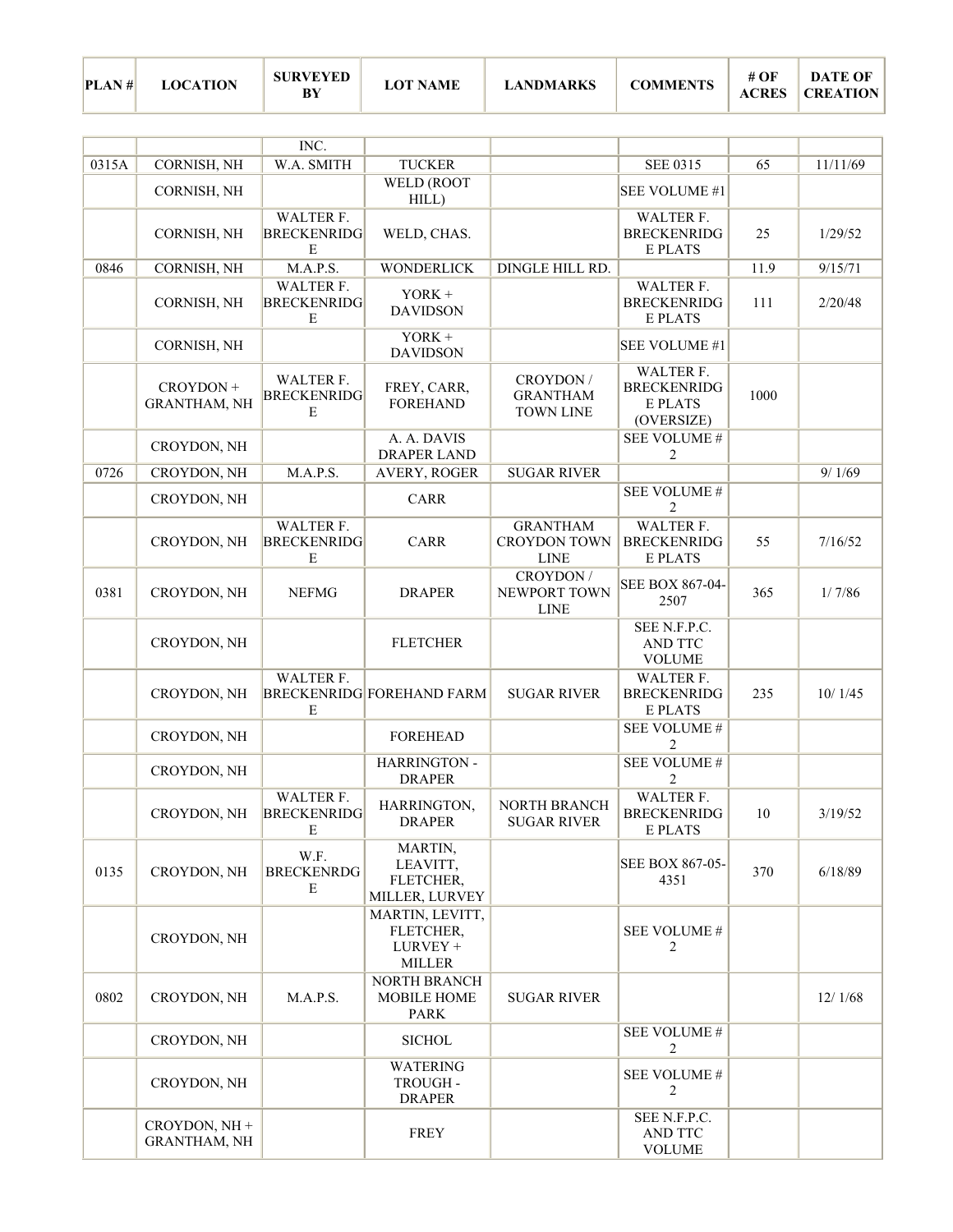| <b>COMMENTS</b><br><b>LOT NAME</b><br>PLAN#<br><b>LANDMARKS</b><br><b>ACRES</b><br>BY |  | <b>LOCATION</b> | <b>SURVEYED</b> |  |  |  | # OF | <b>DATE OF</b><br><b>CREATION</b> |
|---------------------------------------------------------------------------------------|--|-----------------|-----------------|--|--|--|------|-----------------------------------|
|---------------------------------------------------------------------------------------|--|-----------------|-----------------|--|--|--|------|-----------------------------------|

| 0363  | CROYDON, NH +<br><b>GRANTHAM, NH</b> | W.F.<br><b>BRECKENRIDG</b><br>E               | <b>FRYE</b>                               | CROOKER RD.                                    | <b>SEE BOX 867-04-</b><br>2507                       | 720    | 8/1/74   |
|-------|--------------------------------------|-----------------------------------------------|-------------------------------------------|------------------------------------------------|------------------------------------------------------|--------|----------|
| 0817  | DANBURY, NH                          | M.A.P.S.                                      | <b>SAKAKEENY</b>                          | ROUTE 4                                        | 2 PLANS                                              |        | 8/1/70   |
| 0346  | DANBURY, NH                          |                                               | <b>WEBSTER</b>                            | RT. 4                                          |                                                      | 35     | 9/1/68   |
| 0246  | DEERFIELD, NH                        |                                               | FOGG &<br><b>WINDRIDGE</b>                |                                                | <b>SEE 200</b>                                       | 128    |          |
| 0297  | DEERFIELD, NH                        | M.A.P.S. INC.                                 | <b>SLEEPER</b><br>(SLEEPER HILL)          | PUTNAM LN.                                     | SEE BOX 867-05-<br>4350                              | 66.5   | 11/5/70  |
| 0509A | DEERING, NH                          | <b>LEDGEWOOD</b><br><b>PROPERTIES</b><br>INC. | PARTRIDGE HILL<br>(COCHRANE +<br>DEERING) |                                                | SEE 0509B SEE<br>BOX 867-05-2505                     | 82.7   |          |
| 0509B | DEERING, NH                          | <b>LEDGEWOOD</b><br><b>PROPERTIES</b><br>INC. | PARTRIDGE HILL<br>(COCHRANE +<br>DEERING) |                                                | <b>SEE 0509A</b>                                     | 82.7   |          |
| 0160  | DEERING, NH                          | H.D. STEVENS                                  | <b>WILSON</b>                             |                                                |                                                      | 43     | 7/1/68   |
| 0355  | DORCHESTER, NH                       | K.S.<br><b>ROCKWELL</b>                       | <b>THOMPSON</b>                           | STREETER RD.                                   |                                                      | 138    | 11/5/68  |
| 0552  | DOVER -<br>FOXCROFT, ME              |                                               | <b>COLLINS</b>                            |                                                | PLAN NEVER<br><b>RECEIVED</b>                        | 44     |          |
| 0553  | DOVER-<br>FOXCROFT, ME               |                                               | <b>HIGGINS</b>                            |                                                | PLAN NEVER<br><b>RECEIVED</b>                        | $\tau$ |          |
| 0717  | DUNBARTON, NH                        | <b>BRACKETT +</b><br><b>ROCKWELL</b>          | ANDRADE, LOUIS<br>/LEWIS                  | EVERETT RD.                                    |                                                      | 152    | 12/1/79  |
| 0531  | DUNBARTON, NH                        | <b>LEDGEWOOD</b><br><b>PROPERTIES</b><br>INC. | <b>UPTON</b>                              | <b>GORHAM BROOK</b>                            | SEE BOX 867-05-<br>2505                              | 64     |          |
| 0302  | DURHAM, ME                           | <b>LEDGEWOOD</b><br><b>PROPERTIES</b><br>INC. | <b>ADAMS</b>                              | <b>LISBON FALLS RD</b>                         | SEE BOX 867-04-<br>2507                              | 44.7   | 11/15/73 |
| 0766  | EAST CONCORD,<br>NH                  | M.A.P.S.                                      | HAASE, EDWARD                             | ROUTE 38                                       |                                                      |        |          |
| 0258  | EFFINGHAM, NH                        | <b>LEDGEWOOD</b><br><b>PROPERTIES</b><br>INC. | <b>HOBBS</b>                              | HOBBS RD.                                      | SEE BOX 867-05-<br>4350                              | 99.3   | 10/30/72 |
| 0108A | ENFIELD &<br>CANAAN, NH              | K.S.<br><b>ROCKWELL</b>                       | <b>BURKE</b>                              | CANAAN /<br><b>ENFIELD TOWN</b><br><b>LINE</b> | <b>SEE 0108</b>                                      | 110    | 5/1/68   |
| 0714  | ENFIELD, NH                          |                                               | <b>ALTMANN</b><br><b>BERGER</b>           | <b>SHAKER HILL RD.</b>                         |                                                      |        |          |
| 0104A | ENFIELD, NH                          |                                               | <b>BAITHROW</b>                           |                                                | PLAN NEVER<br><b>RECEIVED SEE</b><br>BOX 867-05-4351 | 138    |          |
| 0728  | ENFIELD, NH                          |                                               | BAITHROW,<br><b>ENFIELD</b>               | SHAKER HILL RD.                                |                                                      |        | 8/1/68   |
|       | ENFIELD, NH                          |                                               | PERLEY                                    |                                                | <b>SEE VOLUME #</b><br>4                             |        |          |
| 0317  | ENFIELD, NH                          | K.S.<br><b>ROCKWELL</b>                       | PERLEY                                    |                                                |                                                      | 50     |          |
| 0714  | ENFIELD, NH                          |                                               | WARD, WILLIAM                             | SHAKER HILL RD.                                |                                                      |        |          |
| 0514  | ENFIELD, NH                          | N.E.F.M.G.                                    | WHITEHOUSE &<br><b>FRANKLIN</b>           | <b>BICKNELL BROOK</b>                          |                                                      | 100.6  | 2/7/74   |
| 0307  | EPSOM, NH                            | M.A.P.S.                                      | <b>BATCHELDOR</b>                         |                                                |                                                      | 84     |          |
| 0534  | EPSOM, NH                            |                                               | <b>FOWLERS</b>                            |                                                | PLAN NEVER<br><b>RECEIVED</b>                        | 39     |          |
| 0538  | EPSOM, NH                            | <b>LEDGEWOOD</b><br><b>PROPERTIES</b><br>INC. | <b>KNOWLES</b>                            |                                                |                                                      |        | 8/24/78  |
|       | EPSOM, NH                            |                                               | <b>MUNROE</b>                             |                                                | <b>SEE VOLUME #</b><br>$\overline{4}$                |        |          |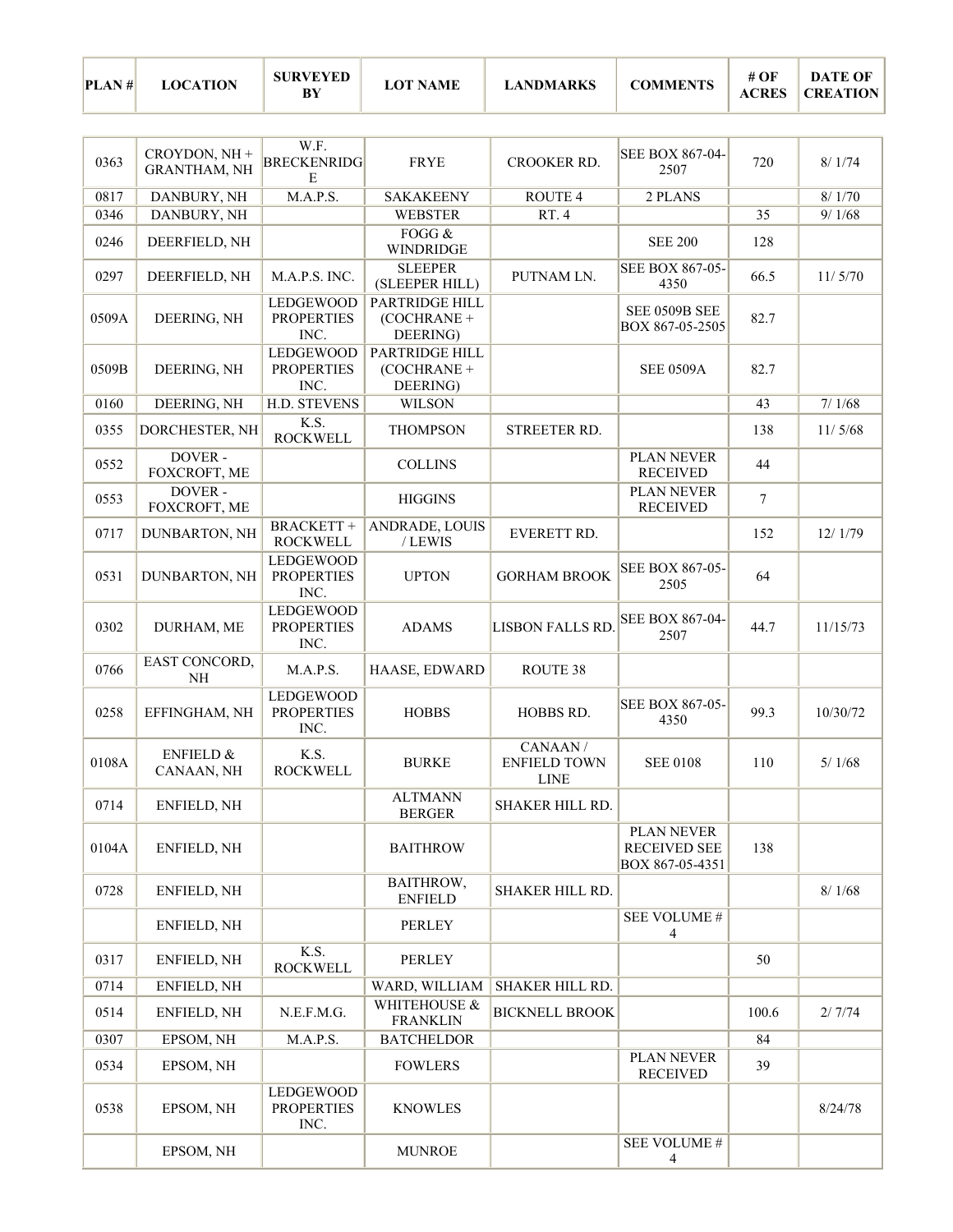|--|

| 0200  | EPSOM, NH                                                      | <b>LEDGEWOOD</b><br><b>PROPERTIES</b><br>INC. | <b>MUNROE</b>                                      | <b>MOUNTAIN</b><br><b>SCHOOL RD.</b>                                  | SEE BOX 867-05-<br>2506                              | 97    | 10/17/74 |
|-------|----------------------------------------------------------------|-----------------------------------------------|----------------------------------------------------|-----------------------------------------------------------------------|------------------------------------------------------|-------|----------|
| 0532  | EPSOM, NH                                                      | N.E.F.M.G.                                    | <b>PLOURDE</b>                                     |                                                                       |                                                      | 41    | 8/13/82  |
|       | FAYTON, VT                                                     |                                               | PHILBRICK                                          |                                                                       | SEE VOLUME #<br>2                                    |       |          |
| 0568  | FITZWILLIAM, NH                                                |                                               | <b>SCHIEMKE</b>                                    |                                                                       | PLAN NEVER<br><b>RECEIVED</b>                        |       |          |
| 0460  | FITZWILLIAM, NH                                                | <b>LEDGEWOOD</b><br><b>PROPERTIES</b><br>INC. | SHIRLEY + ELLIS                                    | RT. 12                                                                | SEE BOX 867-06-<br>4348                              | 109.2 | 6/13/73  |
| 0701  | FRANCESTOWN,<br>NH                                             | N.E.F.M.G.                                    | <b>COATES</b>                                      | <b>COLLINS BROOK</b>                                                  |                                                      | 88    | 8/15/84  |
| 0849  | FRANCESTOWN,<br>NH/<br>LYNDEBOROUGH,<br>NH / NEW<br>BOSTON, NH |                                               | <b>WRIGHT</b>                                      | NEW BOSTON /<br>LYNDEBORO/<br><b>FRANCESTOWN</b><br><b>TOWN LINES</b> |                                                      |       |          |
| 0441  | FRANKLIN +<br>SALISBURY, NH                                    | <b>LEDGEWOOD</b><br><b>PROPERTIES</b><br>INC. | <b>BUSWELL</b><br>(GOODWIN)                        | RT.127                                                                | SEE BOX 867-04-<br>2508                              | 384   | 2/13/73  |
| 0577  | FRANKLIN, NH                                                   |                                               | <b>INDUSTRIAL</b><br><b>COMPLEX</b>                |                                                                       | <b>PLAN NEVER</b><br><b>RECEIVED</b>                 |       |          |
| 0389  | FRANKLIN, NH                                                   | <b>NEFMG</b>                                  | <b>STEVENS ESTATE</b>                              | ROUTE 127                                                             | SEE BOX 867-04-<br>2507                              | 98.2  | 8/31/73  |
| 0554  | <b>GARLAND, ME</b>                                             |                                               | <b>POOLES</b>                                      |                                                                       | PLAN NEVER<br><b>RECEIVED</b>                        | 75    |          |
| 0325A | <b>GILMANTON, NH</b>                                           | <b>DAVID DRYER</b>                            | <b>FRENCH AND</b><br><b>DEARBORN</b>               | OLD STAGE RD.                                                         | <b>SEE 0325</b>                                      | 97    | 8/1/69   |
| 0223  | GILSUM, NH                                                     |                                               | <b>BURBY (NEWMAN</b><br>- LOVELAND)                |                                                                       | PLAN NEVER<br><b>RECEIVED SEE</b><br>BOX 867-05-2506 | 101   |          |
| 0293A | GOFFSTOWN, NH                                                  | M.A.P.S. INC.                                 | ROWELL (R.<br>DAVIS)                               | NORMAND RD.                                                           | <b>SEE 0293</b>                                      | 64.5  | 7/31/72  |
| 0293  | GOFFSTOWN, NH                                                  | M.A.P.S. INC.                                 | ROWELL (R.<br>DAVIS)                               | NORMAND RD.                                                           | SEE 0293A SEE<br>BOX 867-05-4350                     | 64.5  | 7/31/72  |
| 0748  | <b>GOSHEN</b>                                                  |                                               | <b>DUBOIS</b>                                      | RAND POND RD.                                                         |                                                      |       |          |
|       | <b>GOSHEN, NH</b>                                              | <b>WALTER F.</b><br><b>BRECKENRIDG</b><br>E   | <b>ALLEN</b>                                       | GOSHEN /<br><b>LEMPSTER TOWN</b><br><b>LINE</b>                       | WALTER F.<br><b>BRECKENRIDG</b><br>E PLATS           | 150   | 9/1/53   |
|       | <b>GOSHEN, NH</b>                                              | WALTER F.<br><b>BRECKENRIDG</b><br>E          | <b>AMERICAN</b><br><b>REALTY</b>                   | <b>GOSHEN/</b><br><b>WASHINGTON</b><br><b>TOWN LINE</b>               | WALTER F.<br><b>BRECKENRIDG</b><br>E PLATS           | 109   | 1/1/55   |
|       | <b>GOSHEN, NH</b>                                              |                                               | <b>AMERICAN</b><br><b>REALTY</b><br><b>COMPANY</b> |                                                                       | SEE VOLUME #<br>2                                    |       |          |
|       | <b>GOSHEN, NH</b>                                              | WALTER F.<br><b>BRECKENRIDG</b><br>E          | <b>BARTLETT</b>                                    | GOSHEN /<br>NEWBURY TOWN<br><b>LINE</b>                               | WALTER F.<br><b>BRECKENRIDG</b><br>E PLATS           | 125   | 4/26/53  |
|       | <b>GOSHEN, NH</b>                                              | WALTER F.<br><b>BRECKENRIDG</b><br>E          | BARTON +<br><b>RICHARDS</b>                        | GOSHEN /<br><b>LEMPSTER TOWN</b><br><b>LINE</b>                       | WALTER F.<br><b>BRECKENRIDG</b><br>E PLATS           | 233   | 1/1/55   |
|       | <b>GOSHEN, NH</b>                                              |                                               | BARTON +<br><b>RICHARDS</b>                        |                                                                       | SEE VOLUME #<br>2                                    |       |          |
|       | <b>GOSHEN, NH</b>                                              |                                               | <b>CHARLES LABOR</b>                               |                                                                       | SEE VOLUME #<br>2                                    |       |          |
|       | <b>GOSHEN, NH</b>                                              | WALTER F.<br><b>BRECKENRIDG</b><br>E          | <b>GOSHEN, TOWN</b><br>OF                          | <b>CHERRY VALLEY</b><br><b>BROOK</b>                                  | WALTER F.<br><b>BRECKENRIDG</b><br>E PLATS           | 123   | 1/1/53   |
|       | <b>GOSHEN, NH</b>                                              |                                               | <b>HOWE</b>                                        |                                                                       | SEE VOLUME #                                         |       |          |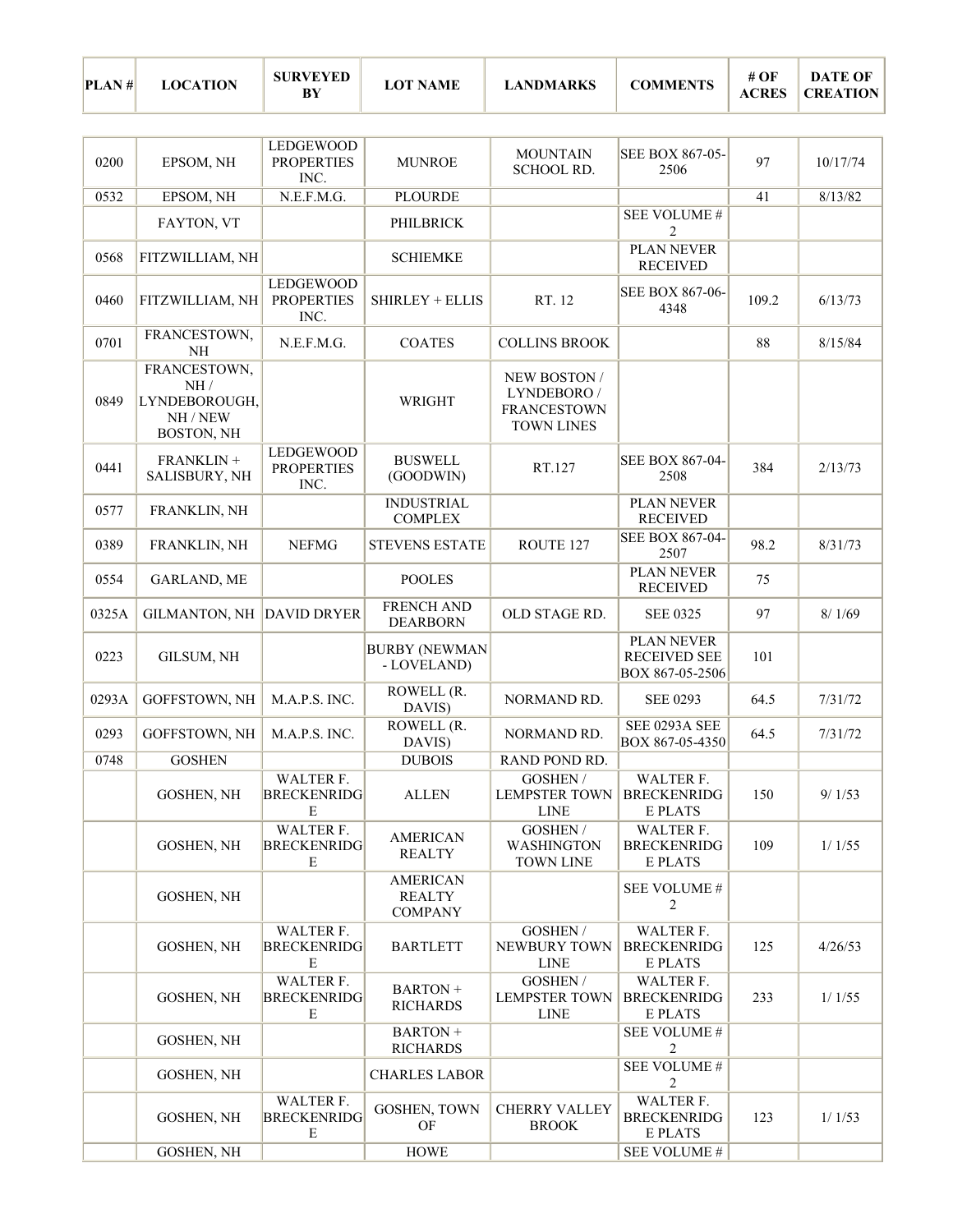|      |                               |                                               |                                    |                                           | $\overline{2}$                                    |      |          |
|------|-------------------------------|-----------------------------------------------|------------------------------------|-------------------------------------------|---------------------------------------------------|------|----------|
| 0131 | <b>GOSHEN, NH</b>             | W.F.<br><b>BRECKENRIDG</b><br>E               | <b>LABER</b>                       | MOUNTAIN RD.                              | SEE BOX 867-05-<br>4351                           | 102  | 9/1/68   |
|      | <b>GOSHEN, NH</b>             |                                               | <b>LEAR + POWERS</b>               |                                           | SEE VOLUME #<br>2                                 |      |          |
|      | <b>GOSHEN, NH</b>             | WALTER F.<br><b>BRECKENRIDG</b><br>E          | LEAR FARM +<br><b>POWERS</b>       | <b>SOUTH BRANCH</b><br><b>SUGAR RIVER</b> | WALTER F.<br><b>BRECKENRIDG</b><br>E PLATS        | 79   |          |
|      | <b>GOSHEN, NH</b>             | WALTER F.<br><b>BRECKENRIDG</b><br>E          | <b>ROWE</b>                        | GOSHEN /<br>NEWBURY TOWN<br><b>LINE</b>   | WALTER F.<br><b>BRECKENRIDG</b><br><b>E PLATS</b> | 100  | 1/1/53   |
|      | <b>GOSHEN, NH</b>             |                                               | SCRANTON +<br>LANG                 |                                           | SEE VOLUME #<br>2                                 |      |          |
|      | <b>GOSHEN, NH</b>             |                                               | <b>TOWN OF GOSHEN</b>              |                                           | SEE N.F.P.C.<br><b>AND TTC</b><br><b>VOLUME</b>   |      |          |
|      | GOSHEN, NH                    |                                               | <b>TROW</b>                        |                                           | SEE VOLUME #<br>2                                 |      |          |
|      | GOSHEN, $NH +$<br>NEWBURY, NH |                                               | <b>BARTLETT</b>                    |                                           | SEE N.F.P.C.<br><b>AND TTC</b><br><b>VOLUME</b>   |      |          |
|      | GOSHEN, NH +<br>NEWBURY, NH   |                                               | <b>ROWE</b>                        |                                           | SEE N.F.P.C.<br><b>AND TTC</b><br><b>VOLUME</b>   |      |          |
| 0515 | <b>GRAFTON, NH</b>            | <b>LEDGEWOOD</b><br><b>PROPERTIES</b><br>INC. | <b>CLOUGH</b>                      | RT. 4A                                    | SEE BOX 867-05-<br>2505                           | 34.2 | 2/11/74  |
|      | <b>GRAFTON, NH</b>            |                                               | <b>DONAS RENEY</b>                 |                                           | <b>SEE VOLUME#</b><br>2                           |      |          |
| 0764 | <b>GRAFTON, NH</b>            |                                               | GIBSON +<br><b>GOODHUE</b>         | <b>BARNEY HILL RD.</b>                    |                                                   | 41.5 | 8/1/68   |
|      | <b>GRAFTON, NH</b>            | WALTER F.<br><b>BRECKENRIDG</b><br>E          | RENEY, DONAS                       |                                           | WALTER F.<br><b>BRECKENRIDG</b><br>E PLATS        |      | 6/22/49  |
| 0747 | <b>GRANTHAM, NH</b>           | <b>LEDGEWOOD</b><br><b>PROPERTIES</b><br>INC. | DITTMER, FRED                      | <b>EASTMAN LAKE</b>                       |                                                   |      | 11/20/73 |
| 0792 | <b>GRANTHAM, NH</b>           |                                               | <b>GRAY LEDGES</b>                 | FARM RD.                                  | <b>ROOM</b><br><b>ACCOMODATIO</b><br><b>NS</b>    |      |          |
|      | <b>GRANTHAM, NH</b>           |                                               | <b>HEATH</b>                       |                                           | SEE N.F.P.C.<br><b>AND TTC</b><br><b>VOLUME</b>   |      |          |
|      | <b>GRANTHAM, NH</b>           | WALTER F.<br><b>BRECKENRIDG</b><br>E          | <b>HEATH</b>                       | <b>STATE ROAD</b>                         | WALTER F.<br><b>BRECKENRIDG</b><br>E PLATS        | 170  | 10/1/54  |
|      | <b>GRANTHAM, NH</b>           |                                               | <b>HEATH + HUDSON</b>              |                                           | SEE VOLUME #<br>2                                 |      |          |
|      | <b>GRANTHAM, NH</b>           |                                               | <b>HOWARD</b>                      |                                           | SEE N.F.P.C.<br>AND TTC<br><b>VOLUME</b>          |      |          |
| 0322 | <b>GRANTHAM, NH</b>           | <b>LEDGEWOOD</b><br><b>PROPERTIES</b><br>INC. | <b>KIMBALL</b><br>(GOODWIN)        | <b>DUNBAR HILL RD.</b>                    | SEE BOX 867-04-<br>2507                           | 34.6 | 7/16/73  |
|      | <b>GRANTHAM, NH</b>           | WALTER F.<br><b>BRECKENRIDG</b><br>E          | MILLER POND -<br><b>SUGAR HILL</b> | <b>MILLER POND</b>                        | WALTER F.<br><b>BRECKENRIDG</b><br>E PLATS        |      |          |
| 0797 | <b>GRANTHAM, NH</b>           | M.A.P.S.                                      | <b>NEGLIS ACRES</b>                | NEGLIS RD.                                | <b>4 PLANS</b>                                    |      | 6/25/71  |
|      | <b>GRANTHAM, NH</b>           |                                               | PARKER SMITH                       |                                           | SEE VOLUME #                                      |      |          |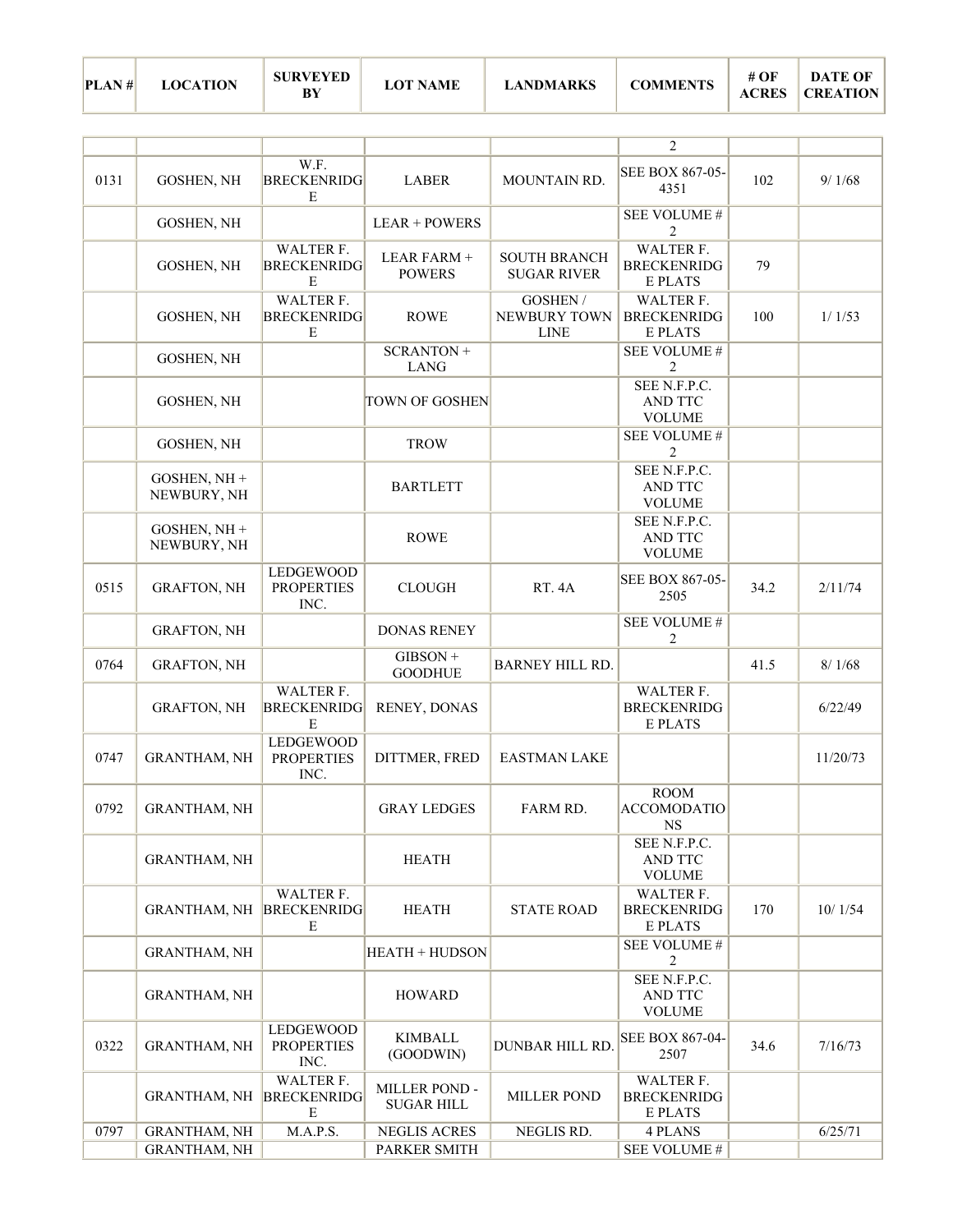| <b>ACRES</b><br>BY | PLAN H | <b>LOCATION</b> | <b>SURVEYED</b> | <b>LOT NAME</b> | LANDMARKS | <b>COMMENTS</b> | # OF | <b>DATE OF</b><br><b>CREATION</b> |
|--------------------|--------|-----------------|-----------------|-----------------|-----------|-----------------|------|-----------------------------------|
|--------------------|--------|-----------------|-----------------|-----------------|-----------|-----------------|------|-----------------------------------|

|         |                      |                                               |                                                  |                                                            | $\overline{c}$                                                 |       |          |
|---------|----------------------|-----------------------------------------------|--------------------------------------------------|------------------------------------------------------------|----------------------------------------------------------------|-------|----------|
|         | <b>GRANTHAM, NH</b>  |                                               | SARGEANT +<br><b>CUTTING</b>                     |                                                            | <b>SEE VOLUME#</b><br>2                                        |       |          |
|         | <b>GRANTHAM, NH</b>  | WALTER F.<br><b>BRECKENRIDG</b><br>E          | SARGENT,<br>CUTTINGS,<br><b>DRAPER</b>           | <b>GRANTHAM /</b><br>SPRINGFIELD<br><b>TOWN LINE</b>       | WALTER F.<br><b>BRECKENRIDG</b><br>E PLATS                     | 131   |          |
| 0831    | <b>GRANTHAM, NH</b>  | M.A.P.S.                                      | <b>STURGIS</b>                                   | CROOKER RD.                                                | 2 PLANS                                                        |       | 9/27/71  |
| 0125D   | <b>GUILDHALL, VT</b> | <b>LEDGEWOOD</b><br><b>PROPERTIES</b><br>INC. | <b>FELLOWS ROAD</b>                              | RT. $102 + FELOWS$<br>RD.                                  | SEE 0125 +<br>0125A, 0125B/C<br>SEE BOX 867-05-<br>4351        | 340   | 10/2/73  |
| 0125    | <b>GUILDHALL, VT</b> | <b>NEFMG</b>                                  | <b>HARTSHORN</b>                                 | STONE MTN.                                                 | SEE 0125A,<br>0125B/C, 0125D<br>SEE BOX 867-05-<br>4351        | 1500  | 9/6/85   |
| 0125A   | <b>GUILDHALL, VT</b> | <b>NEFMG</b>                                  | <b>SETTLER'S &amp; SED</b><br><b>WOODS PLACE</b> | <b>GUILDHALL /</b><br><b>MAIDSTONE</b><br><b>TOWN LINE</b> | SEE 0125 +<br>0125B/C, 0125D<br><b>SEE BOX 867-05-</b><br>4351 | 88    | 8/8/85   |
| 0125B/C | <b>GUILDHALL, VT</b> | <b>LEDGEWOOD</b><br><b>PROPERTIES</b><br>INC. | <b>WARD/HALL</b>                                 | <b>ROUND</b><br><b>MOUNTAIN</b>                            | SEE 0125 +<br>0125A, 0125D<br>SEE BOX 867-05-<br>4351          | 107   | 4/30/74  |
| 0168    | HANOVER, NH          |                                               | <b>CABOT</b>                                     | MOOSE MTN.                                                 |                                                                | 744.2 | 3/20/73  |
|         | HANOVER, NH          |                                               | <b>CABOT</b>                                     |                                                            | SEE VOLUME #<br>4                                              |       |          |
|         | HANOVER, NH          | WALTER F.<br><b>BRECKENRIDG</b><br>E          | <b>CANNELL</b>                                   |                                                            | <b>WALTER F.</b><br><b>BRECKENRIDG</b><br>E PLATS              | 15    | 10/1/54  |
|         | HANOVER, NH          |                                               | CANNELL #1                                       |                                                            | SEE N.F.P.C.<br><b>AND TTC</b><br><b>VOLUME</b>                |       |          |
|         | HANOVER, NH          |                                               | CANNELL #2                                       |                                                            | SEE N.F.P.C.<br><b>AND TTC</b><br><b>VOLUME</b>                |       |          |
|         | HANOVER, NH          |                                               | CANNELL LOT #2                                   |                                                            | <b>SEE VOLUME#</b><br>2                                        |       |          |
| 0447    | HANOVER, NH          | M.A.P.S.                                      | <b>HOYT</b>                                      | HOLLEN BECK LN.                                            | SEE BOX 867-04-<br>2508                                        | 50.2  | 6/17/71  |
| 0779    | HANOVER, NH          | M.A.P.S.                                      | <b>KARL</b>                                      | <b>RUDSBOROUGH</b>                                         |                                                                | 110   | 1/1/70   |
| 0793    | HANOVER, NH          | M.A.P.S.                                      | <b>LEONARD</b>                                   |                                                            | 2 PLANS                                                        | 13.9  | 10/13/71 |
| 0708    | HANOVER, NH          | M.A.P.S.                                      | MORRISSEY,<br><b>CHARLES</b>                     | <b>EAST WHEELOCK</b><br>ST.                                |                                                                |       | 7/24/69  |
| 0811    | HANOVER, NH          | <b>H.G. SANDERS</b>                           | <b>PATTEE</b>                                    | <b>OLD</b><br>WOLFEBOROUGH<br>RD.                          |                                                                |       | 7/14/67  |
| 0174    | HARRISVILLE, NH      | <b>NEFMG</b>                                  | GRIMES)                                          | CLARK (HARRIS & SKATUAKEE LAKE SEE BOX 867-05-<br>RD.      | 2506                                                           | 100   | 4/3/86   |
| 0175    | HARRISVILLE, NH      | J.H. NEIL                                     | <b>CLARK</b><br>(KITTREDGE)                      | COBB HILL RD.                                              |                                                                | 204   | 9/16/67  |
|         | HARRISVILLE, NH      |                                               | <b>KITTREDGE</b>                                 |                                                            | SEE VOLUME #<br>4                                              |       |          |
| 0151    | HAVERHILL, NH        | J.L. PRINGLE                                  | <b>PRUE</b>                                      | ROUTE 25                                                   |                                                                | 55    | 5/22/69  |
| 0280    | HENNIKER, NH         |                                               | <b>NEWTON</b>                                    |                                                            | PLAN NEVER<br><b>RECEIVED</b>                                  | 102   |          |
| 0429    | HENNIKER, NH         | <b>LEDGEWOOD</b><br><b>PROPERTIES</b><br>INC. | <b>PATENAUDE</b><br>$(CLARK +$<br>CONNER)        | HENNIKER /<br><b>WARNER TOWN</b><br><b>LINE</b>            | SEE BOX 867-04-<br>2508                                        | 220   | 9/5/73   |
| 0384    | HENNIKER, NH         | J.L. PRINGLE                                  | <b>ROWE</b>                                      |                                                            | SEE BOX 867-04-<br>2507                                        | 10    | 5/8/69   |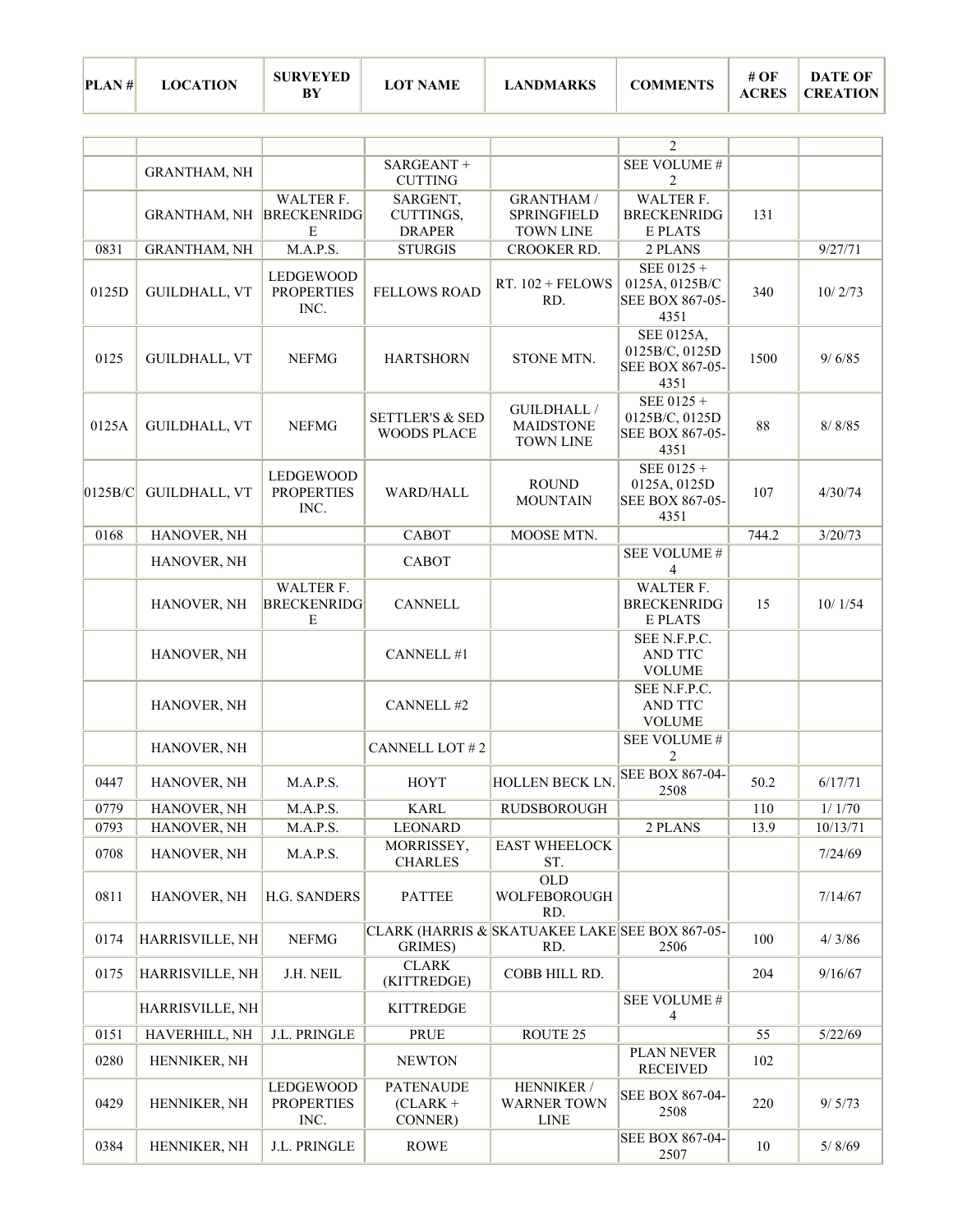| PLAN# | <b>LOCATION</b> | <b>SURVEYED</b><br>BY | <b>LOT NAME</b> | <b>LANDMARKS</b> | <b>COMMENTS</b> | # $OF$<br><b>ACRES</b> | <b>DATE OF</b><br><b>CREATION</b> |
|-------|-----------------|-----------------------|-----------------|------------------|-----------------|------------------------|-----------------------------------|
|       |                 |                       |                 |                  |                 |                        |                                   |

| 0438  | HENNIKER, NH                                                                | K.S.<br><b>ROCKWELL</b>                       | <b>ROWE</b>                                          |                             | SEE BOX 867-04-<br>2508                           | 85   | 1/9/70   |
|-------|-----------------------------------------------------------------------------|-----------------------------------------------|------------------------------------------------------|-----------------------------|---------------------------------------------------|------|----------|
| 0388  | HENNIKER, NH                                                                | K.S.<br><b>ROCKWELL</b>                       | <b>ROWE / PRESBY</b>                                 |                             | SEE BOX 867-04-<br>2507                           | 32   | 1/8/70   |
|       | HILLSBORO, NH                                                               | WALTER F.<br><b>BRECKENRIDG</b><br>E          | <b>BREAD</b>                                         |                             | WALTER F.<br><b>BRECKENRIDG</b><br>E PLATS        | 60   | 8/7/53   |
| 0304  | HILLSBOROUGH,<br><b>NH</b>                                                  | <b>DON MELLEN</b>                             | <b>ATWOOD</b>                                        | <b>2ND NH TURNPIKE</b>      |                                                   | 120  | 5/12/51  |
| 0100  | HILLSBOROUGH,<br><b>NH</b>                                                  | J.H. NEIL                                     | <b>BAILEY</b>                                        | MUNROE RD.                  | <b>SEE BOX 867-05-</b><br>4351                    | 65   | 2/28/68  |
|       | HILLSBOROUGH,<br>NH                                                         |                                               | <b>BAILEY</b>                                        |                             | SEE VOLUME #<br>$\overline{4}$                    |      |          |
|       | HILLSBOROUGH,<br>NH                                                         |                                               | <b>BEARD</b>                                         |                             | <b>SEE VOLUME#</b><br>2                           |      |          |
| 0108  | HILLSBOROUGH,<br>NH                                                         | <b>NEFMG</b>                                  | <b>BRUCE (BROWN)</b>                                 |                             | <b>SEE 0108A</b>                                  | 20   | 5/24/86  |
| 0422  | HILLSBOROUGH,<br><b>NH</b>                                                  | <b>LEDGEWOOD</b><br><b>PROPERTIES</b><br>INC. | <b>BRUCE</b><br>(DANFORTH)                           | <b>JONES HILL</b>           | <b>SEE BOX 867-04-</b><br>2508                    | 3.3  | 1/4/73   |
|       | HILLSBOROUGH,<br><b>NH</b>                                                  |                                               | <b>BRUCE LOT</b>                                     |                             | SEE VOLUME #<br>4                                 |      |          |
| 0434  | HILLSBOROUGH,<br>NH                                                         | N.E.F.M.G.                                    | DAVIS, SELWEN                                        | THOMPSON HILL               | <b>SEE BOX 867-04-</b><br>2508                    | 270  | 11/13/85 |
| 0116A | HILLSBOROUGH,<br>NH                                                         | <b>NEFMG</b>                                  | <b>DEVOY</b>                                         |                             | <b>SEE 0116 SEE</b><br>BOX 867-05-4351            | 78.4 | 7/6/85   |
| 0127  | HILLSBOROUGH,<br><b>NH</b>                                                  | <b>NEFMG</b>                                  | <b>HOYT</b>                                          |                             | SEE BOX 867-05-<br>4351                           | 240  | 7/20/86  |
|       | HILLSBOROUGH,<br><b>NH</b>                                                  |                                               | <b>HOYT</b>                                          |                             | <b>SEE VOLUME#</b><br>4                           |      |          |
|       | HILLSBOROUGH,<br>NH                                                         |                                               | <b>HOYT</b>                                          |                             | SEE VOLUME #<br>$\overline{4}$                    |      |          |
| 0191  | HILLSBOROUGH,<br>NH                                                         | K.S.<br><b>ROCKWELL</b>                       | HOYT (JONES<br>HILL)                                 | SEVERENCE RD.               | SEE BOX 867-05-<br>2506                           | 50   | 11/20/67 |
| 0192  | HILLSBOROUGH,<br>NH                                                         | <b>NEFMG</b>                                  | HOYT (TENNEY<br>PASTURE)                             | SEVERENCE RD.               | SEE BOX 867-05-<br>2506                           | 51.2 | 4/9/86   |
| 0704  | HILLSBOROUGH,<br><b>NH</b>                                                  | N.E.F.M.G.                                    | NICKERSON,<br>WILLIAM                                |                             |                                                   | 15.4 | 11/18/80 |
| 0428  | HILLSBOROUGH,<br>NH                                                         | K.S.<br><b>ROCKWELL</b>                       | <b>PATENAUDE</b><br>(JONES, TOWN,<br><b>BARKER</b> ) | <b>CRAIG BROOK</b>          | <b>SEE BOX 867-04-</b><br>2508                    | 385  | 1/6/69   |
| 0287  | HILLSBOROUGH,<br>NH                                                         |                                               | PILLBURY                                             |                             | PLAN NEVER<br><b>RECEIVED</b>                     | 33   |          |
| 0295  | HILLSBOROUGH,<br>NH                                                         | <b>NEFMG</b>                                  | <b>SHEDD</b>                                         | COUNTY RD.                  | <b>SEE BOX 867-05-</b><br>4350                    | 70   | 8/22/85  |
| 0443  | HILLSBOROUGH,<br><b>NH</b>                                                  | M.A.P.S.                                      | <b>WHITE</b>                                         | <b>CARTER POND</b>          | SEE BOX 867-04-<br>2508                           | 180  | 4/1/69   |
| 0481  | HINSDALE, NH                                                                |                                               | <b>BROCKWAY</b>                                      |                             | PLAN NEVER<br><b>RECEIVED</b>                     | 5    |          |
| 0493  | HIRAM, ME                                                                   | <b>C.R.STORER</b><br>INC.                     | <b>LAKE TAHOE</b><br>MOUNTAIN, INC.                  | <b>MOUNTAIN VIEW</b><br>RD. |                                                   | 100  | 3/14/70  |
| 0494  | HIRAM, ME.                                                                  |                                               | <b>MARION HORNER</b><br><b>PROPERTY</b>              |                             | PLAN NEVER<br><b>RECEIVED</b>                     |      |          |
|       | HOLLAND,<br>NORTON,<br><b>WARNER'S</b><br><b>GRANT, WARREN</b><br>GORE, VT. | WALTER F.<br><b>BRECKENRIDG</b><br>E          | <b>MCLEAN</b>                                        |                             | <b>WALTER F.</b><br><b>BRECKENRIDG</b><br>E PLATS | 8115 | 1/1/55   |
|       | HOLLAND, VT                                                                 |                                               | <b>MCLEAN</b>                                        |                             | <b>SEE VOLUME#</b><br>2                           |      |          |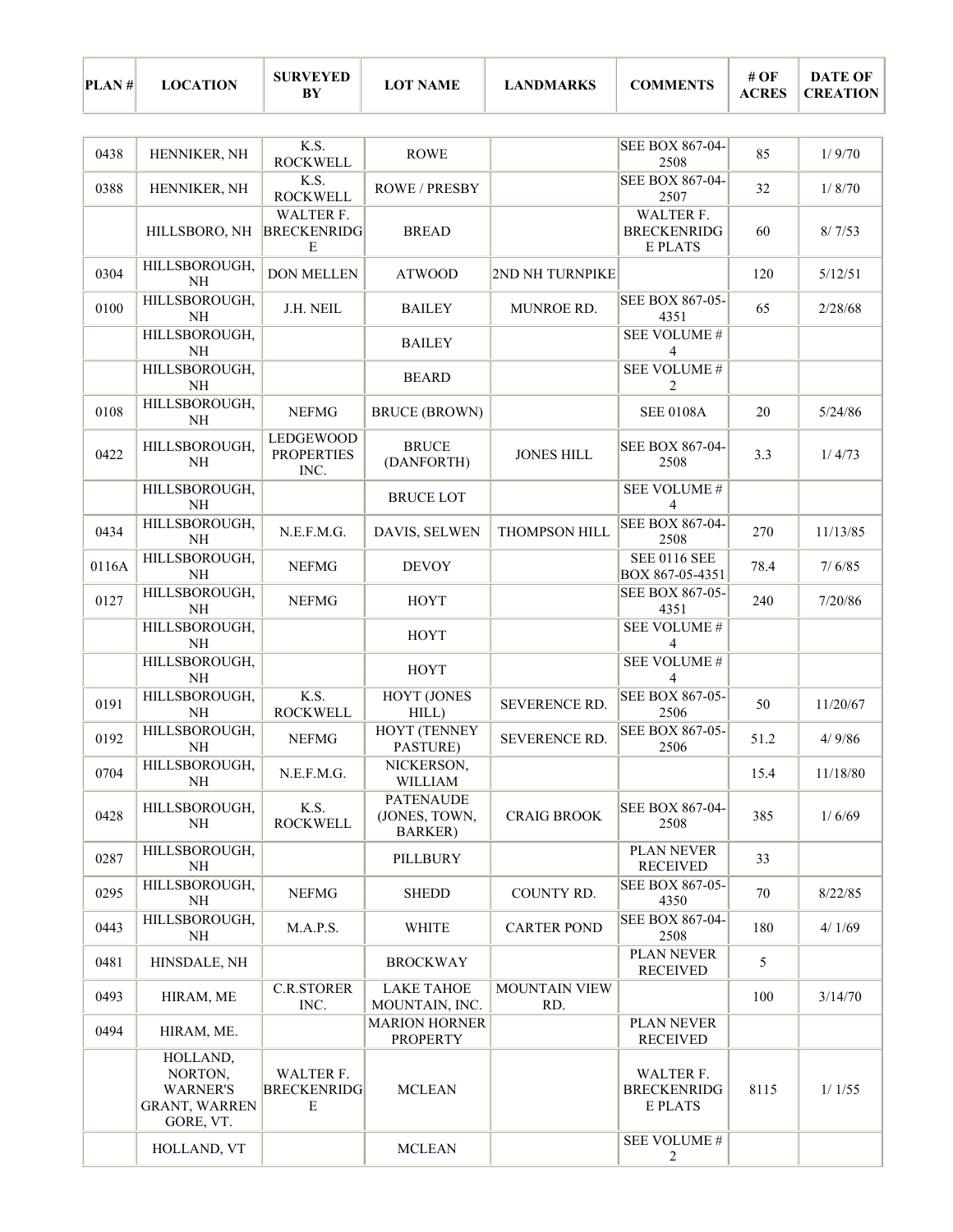| PLAN H | <b>LOCATION</b> | <b>SURVEYED</b><br>BY | <b>LOT NAME</b> | LANDMARKS | <b>COMMENTS</b> | # OF<br><b>ACRES</b> | <b>DATE OF</b><br><b>CREATION</b> |
|--------|-----------------|-----------------------|-----------------|-----------|-----------------|----------------------|-----------------------------------|
|--------|-----------------|-----------------------|-----------------|-----------|-----------------|----------------------|-----------------------------------|

|      | HOLLIS, NH        |                                               | <b>BIRCH HILL</b>                         |                                             | <b>SEE BOX 867-04-</b><br>2510                             |                     |          |
|------|-------------------|-----------------------------------------------|-------------------------------------------|---------------------------------------------|------------------------------------------------------------|---------------------|----------|
| 0542 | HOLLIS, NH        |                                               | <b>BIRCH HILL</b>                         |                                             | <b>PLAN NEVER</b><br><b>RECEIVED</b>                       | 36.7                |          |
| 0540 | HOLLIS, NH        | N.E.F.M.G.                                    | <b>CAMERON DRIVE</b>                      | <b>CAMERON DRIVE</b>                        |                                                            | 40.7                | 5/19/82  |
| 0550 | HOLLIS, NH        | N.E.F.M.G.                                    | <b>DAMON</b>                              | <b>NASHUA RIVER</b>                         |                                                            | 7.88                | 9/14/83  |
| 0707 | HOLLIS, NH        |                                               | <b>GRAVEL AND</b><br><b>SAND PIT</b>      | <b>HAYDEN DRIVE</b>                         |                                                            | 26.4                | 10/28/82 |
| 0700 | HOLLIS, NH        | N.E.F.M.G.                                    | <b>LONDONDERRY</b><br><b>REALTY TRUST</b> | <b>NASHUA RIVER</b>                         |                                                            |                     | 9/14/83  |
| 0694 | <b>HOLLIS, NH</b> | N.E.F.M.G.                                    | RUTHAR CORP.                              | CAMERON DR.                                 |                                                            |                     | 8/24/84  |
| 0313 | HOOKSETT, NH      | N.E.F.M.G.                                    | <b>BICKFORD</b>                           | ALLENSTOWN/<br>HOOKSETT TOWN<br><b>LINE</b> | SEE BOX 867-04-<br>2507                                    | 92                  | 4/11/86  |
| 0242 | HOOKSETT, NH      | <b>NEFMG</b>                                  | <b>FARMER</b>                             | <b>STATE PARK</b>                           | SEE BOX 867-05-<br>4350                                    | 14.6                | 3/3/86   |
| 0250 | HOOKSETT, NH      | <b>LEDGEWOOD</b><br><b>PROPERTIES</b><br>INC. | <b>GREEN, RUTH</b>                        | WOODS RD.                                   |                                                            | 45                  | 5/13/85  |
| 0693 | HOOKSETT, NH      | K.S.<br><b>ROCKWELL</b>                       | LEEDS, NORMAN                             | HACKETT HILL<br>RD.                         |                                                            |                     |          |
| 0276 | HOOKSETT, NH      | <b>LEDGEWOOD</b><br><b>PROPERTIES</b><br>INC. | MITCHELL, FRED                            | HACKETT HILL<br>RD.                         | <b>INCLUDED</b><br>WITH 0277 SEE<br>BOX 867-05-4350        | 91.9                | 10/15/75 |
| 0282 | HOOKSETT, NH      | <b>LEDGEWOOD</b><br><b>PROPERTIES</b><br>INC. | OSGOOD-<br><b>NEWELL</b>                  | HOOKSETT / BOW<br><b>TOWN LINE</b>          | <b>SEE 0250 SEE</b><br>BOX 867-05-4350                     | 86                  | 4/19/73  |
| 0289 | HOOKSETT, NH      | <b>LEDGEWOOD</b><br><b>PROPERTIES</b><br>INC. | <b>PRESCOTT</b>                           | HOOKSETT / BOW<br><b>TOWN LINE</b>          |                                                            | 51.3                | 4/19/73  |
| 0290 | HOOKSETT, NH      |                                               | PRESCOTT - HEAD                           |                                             | PLAN NEVER<br><b>RECEIVED</b>                              | 60                  |          |
| 0311 | HOOKSETT, NH      | H.G. SANDERS                                  | <b>RIDDLE</b>                             |                                             | SEE BOX 867-04-<br>2507                                    | 10                  | 6/1/72   |
|      | HOOKSETT, NH      |                                               | <b>RIDDLE</b>                             |                                             | SEE VOLUME #<br>$\overline{4}$                             |                     |          |
| 0277 | HOOKSETT, NH      | <b>LEDGEWOOD</b><br><b>PROPERTIES</b><br>INC. | <b>SALLY MITCHELL</b><br>(HEAD)           | HACKETT HILL<br>RD.                         | <b>INCLUDED</b><br><b>WITH 0276 SEE</b><br>BOX 867-05-4350 | 91.9                | 10/15/75 |
| 0437 | HOPKINTON, NH     |                                               | <b>STONE</b>                              |                                             | SEE BOX 867-04-<br>2508                                    | 68                  |          |
| 0547 | JAFFERY, NH       | N.E.F.M.G.                                    | <b>GIACALONE</b>                          | FITZWILLIAM RD.                             |                                                            | 90                  | 7/12/83  |
| 0179 | JAFFREY, NH       | M.A.P.S. INC.                                 | <b>DAVIS</b>                              | <b>SQUANTUM RD.</b>                         |                                                            | 35                  | 6/1/68   |
| 0217 | <b>KEENE, NH</b>  | <b>NEFMG</b>                                  | <b>BLAKE</b>                              |                                             | <b>SEE BOX 867-05-</b><br>2506                             | 12.2                | 6/6/86   |
| 0462 | <b>KEENE, NH</b>  | N.E.F.M.G.                                    | <b>BRIDGE FARM</b>                        | RT. 10                                      | SEE BOX 867-06-<br>4348                                    | 164.3               | 11/7/74  |
| 0236 | <b>KEENE, NH</b>  | M.A.P.S. INC.                                 | <b>DAVIS</b>                              | OLD GILSUM RD.                              | SEE BOX 867-05-<br>4350                                    | 20                  | 5/21/71  |
| 0239 | KEENE, NH         | M.A.P.S. INC.                                 | ELLIS, ELLEN                              | <b>GOOSE POND</b>                           | SEE BOX 867-05-<br>4350                                    | 48                  | 3/26/71  |
| 0240 | KEENE, NH         | <b>NEFMG</b>                                  | ELLIS, ORIN                               | OLD TOWN RD.                                |                                                            | 55                  | 4/1/74   |
| 0261 | KEENE, NH         |                                               | <b>ISHAM</b>                              |                                             | PLAN NEVER<br><b>RECEIVED</b>                              | 7.5                 |          |
| 0499 | KEENE, NH         |                                               | <b>LAWRENCE</b><br><b>HOUSE</b>           |                                             | PLAN NEVER<br><b>RECEIVED</b>                              | <b>BUILDIN</b><br>G |          |
| 0492 | KEENE, NH         | N.E.F.M.G.                                    | <b>ROBINSON</b>                           | CHAPMAN RD.                                 | SEE BOX 867-04-<br>2509                                    | 30                  | 12/5/85  |
| 0507 | KEENE, NH         | N.E.F.M.G.                                    | <b>SHIENFIELD</b>                         | CHAPMAN RD.                                 |                                                            | 16.9                | 6/17/85  |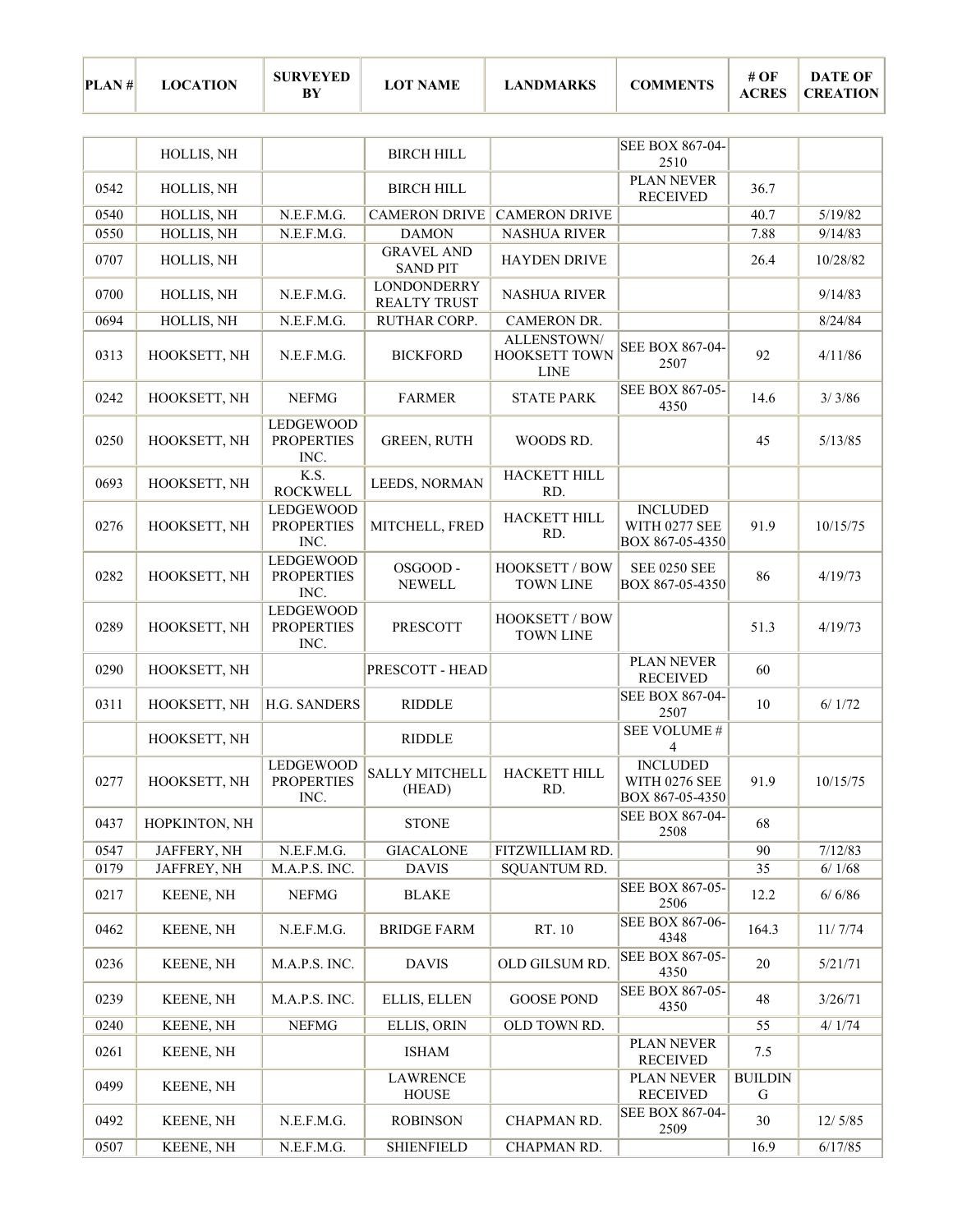| PLAN# | <b>.OCATION</b> | <b>SURVEYED</b><br>BY | <b>LOT NAME</b> | LANDMARKS | <b>COMMENTS</b> | # OF<br><b>ACRES</b> | <b>DATE OF</b><br><b>CREATION</b> |
|-------|-----------------|-----------------------|-----------------|-----------|-----------------|----------------------|-----------------------------------|
|-------|-----------------|-----------------------|-----------------|-----------|-----------------|----------------------|-----------------------------------|

| 0299  | KEENE, NH     | <b>L. STEVENS</b>                             | SMITH, R.D.                      | OLD GILSUM RD.            |                                                   | 12   | 10/13/69 |
|-------|---------------|-----------------------------------------------|----------------------------------|---------------------------|---------------------------------------------------|------|----------|
| 0351  | KEENE, NH     | <b>LEDGEWOOD</b><br><b>PROPERTIES</b><br>INC. | WHIPPLE                          | $RT.9 + RT.10$            | SEE BOX 867-06-<br>4349                           | 80.5 | 12/12/74 |
| 0756  | LACONIA, NH   | M.A.P.S.                                      | $FULLER + CO.$                   | LAKE<br>WINNISQUAM        |                                                   |      | 6/2/69   |
| 0327  | LEBANON, NH   |                                               | <b>DION</b>                      | JEEP RD.                  | SEE BOX 867-04-<br>2507                           | 10   | 10/1/68  |
| 0325  | LEBANON, NH   | M.A.P.S.                                      | <b>FREEMAN</b>                   | WOODS RD.                 | SEE 0325A SEE<br>BOX 867-04-2507                  | 21.6 | 1/1/89   |
| 0761  | LEBANON, NH   |                                               | <b>GIANT STORE</b>               |                           | <b>SEPTIC TANK</b><br><b>PLANS</b>                |      |          |
| 0785  | LEBANON, NH   | <b>J. PRINGLE</b>                             | <b>LA HAYE</b>                   | ROUTE 120                 |                                                   |      | 5/23/67  |
| 0789  | LEBANON, NH   |                                               | <b>LANGLOIS</b>                  | <b>STONY BROOK</b><br>RD. |                                                   |      | 1/1/39   |
| 0164  | LEMINGTON, NH |                                               | <b>BLAIS</b>                     | <b>MONADNOCK</b><br>MTN.  | SEE BOX 867-05-<br>2506                           | 60   |          |
|       | LEMPSTER, NH  | WALTER F.<br><b>BRECKENRIDG</b><br>E          | <b>BARTON</b>                    | COUNTY RD.                | WALTER F.<br><b>BRECKENRIDG</b><br>E PLATS        | 196  | 6/1/54   |
|       | LEMPSTER, NH  |                                               | <b>BARTON</b>                    |                           | SEE N.F.P.C.<br><b>AND TTC</b><br><b>VOLUME</b>   |      |          |
|       | LEMPSTER, NH  | WALTER F.<br><b>BRECKENRIDG</b><br>E          | BELANGER +<br><b>RICHARDSON</b>  | RT. 10                    | WALTER F.<br><b>BRECKENRIDG</b><br>E PLATS        | 100  | 1/1/48   |
|       | LEMPSTER, NH  |                                               | BERLANGER +<br><b>RICHARDSON</b> |                           | SEE VOLUME #<br>2                                 |      |          |
| 0117A | LEMPSTER, NH  | W.F.<br><b>BRECKENRIDG</b><br>E               | <b>CAREY</b>                     |                           | <b>SEE 0117 SEE</b><br>BOX 867-05-4351            | 48   |          |
|       | LEMPSTER, NH  |                                               | <b>CAREY</b>                     |                           | <b>SEE VOLUME#</b><br>2                           |      |          |
|       | LEMPSTER, NH  | WALTER F.<br><b>BRECKENRIDG</b><br>E          | <b>CAREY</b>                     | <b>DODGE BROOK</b>        | WALTER F.<br><b>BRECKENRIDG</b><br>E PLATS        | 48   | 1/1/55   |
|       | LEMPSTER, NH  | WALTER F.<br><b>BRECKENRIDG</b><br>E          | <b>COLE</b>                      | <b>DODGE POND</b>         | WALTER F.<br><b>BRECKENRIDG</b><br>E PLATS        |      |          |
|       | LEMPSTER, NH  |                                               | <b>DRAKE</b>                     |                           | SEE VOLUME #<br>2                                 |      |          |
| 0117  | LEMPSTER, NH  | W.F.<br><b>BRECKENRIDG</b><br>E               | <b>DRAKE</b>                     |                           | SEE 0117A SEE<br>BOX 867-05-4351                  | 18   |          |
|       | LEMPSTER, NH  | WALTER F.<br><b>BRECKENRIDG</b><br>Е          | <b>DRAKE</b>                     | GEE RD.                   | <b>WALTER F.</b><br><b>BRECKENRIDG</b><br>E PLATS | 18   | 11/28/58 |
|       | LEMPSTER, NH  |                                               | <b>FARMER</b>                    |                           | SEE BOX 867-04-<br>2510                           |      |          |
| 0365  | LEMPSTER, NH  | <b>GREATER</b><br><b>NEW</b><br>ENGLAND INC.  | <b>FARMER</b>                    | LOVE JOY RD.              |                                                   | 50   | 12/6/85  |
| 0487  | LEMPSTER, NH  | <b>LEDGEWOOD</b><br><b>PROPERTIES</b><br>INC. | <b>GALLOP ESATE</b><br>(WEST)    | <b>QUIMBY FARM RD</b>     | SEE BOX 867-04-<br>2509                           | 59.1 | 9/28/72  |
| 0497  | LEMPSTER, NH  | M.A.P.S.                                      | <b>GALLOP ESTATE</b><br>(SOUTH)  | HURD POND RD.             |                                                   | 25.8 | 12/9/71  |
|       | LEMPSTER, NH  |                                               | <b>GORDON</b>                    |                           | SEE VOLUME #<br>2                                 |      |          |
| 0356  | LEMPSTER, NH  | N.E.F.M.G.                                    | <b>GRAFTON</b>                   |                           | SEE BOX 867-04-                                   | 22   | 6/27/85  |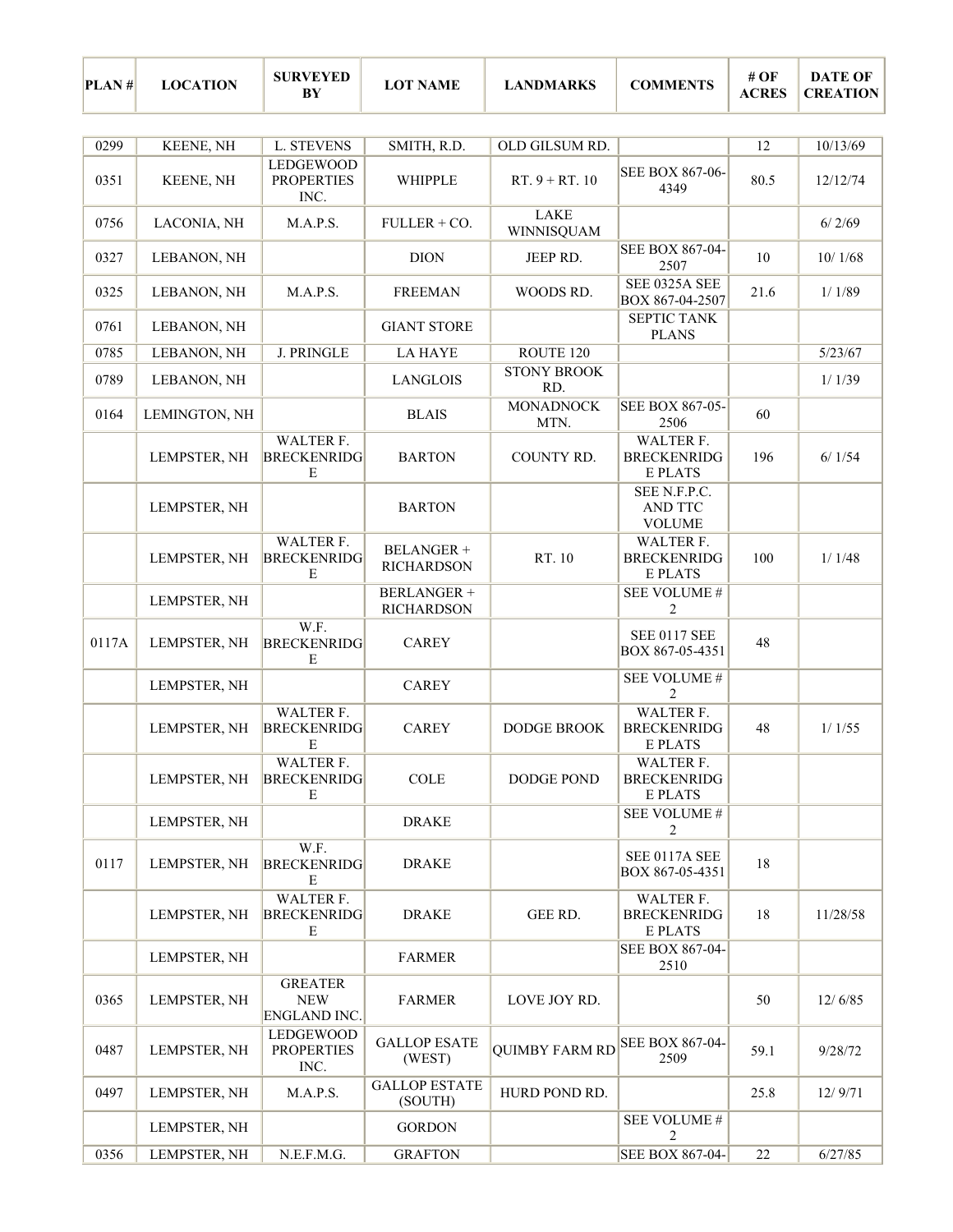| PLAN H | <b>LOCATION</b> | <b>SURVEYED</b><br>BY | <b>LOT NAME</b> | LANDMARKS | <b>COMMENTS</b> | # $OF$<br><b>ACRES</b> | <b>DATE OF</b><br><b>CREATION</b> |
|--------|-----------------|-----------------------|-----------------|-----------|-----------------|------------------------|-----------------------------------|
|        |                 |                       |                 |           |                 |                        |                                   |

|       |                                     |                                               |                                   |                                                        | 2507                                              |            |          |
|-------|-------------------------------------|-----------------------------------------------|-----------------------------------|--------------------------------------------------------|---------------------------------------------------|------------|----------|
|       | LEMPSTER, NH                        |                                               | <b>HODGEMAN</b>                   |                                                        | <b>SEE VOLUME#</b><br>$\overline{2}$              |            |          |
| 0359  | LEMPSTER, NH                        | W.F.<br><b>BRECKENRIDG</b><br>E               | <b>JONES</b>                      | <b>STATE HIGHWAY</b>                                   | SEE BOX 867-04-<br>2507                           | 8.8        | 1/1/58   |
|       | LEMPSTER, NH                        |                                               | <b>JONES</b>                      |                                                        | SEE N.F.P.C.<br><b>AND TTC</b><br><b>VOLUME</b>   |            |          |
|       | LEMPSTER, NH                        | WALTER F.<br><b>BRECKENRIDG</b><br>E          | <b>JONES</b>                      | <b>STATE HIGHWAY</b>                                   | WALTER F.<br><b>BRECKENRIDG</b><br>E PLATS        | 9          | 1/1/58   |
| 0440A | LEMPSTER, NH                        | M.A.P.S.                                      | <b>LOCKE</b>                      | <b>SECOND NH</b><br><b>TURNPIKE</b>                    | SEE BOX 867-04-<br>2508                           | 332        | 7/27/71  |
|       | LEMPSTER, NH                        |                                               | <b>MONROE</b>                     |                                                        | SEE VOLUME #<br>4                                 |            |          |
| 0199  | LEMPSTER, NH                        |                                               | MONROE (H.<br><b>GALLOP EAST)</b> | STARKS RD.                                             | SEE BOX 867-05-<br>2506                           | 110        | 12/15/71 |
|       | LEMPSTER, NH                        |                                               | <b>PATCH</b>                      |                                                        | <b>SEE VOLUME#</b><br>$\overline{c}$              |            |          |
|       | LEMPSTER, NH                        |                                               | <b>PATCH PASTURE</b>              |                                                        | SEE N.F.P.C.<br><b>AND TTC</b><br><b>VOLUME</b>   |            |          |
|       | LEMPSTER, NH                        | <b>WALTER F.</b><br>E                         | <b>BRECKENRIDG PATCH PASTURE</b>  |                                                        | <b>WALTER F.</b><br><b>BRECKENRIDG</b><br>E PLATS | 160        | 12/20/50 |
|       | LEMPSTER, NH                        |                                               | <b>POWERS</b>                     |                                                        | SEE VOLUME #<br>2                                 |            |          |
|       | LEMPSTER, NH                        | WALTER F.<br><b>BRECKENRIDG</b><br>E          | <b>SANBORN</b>                    | LEMPSTER /<br><b>ACWORTH TOWN</b><br><b>LINE</b>       | WALTER F.<br><b>BRECKENRIDG</b><br>E PLATS        |            |          |
|       | LEMPSTER, NH                        |                                               | <b>SANBORN</b>                    |                                                        | SEE VOLUME #<br>2                                 |            |          |
|       | LEMPSTER, NH                        |                                               | WHEELER                           |                                                        | <b>SEE VOLUME#</b><br>2                           |            |          |
| 0380  | LEMPSTER, NH                        | M.A.P.S. INC.                                 | WHEELER                           | <b>KEYES HOLLOW</b><br>RD.                             | <b>SEE BOX 867-04-</b><br>2507                    | 17.6       | 3/5/72   |
|       | LEMPSTER, NH +<br><b>GOSHEN, NH</b> |                                               | <b>ALLEN</b>                      |                                                        | SEE N.F.P.C.<br>AND TTC<br><b>VOLUME</b>          |            |          |
| 0195  | LONDONDERRY,<br>NH                  | K.S.<br><b>ROCKWELL</b>                       | <b>KIMBALL</b>                    | LONDONDERRY /<br><b>MANCHESTER</b><br><b>TOWN LINE</b> | SEE BOX 867-05-<br>2506                           | 48         | 5/16/68  |
|       | LONDONDERRY,<br>NH                  |                                               | KIMBALL (COLBY<br>$+$ OHIO)       |                                                        | SEE VOLUME #<br>4                                 |            |          |
| 0268  | LONDONDERRY,<br><b>NH</b>           | <b>LEDGEWOOD</b><br><b>PROPERTIES</b><br>INC. | <b>LESSARD</b>                    | CHARLETT ST.                                           | SEE BOX 867-05-<br>4350                           | 80         | 7/27/73  |
| 0744  | LOUDEN, NH                          | M.A.P.S.                                      | DEFROST,<br><b>CATHERINE</b>      | NEW SHAKER RD.                                         |                                                   | $\sqrt{6}$ | 6/1/70   |
| 0566  | LOUDEN, NH                          | N.E.F.M.G.                                    | <b>OAK HILL</b>                   | HARDY RD.                                              | <b>SEE 0566A.</b><br>$0566B + 0566C$              |            | 1/15/85  |
| 0566A | LOUDEN, NH                          | N.E.F.M.G.                                    | <b>OAK HILL</b>                   | OAK HILL DR.                                           | SEE 0566, 0566B<br>$+0566C$                       |            | 1/11/85  |
| 0566C | LOUDEN, NH                          | N.E.F.M.G.                                    | <b>OAK HILL</b>                   | OAK HILL DR.                                           | SEE 0566, 0566A<br>$+0566B$                       |            | 1/11/85  |
| 0566B | LOUDEN, NH                          | N.E.F.M.G.                                    | <b>OAK HILL</b>                   | HARDY RD.                                              | SEE 0566, 0566A<br>$+0566C$                       |            | 1/15/85  |
| 0512  | LOUDON, NH                          | <b>LEDGEWOOD</b><br><b>PROPERTIES</b>         | FLAGG                             | <b>SOUCOOK RIVER</b>                                   | SEE BOX 867-05-<br>2505                           | $20\,$     | 2/26/75  |